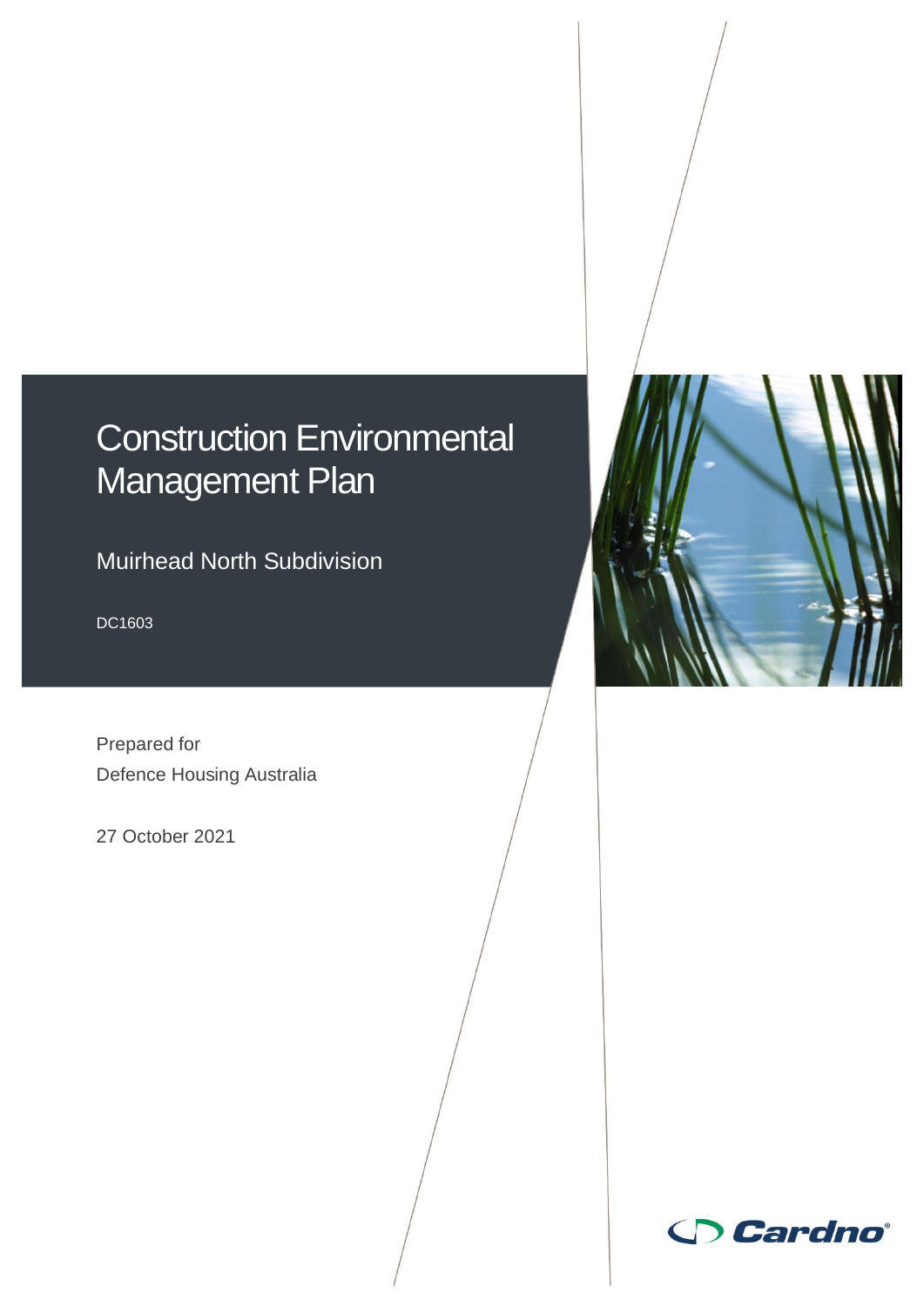## **Cardno**

| Contact information                              | <b>Document Information</b> |                                              |  |
|--------------------------------------------------|-----------------------------|----------------------------------------------|--|
| Cardno (NT) Pty Ltd                              | Prepared for                | Defence Housing Australia                    |  |
| ABN 78 078 713 934                               | Project Name                | Muirhead North Subdivision                   |  |
| Level 6<br>93 Mitchell Street<br>Darwin NT 0800  | File Reference              | DC1603 210311 Muirhead<br>North CEMP v2.docx |  |
| <b>GPO Box 1162</b>                              | Job Reference               | DC1603                                       |  |
| www.cardno.com                                   | Date                        | 27 October 2021                              |  |
| Phone +61 8 8942 8200                            | <b>Version Number</b>       | 3                                            |  |
| Author(s):                                       |                             |                                              |  |
| David Bramley<br><b>Principal Civil Engineer</b> | <b>Effective Date</b>       | 27/10/2021                                   |  |
| Approved By:                                     |                             |                                              |  |

**Contact Information Document Information**

| Gerry Oorloff          | Date Approved | 27/10/2021 |
|------------------------|---------------|------------|
| <b>Business Leader</b> |               |            |

## **Document History**

| <b>Version</b> | <b>Effective</b><br><b>Date</b> | <b>Description of Revision</b>                                 | <b>Prepared by</b> | <b>Reviewed by</b> |
|----------------|---------------------------------|----------------------------------------------------------------|--------------------|--------------------|
|                | 5/03/2021                       | Internal review                                                | <b>DMB</b>         |                    |
|                | 19/03/2021                      | For approval                                                   | <b>DMB</b>         | AGO                |
|                | 27/10/2021                      | Update for Stage 1A, update<br>complaints management processes | <b>DMB</b>         | AGO                |

© Cardno. Copyright in the whole and every part of this document belongs to Cardno and may not be used, sold, transferred, copied or reproduced in whole or in part in any manner or form or in or on any media to any person other than by agreement with Cardno.

This document is produced by Cardno solely for the benefit and use by the client in accordance with the terms of the engagement. Cardno does not and shall not assume any responsibility or liability whatsoever to any third party arising out of any use or reliance by any third party on the content of this document.

Our report is based on information made available by the client. The validity and comprehensiveness of supplied information has not been independently verified and, for the purposes of this report, it is assumed that the information provided to Cardno is both complete and accurate. Whilst, to the best of our knowledge, the information contained in this report is accurate at the date of issue, changes may occur to the site conditions, the site context or the applicable planning framework. This report should not be used after any such changes without consulting the provider of the report or a suitably qualified person.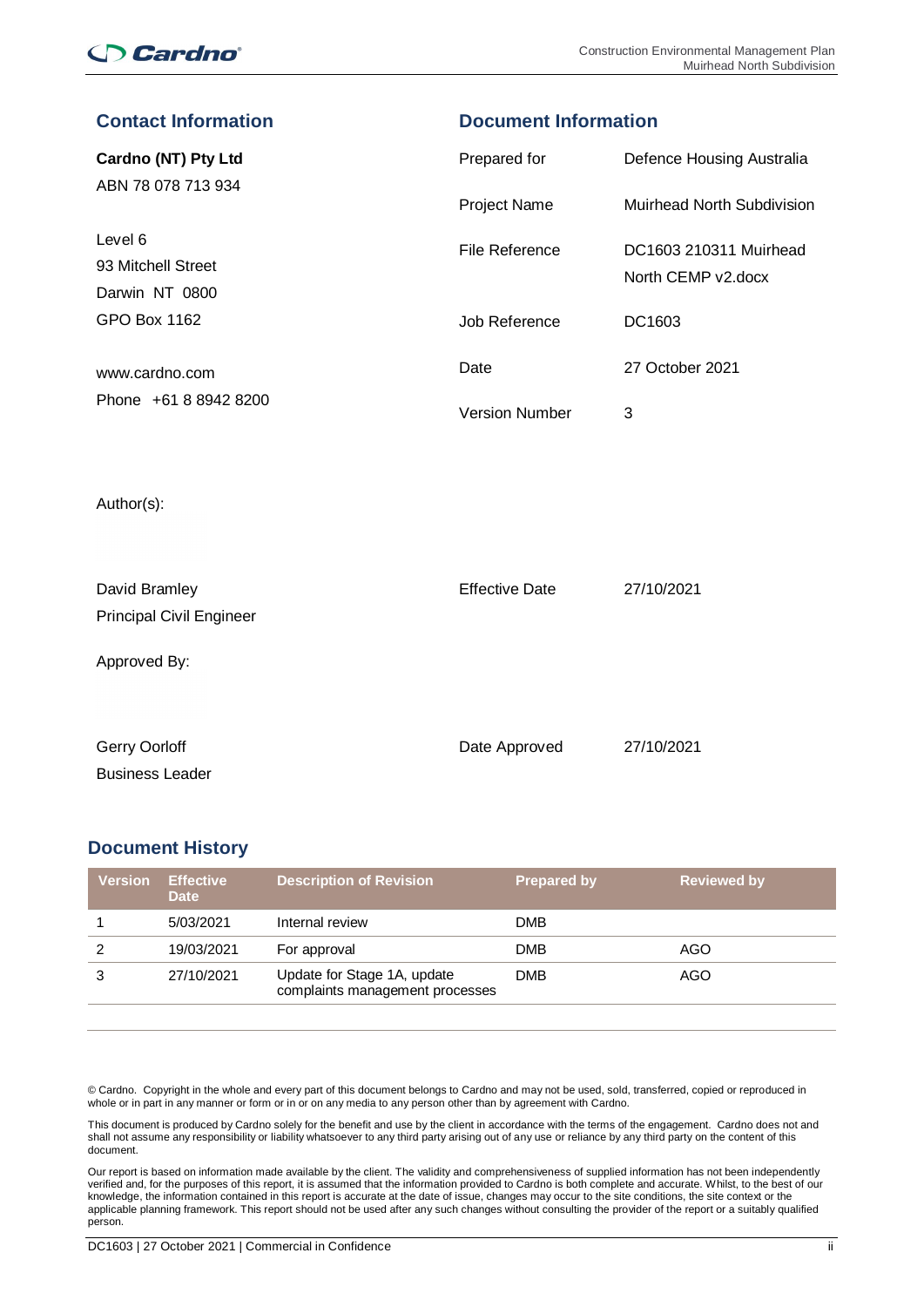## **Table of Contents**

| 1              | Introduction             |                                                    | 1              |
|----------------|--------------------------|----------------------------------------------------|----------------|
|                | 1.1                      | Background                                         | 1              |
|                | 1.2                      | <b>Contractual Obligations</b>                     | $\overline{2}$ |
| $\overline{2}$ |                          | Legislative Requirements, Standards and Guidelines | 3              |
|                | 2.1                      | Standards, Guidelines and Policies                 | 3              |
|                | $2.2\phantom{0}$         | Legislative Requirements                           | 3              |
| 3              |                          | Project Scope and Risk Assessment                  | 5              |
|                | 3.1                      | <b>Construction Activities</b>                     | 5              |
|                | 3.2                      | <b>Risk Assessment</b>                             | 5              |
| 4              |                          | Implementation and Communications                  | 10             |
|                | 4.1                      | <b>Project Team Resources</b>                      | 10             |
|                | 4.2                      | <b>Communication Processes</b>                     | 10             |
|                | 4.3                      | <b>Complaints Management</b>                       | 11             |
|                | 4.4                      | Contractor's Site Management Plan                  | 11             |
|                | 4.5                      | <b>Work Hours</b>                                  | 11             |
|                | 4.6                      | <b>Project Contacts</b>                            | 12             |
| 5              |                          | Site Control and Waste Management                  | 13             |
|                | 5.1                      | Policy                                             | 13             |
|                | 5.2                      | Performance Objectives                             | 13             |
|                | 5.3                      | <b>Control Measures</b>                            | 13             |
|                | 5.4                      | Monitoring                                         | 13             |
|                | 5.5                      | Reporting                                          | 13             |
|                | 5.6                      | <b>Corrective Action</b>                           | 13             |
| 6              | <b>Community Amenity</b> |                                                    | 14             |
|                | 6.1                      | Policy                                             | 14             |
|                | 6.2                      | Performance Objectives                             | 14             |
|                | 6.3                      | <b>Control Measures</b>                            | 14             |
|                | 6.4                      | Monitoring                                         | 14             |
|                | 6.5                      | Reporting                                          | 14             |
|                | 6.6                      | <b>Community Complaints</b>                        | 14             |
|                | 6.7                      | <b>Corrective Action</b>                           | 14             |
| 7              | Heritage                 |                                                    | 15             |
| 8              |                          | <b>Traffic Management and Haulage Routes</b>       | 16             |
|                | 8.1                      | <b>Traffic Management Plan</b>                     | 16             |
|                | 8.2                      | <b>Haulage Routes</b>                              | 16             |
| 9              |                          | Air Quality and Dust Control                       | 17             |
|                | 9.1                      | Policy                                             | 17             |
|                | 9.2                      | Performance Objectives                             | 17             |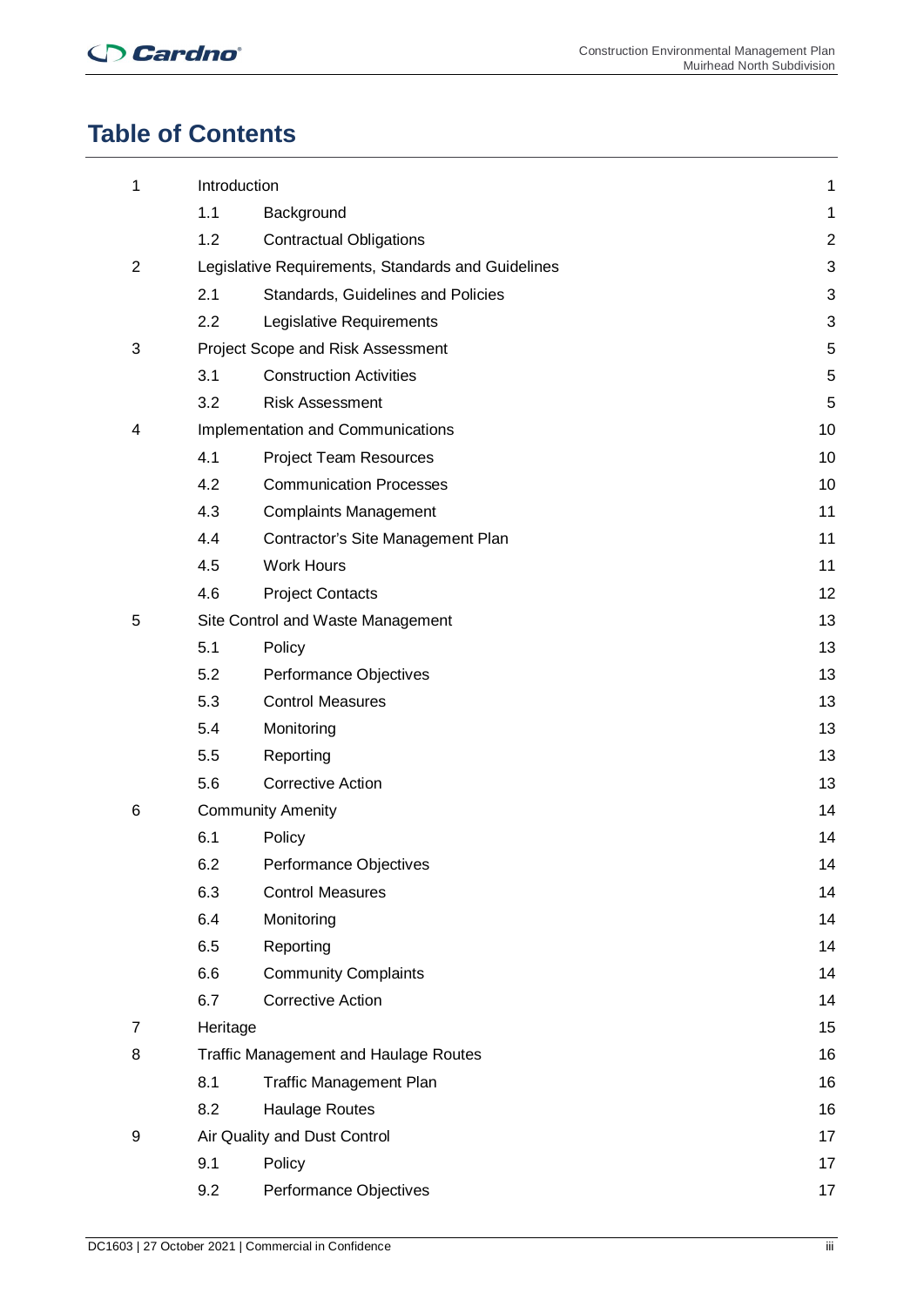|    | 9.3   | <b>Control Measures</b>                 | 17 |
|----|-------|-----------------------------------------|----|
|    | 9.4   | Monitoring                              | 18 |
|    | 9.5   | Reporting                               | 18 |
|    | 9.6   | <b>Corrective Action</b>                | 19 |
| 10 |       | Noise and Vibration Impacts             | 20 |
|    | 10.1  | Policy                                  | 20 |
|    | 10.2  | Performance Objectives                  | 20 |
|    | 10.3  | Noise Management Framework Guideline    | 20 |
|    | 10.4  | <b>Control Measures</b>                 | 20 |
|    | 10.5  | Monitoring                              | 21 |
|    | 10.6  | Reporting                               | 21 |
|    | 10.7  | <b>Corrective Action</b>                | 21 |
| 11 |       | Vegetation and Weed Management          | 22 |
|    | 11.1  | Policy                                  | 22 |
|    | 11.2  | Performance Objectives                  | 22 |
|    | 11.3  | <b>Control Measures</b>                 | 22 |
|    | 11.4  | Monitoring                              | 22 |
|    | 11.5  | Reporting                               | 22 |
|    | 11.6  | <b>Corrective Action</b>                | 22 |
| 12 |       | Stormwater Management and Water Quality | 23 |
|    | 12.1  | Policy                                  | 23 |
|    | 12.2  | Performance Objectives                  | 23 |
|    | 12.3  | <b>Control Measures</b>                 | 23 |
|    | 12.4  | Monitoring                              | 24 |
|    | 12.5  | Reporting                               | 24 |
|    | 12.6  | Corrective Action                       | 24 |
| 13 |       | <b>Erosion and Sediment Control</b>     | 25 |
|    | 13.1  | Policy                                  | 25 |
|    | 13.2  | Performance Objectives                  | 25 |
|    | 13.3  | General                                 | 25 |
|    | 13.4  | Methodology                             | 26 |
|    | 13.5  | Phasing                                 | 27 |
|    | 13.6  | Site Access                             | 28 |
|    | 13.7  | Land Clearing                           | 29 |
|    | 13.8  | Soil and Stockpile Management           | 29 |
|    | 13.9  | <b>ESC Devices</b>                      | 29 |
|    | 13.10 | Maintenance and Management              | 32 |
|    | 13.11 | Reporting                               | 34 |
|    | 13.12 | <b>Corrective Action</b>                | 34 |
|    |       |                                         |    |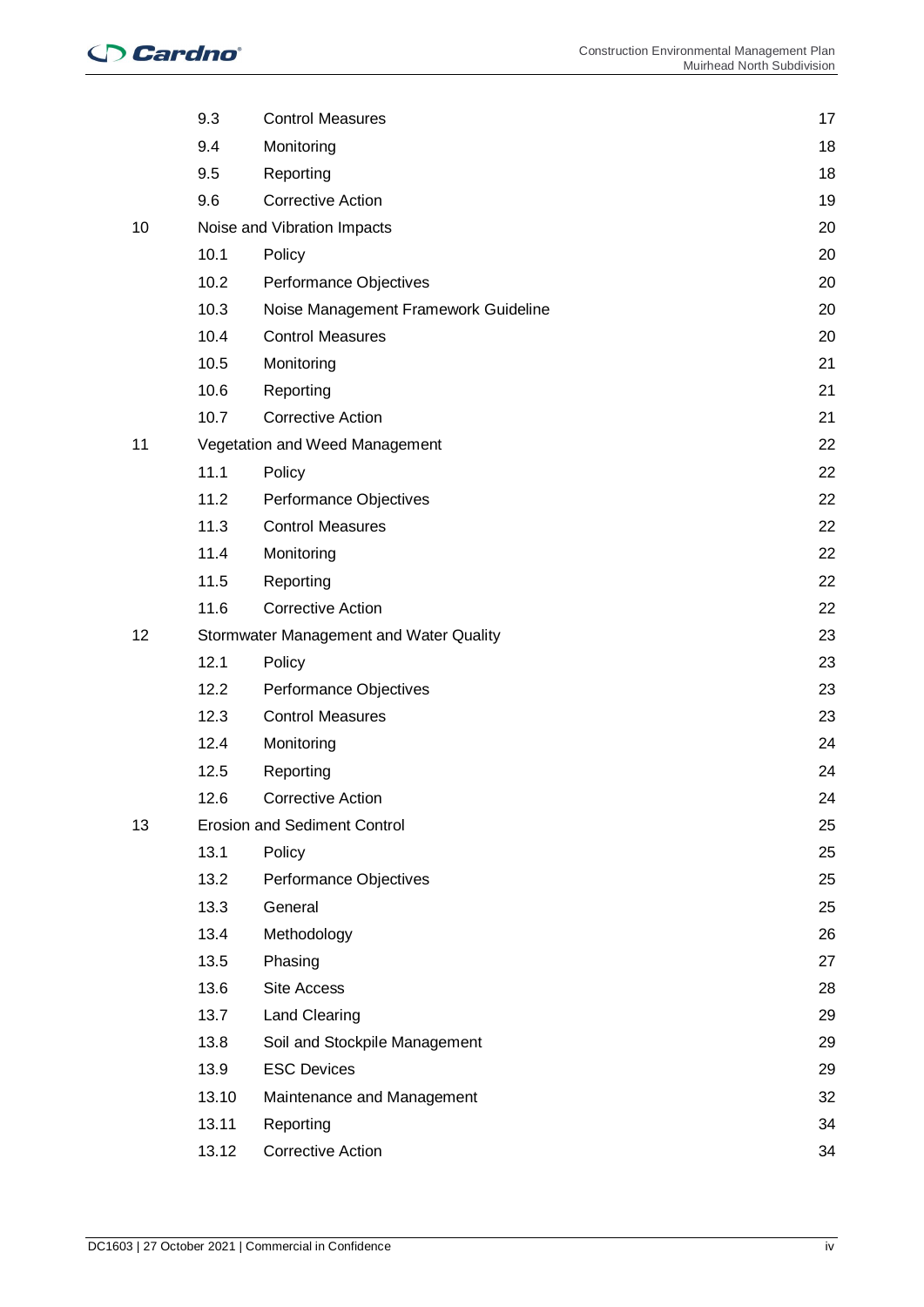## **Cardno**

## **Tables**

| Table 2-1  | Environmental Legislation Relevant to the Project                 | 3  |
|------------|-------------------------------------------------------------------|----|
| Table 3-1  | <b>Risk Matrix</b>                                                | 5  |
| Table 3-2  | <b>Risk Category Table</b>                                        | 6  |
| Table 3-3  | Qualitative Measures of Impact - Consequence                      | 6  |
| Table 3-4  | Qualitative Measures of Likelihood                                | 6  |
| Table 3-5  | Health Safety & Environment Risk Assessment Summary               | 7  |
| Table 4-1  | <b>Communication Process</b>                                      | 10 |
| Table 4-2  | Work Hours                                                        | 11 |
| Table 4-3  | <b>Project Contacts</b>                                           | 12 |
| Table 9-1  | <b>Management Actions</b>                                         | 17 |
| Table 13-1 | Erosion and Sediment Controls Inspection and Maintenance Schedule | 26 |
|            | Table 13-2 ESCP Installation Sequence                             | 28 |
|            |                                                                   |    |

## **Figures**

| Figure 1-1 Location plan                       |    |
|------------------------------------------------|----|
| Figure 1-2 Proposed staging                    | 2  |
| Figure 7-1 Konfrontasi Cruciform location plan | 15 |
| Figure 7-2 Konfrontasi Cruciform               | 15 |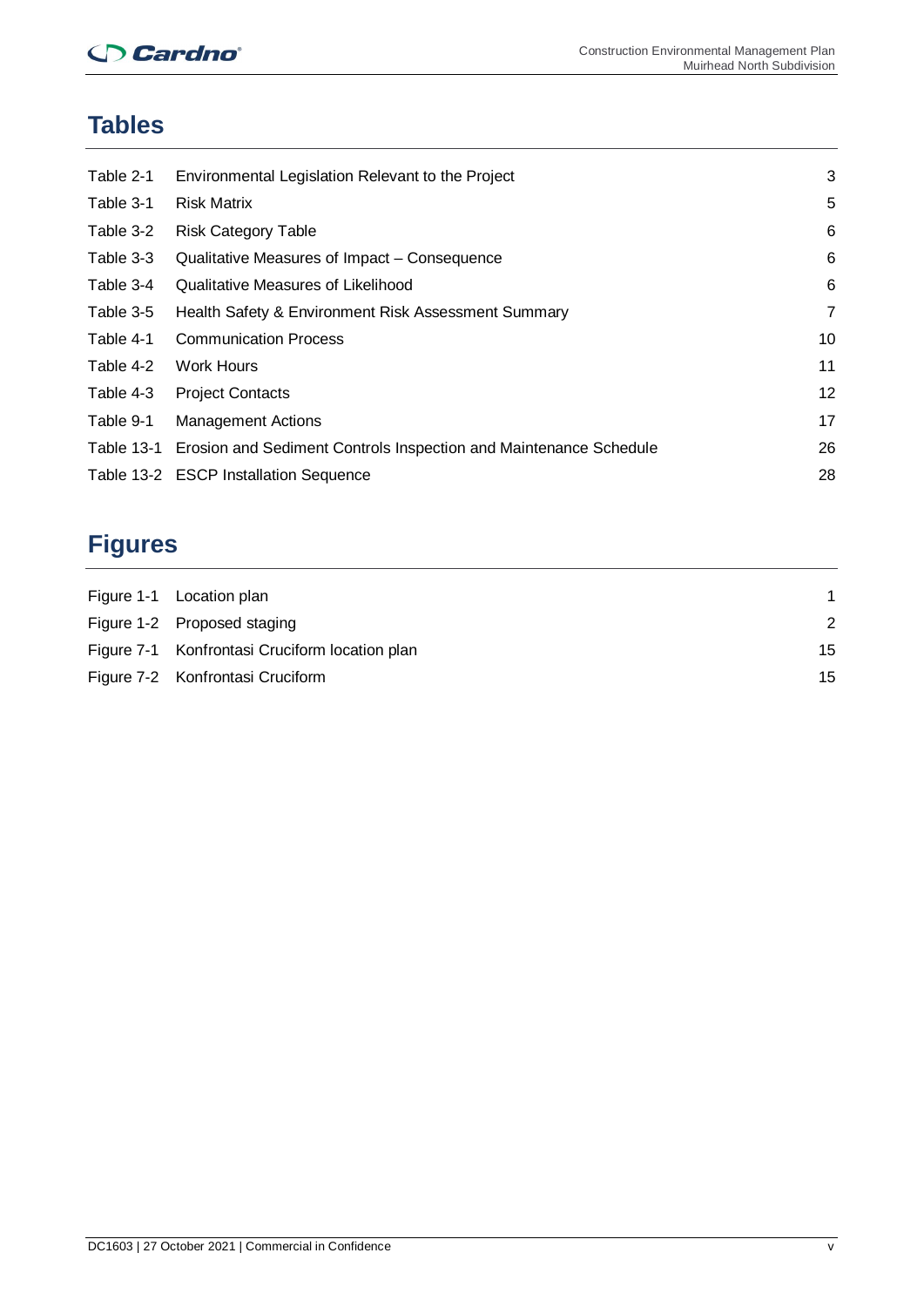## **1 Introduction**

In May 2019, Cardno (NT) Pty Ltd (Cardno) was engaged by Defence Housing Australia (DHA) to carry out the detailed engineering design and documentation of Muirhead North subdivision and associated external works at Lee Point in Darwin, Northern Territory.

This document serves as the Construction Environmental Management Plan (CEMP) for the development of the subdivision.

The CEMP will be updated during the course of the project to reflect any changes in scope, legislative requirements and site contact details.

## **1.1 Background**

The Muirhead North project is situated on a 51 hectare parcel of land located approximately 17km by road north-east of the Darwin CBD. The site is bordered to the west by Lee Point Road, to the north by Lee Point Village Resort, to the south by Aldenham Road and to the east by Crown Land.

The majority of the site is currented vegetated, with the exception of several unformed tracks and small pockets of historical clearing. An 8.3 hectare conservation parcel will be preserved on the eastern side of the development. This incorporates an area of monsoon rainforest with conservation value, to be protected by a 25m conservation buffer.

A site of historical significance, the 'Konfrontasi Cruciform', is located adjacent Lee Point Road near the north-western corner of the site.

The development consists of 3 stages with an expected yield of 273 lots, comprising of 240 standard urban lots, 30 low density rural lots and 3 commercial lots.

The site location and proposed staging plan are depicted in Figures 1-1 and 1-2 below.



Figure 1-1 Location plan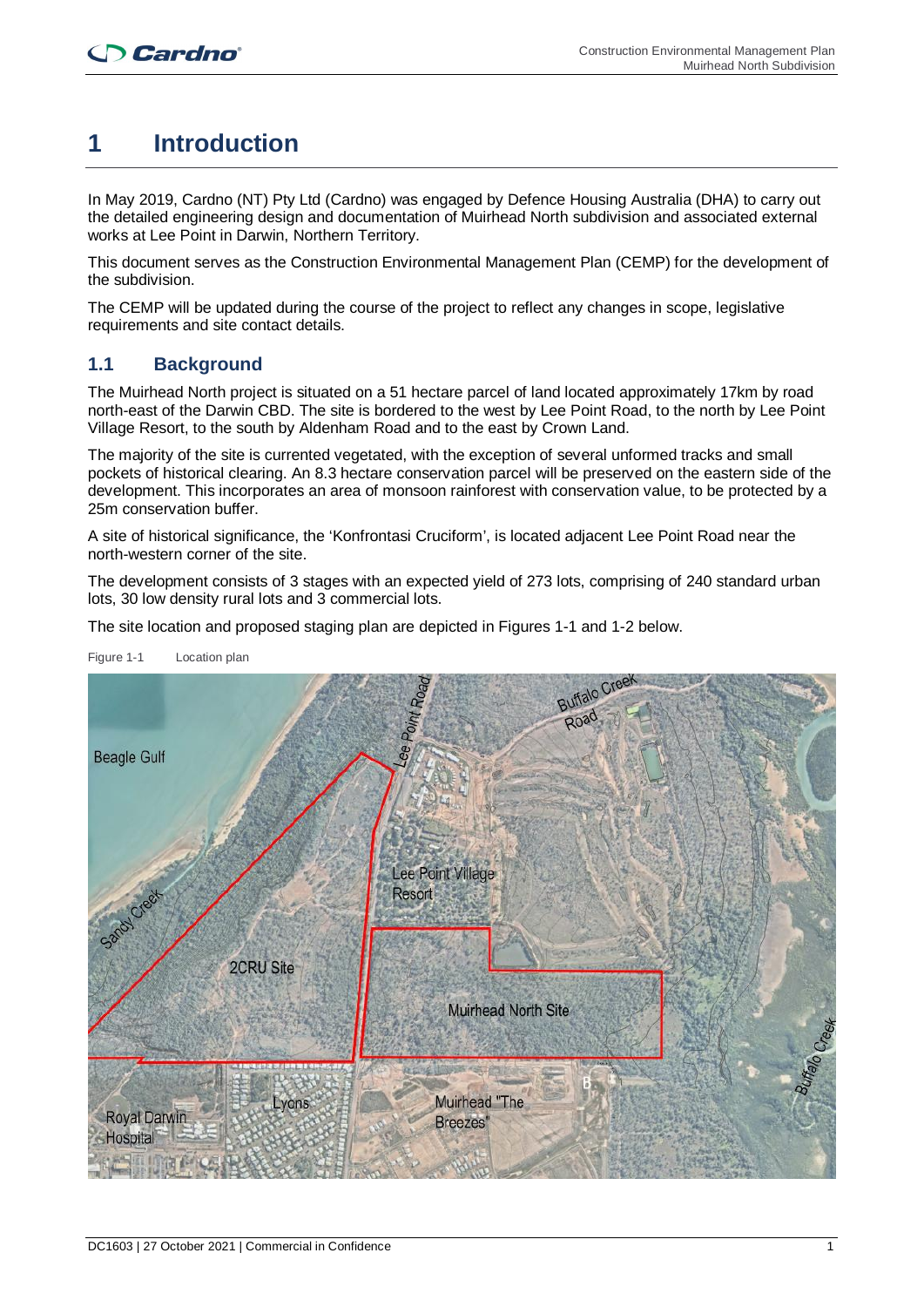## **Cardno**



## **1.2 Contractual Obligations**

This CEMP addresses the requirements for the environmental management of construction activities from the commencement of works on site until final completion. During this phase, the Contractor is responsible for ensuring that the provisions and requirements of this CEMP are met.

Condition Precedent 2 of the Development Permit DP19/0050 requires the preparation of this CEMP to include provision for environmental controls for the works. This CEMP is to be adopted and its recommendations are to be implemented prior to and during the construction works to the satisfaction of the Development Consent Authority.

The CEMP includes details of requirements for waste management, traffic management, haulage routes, stormwater drainage, erosion and sediment control, management of dust, noise and vibration impacts, communication and complaints protocols. This is in line with and to meet the requirements of the Development Permit condition.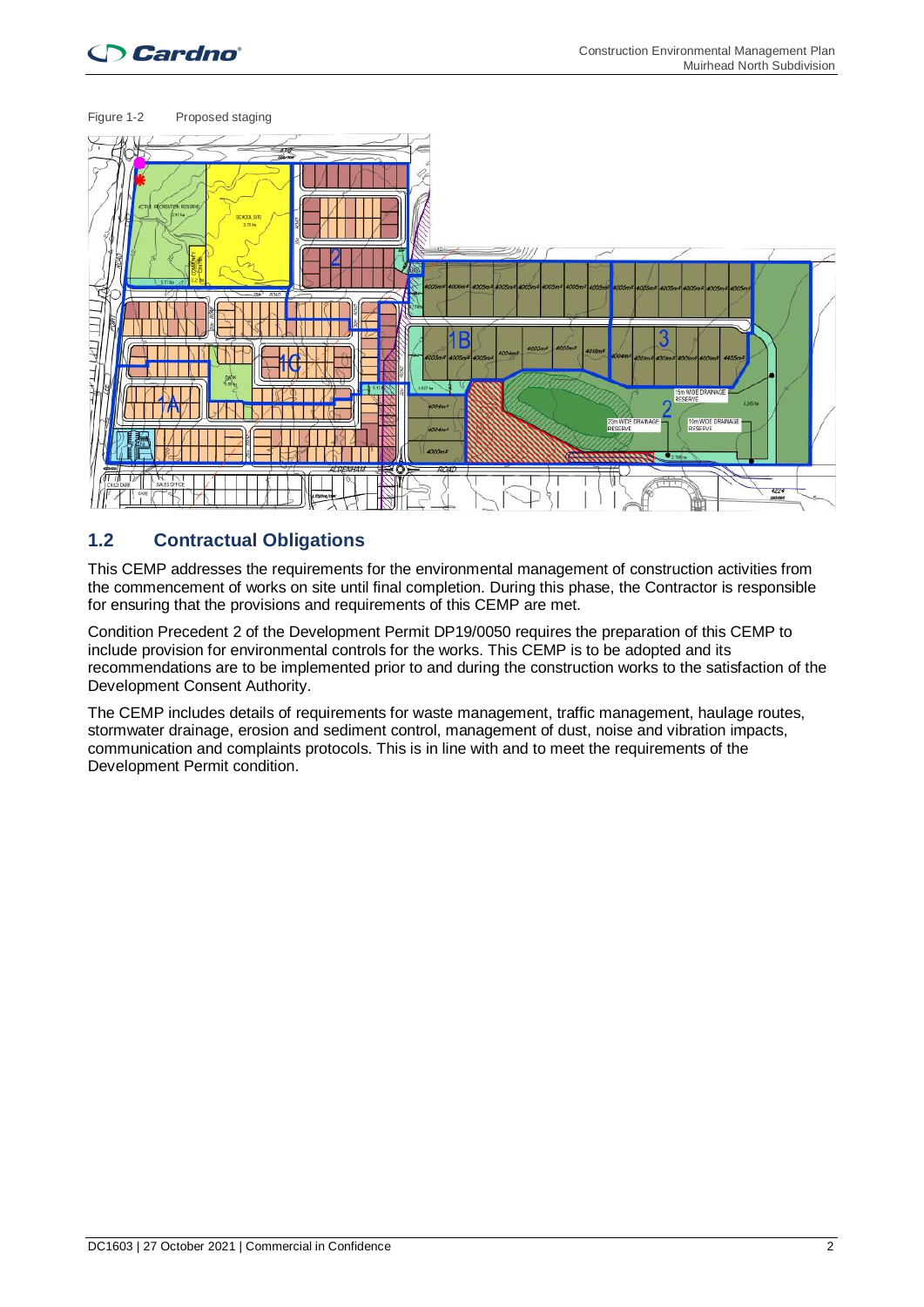## **2 Legislative Requirements, Standards and Guidelines**

#### **2.1 Standards, Guidelines and Policies**

Standards, guidelines and policies relevant to the project include:

- > Noise Guidelines for Development Sites in the Northern Territory, NTEPA (2014);
- > Noise Management Framework Guideline, NTEPA (2018);
- > National Standard for Occupation Noise [NOHSC: 1007(2000)];
- > Erosion and Sediment Control Guidelines, DEPWS;
- > Best Practice Erosion and Sediment Control, IECA;
- > Australian and New Zealand Guidelines for Fresh and Marine Water Quality, WQPSC & NWRC (2018);
- > Workplace Exposure Standards for Airborne Contaminants, Safe Work Australia;
- > Subdivision and Development Guidelines, Darwin City Council;
- > Waste Management and Pollution Control Act (1998);
- > Heritage Act (2012);
- > Bushfires Management Act (2016);
- > Weeds Management Act (2001), and the Northern Territory Weed Management Handbook (2018);
- > Workplace Health and Safety Regulations; and
- > Northern Territory Planning Scheme.

#### **2.2 Legislative Requirements**

#### Table 2-1 Environmental Legislation Relevant to the Project

| <b>Legislation</b>                                                                            | <b>Legislation Requirement</b>                                                                                                                                                                                                                                                                                                                                                                                                                                                                                                                                  | <b>Project Relevance</b>                                                                                                                                                                                                                                                                                                                                     |
|-----------------------------------------------------------------------------------------------|-----------------------------------------------------------------------------------------------------------------------------------------------------------------------------------------------------------------------------------------------------------------------------------------------------------------------------------------------------------------------------------------------------------------------------------------------------------------------------------------------------------------------------------------------------------------|--------------------------------------------------------------------------------------------------------------------------------------------------------------------------------------------------------------------------------------------------------------------------------------------------------------------------------------------------------------|
| Commonwealth Act:<br>Aboriginal and Torres<br>Strait Islander Heritage<br>Protection Act 1984 | The purpose of this Act is the<br>preservation and protection from injury or<br>desecration of areas and objects in<br>Australia and in Australian waters, being<br>areas and objects that are of particular<br>significance to Aboriginals in accordance<br>with Aboriginal tradition.                                                                                                                                                                                                                                                                         | A Person who discover anything that he<br>or she has reasonable grounds to<br>suspect to be Aboriginal remains shall<br>report his or her discovery to the<br>Minister, giving particular of the remains<br>and of their location (Section 20)<br>Any discovery of Aboriginal and Torres<br>Strait Islander remains must be reported<br>immediately to AAPA. |
| Commonwealth:<br><b>Environmental Protection</b><br>and Biodiversity Act 1999<br>(EPBC)       | The EPBC Act requires that proposed<br>actions to be taken which are likely to<br>have significant impact on matters of<br>national environmental significance<br>(NES) shall be referred to the Minister for<br>a decision if it will be subject to a<br>rigorous assessment and approval<br>process.<br>The EPBC Act also applies to actions<br>that are likely to have a significant impact<br>on the environment of Commonwealth<br>Land and to actions taken by the<br>Commonwealth that will have a<br>significant impact on the environment<br>anywhere. | Environmental Impact Statement (EIS)<br>submitted in response to terms of<br>reference provided by NTEPA, including<br>mitigation of impacts to water quality, air<br>quality, noise, biodiversity and heritage                                                                                                                                              |
| NT Act: Soil Conservation<br>and Land Utilization Act<br>1969                                 | Makes provisions for the prevention of<br>soil erosion and for the conservation and<br>reclamation of soil.                                                                                                                                                                                                                                                                                                                                                                                                                                                     | Erosion and sedimentation measures<br>will be required during construction of<br>the development.                                                                                                                                                                                                                                                            |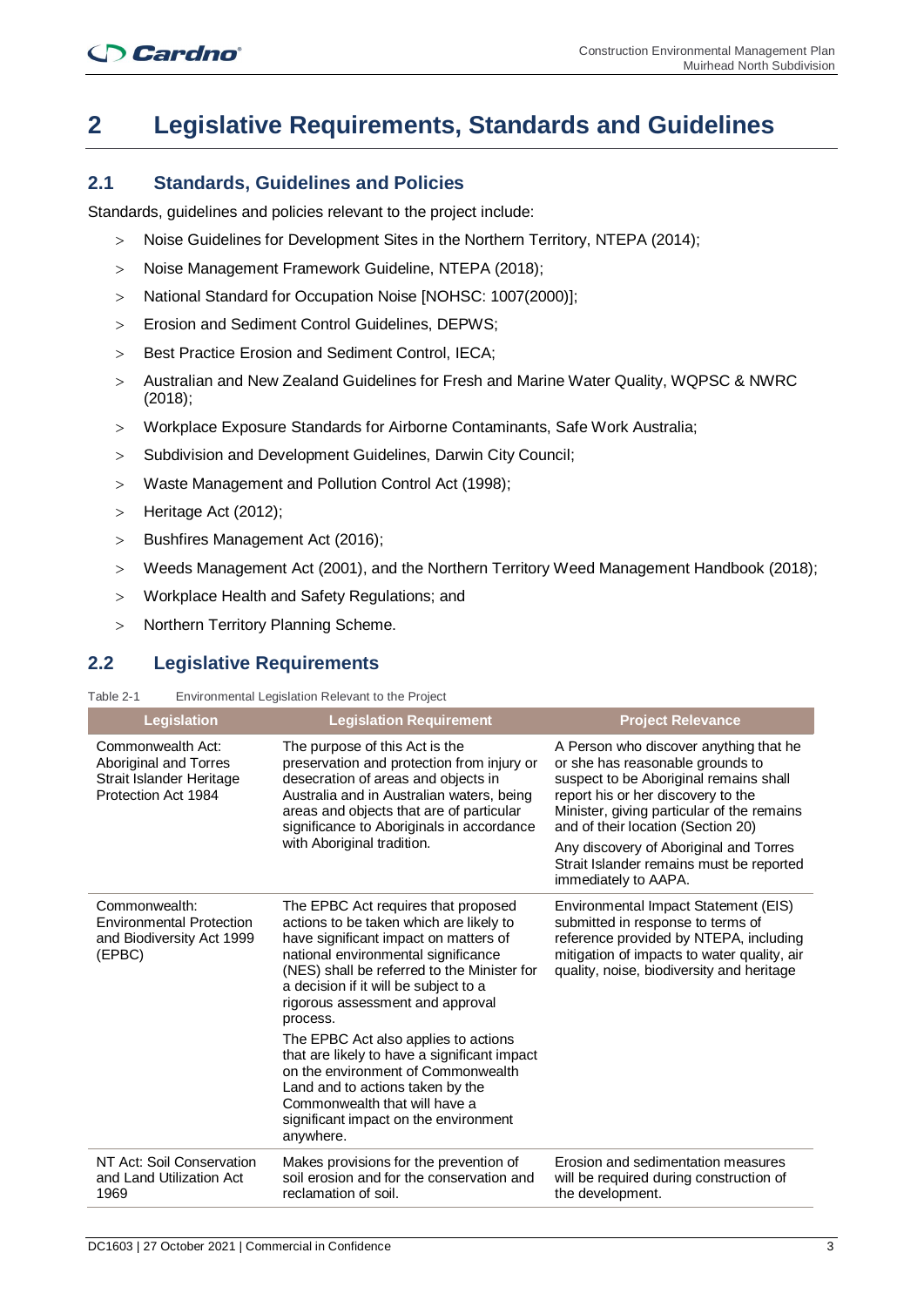## **Cardno**

| NT Act: Dangerous Goods<br>Act 1998                                     | This act provides definition and<br>regulatory requirement for handling,<br>transporting and storage of dangerous<br>goods as defined by the Act.                                                    | A license may be required for the<br>storage, transport and handling of fuels,<br>chemicals or other dangerous goods<br>during construction.                                         |
|-------------------------------------------------------------------------|------------------------------------------------------------------------------------------------------------------------------------------------------------------------------------------------------|--------------------------------------------------------------------------------------------------------------------------------------------------------------------------------------|
| NT Act: Water Act 1992                                                  | An Act to provide for the investigation,<br>allocation, use, control protection,<br>management and administration of water<br>resources, and for related purposes.                                   | Erosion and sediment control and water<br>quality treatment infrastructure will be<br>required to treat the stormwater<br>discharge prior to release to the<br>waterways             |
| NT Act: Planning Act 1999                                               | The objects of this Act are to plan for,<br>and provide a framework of controls for,<br>the orderly use and development of land<br>in the NT.                                                        | Development Permit DP19/0050 issued<br>by Development Consent Authority on<br>27 February 2019 to use and develop<br>the land for the purpose of a subdivision<br>to create 282 lots |
| NT Act: Waste<br>Management and Pollution<br>Control Act 1998           | The objectives of this Act are to protect<br>the environment by preventing, reducing<br>or avoiding pollution; effective waste<br>management and encouraging                                         | Construction works must ensure that<br>waste is safely and effectively managed<br>without detrimental impact to the<br>environment.                                                  |
|                                                                         | sustainable development                                                                                                                                                                              | Pollution level arising from the<br>development must be monitored and<br>managed to prevent nuisance or harm<br>to the surrounding community or<br>environment.                      |
| NT Act: Territory Parks and<br><b>Wildlife Conservation Act</b><br>1976 | The act makes provision for<br>conservation, management and<br>relocation of wildlife in the NT.                                                                                                     | A permit is required to take or interfere<br>with Wildlife                                                                                                                           |
|                                                                         | A permit is required to take or interfere<br>with Wildlife.                                                                                                                                          |                                                                                                                                                                                      |
| NT: Northern Territory<br><b>Aboriginal Sacred Sites</b><br>Act 1989    | Aims to build enhanced relations<br>between Aboriginal and other citizens<br>with regard to effective land use within a<br>regime of sacred site protection, for the<br>benefit of all Territorians. | Aboriginal Areas Protection Authority<br>(AAPA) certificates confirm that there<br>are no known sacred sites within Lot<br>9370.                                                     |
|                                                                         | All Aboriginal sacred sites are protected<br>under the Act.                                                                                                                                          | Immediately stop work in the event that<br>items of possible significance are<br>identified                                                                                          |

Any changes to the legislation, standards, policies and guidelines during the staged development will need to be reviewed and its impact on the development shall be distributed to the project team.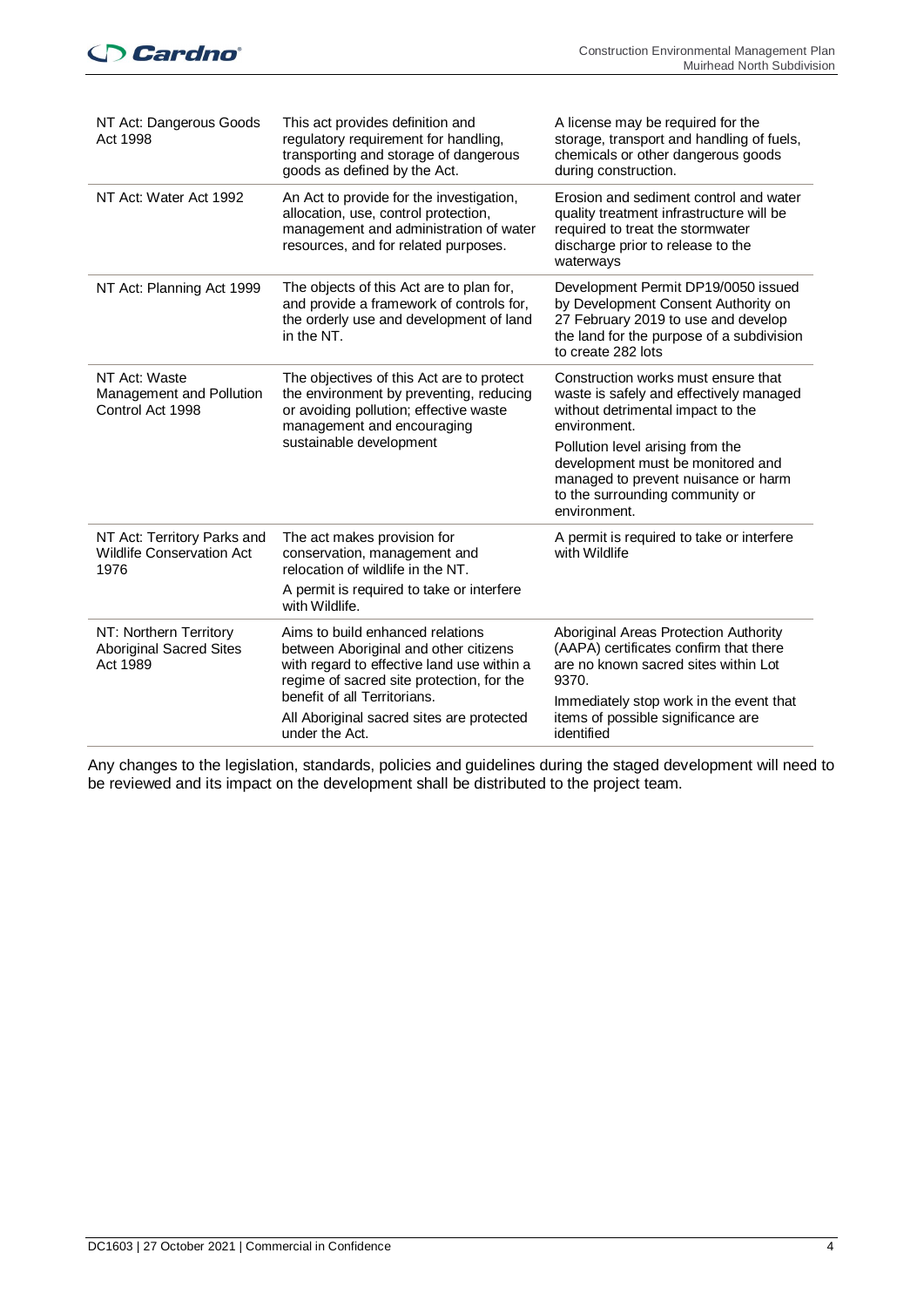## **3 Project Scope and Risk Assessment**

### **3.1 Construction Activities**

The proposed development of Muirhead North will include the following construction activities:

- > Land clearing progressively for staged construction. No land clearing shall extend beyond designated boundaries;
- > Cut and fill earthworks;
- > Road pavement construction;
- > Road surfacing;
- > Concrete works including driveways, footpaths and kerb and gutters;
- > Construction of open drains;
- > Construction of detention basins and outfall drain;
- > Construction of protection works including gabions, grouted stone pitching and rock weirs;
- > Services trenching;
- > Construction of water reticulation and service connections;
- > Construction of sewer reticulation and service connections;
- > Construction of electrical reticulation, service connections and street lighting;
- > Construction of telecommunication (NBN) reticulation and service connections;
- > Landscaping works including topsoiling and grassing; and
- > Implementation of Erosion and Sediment Control measures pre, during and post-construction.

#### **3.2 Risk Assessment**

A risk assessment was undertaken to assess potential health, safety and environmental risks that may arise during the construction process. Refer to Tables 3-1 to 3-5 below.

| <b>CONSEQUENCE SEVERITY</b> |                      |                 |                      |                                    |                       |
|-----------------------------|----------------------|-----------------|----------------------|------------------------------------|-----------------------|
| <b>LIKELIHOOD OR</b>        | 1                    | $\overline{2}$  | 3                    | 4                                  | 5                     |
| <b>FREQUENCY</b>            | <b>INSIGNIFICANT</b> | <b>MINOR</b>    | <b>MODERATE</b>      | <b>MAJOR</b>                       | <b>CATASTROPHIC</b>   |
| A – ALMOST                  | <b>MODERATE</b>      | <b>HIGH</b>     | <b>EXTREME</b>       | <b>EXTREME</b>                     | <b>EXTREME</b>        |
| <b>CERTAIN</b>              | 11                   | 16              | 20                   | 23                                 | 25                    |
| <b>B-LIKELY</b>             | <b>MODERATE</b>      | <b>HIGH</b>     | <b>HIGH</b>          | <b>EXTREME</b>                     | <b>EXTREME</b>        |
|                             | 7                    | 13              | 17                   | 21                                 | 24                    |
| C-POSSIBLE                  | <b>MODERATE</b>      | <b>MODERATE</b> | <b>HIGH</b>          | <b>HIGH</b>                        | <b>EXTREME</b>        |
|                             | 5                    | 8               | 14                   | 18                                 | 22 <sub>2</sub>       |
| D - UNLIKELY                | <b>LOW</b>           | <b>LOW</b>      | <b>MODERATE</b>      | <b>HIGH</b>                        | <b>HIGH</b>           |
|                             | $\overline{2}$       | 4               | 9                    | 15                                 | 19                    |
| E - RARE                    | <b>LOW</b>           | <b>LOW</b><br>3 | <b>MODERATE</b><br>6 | <b>MODERATE</b><br>10 <sup>°</sup> | <b>MODERATE</b><br>12 |

Table 3-1 Risk Matrix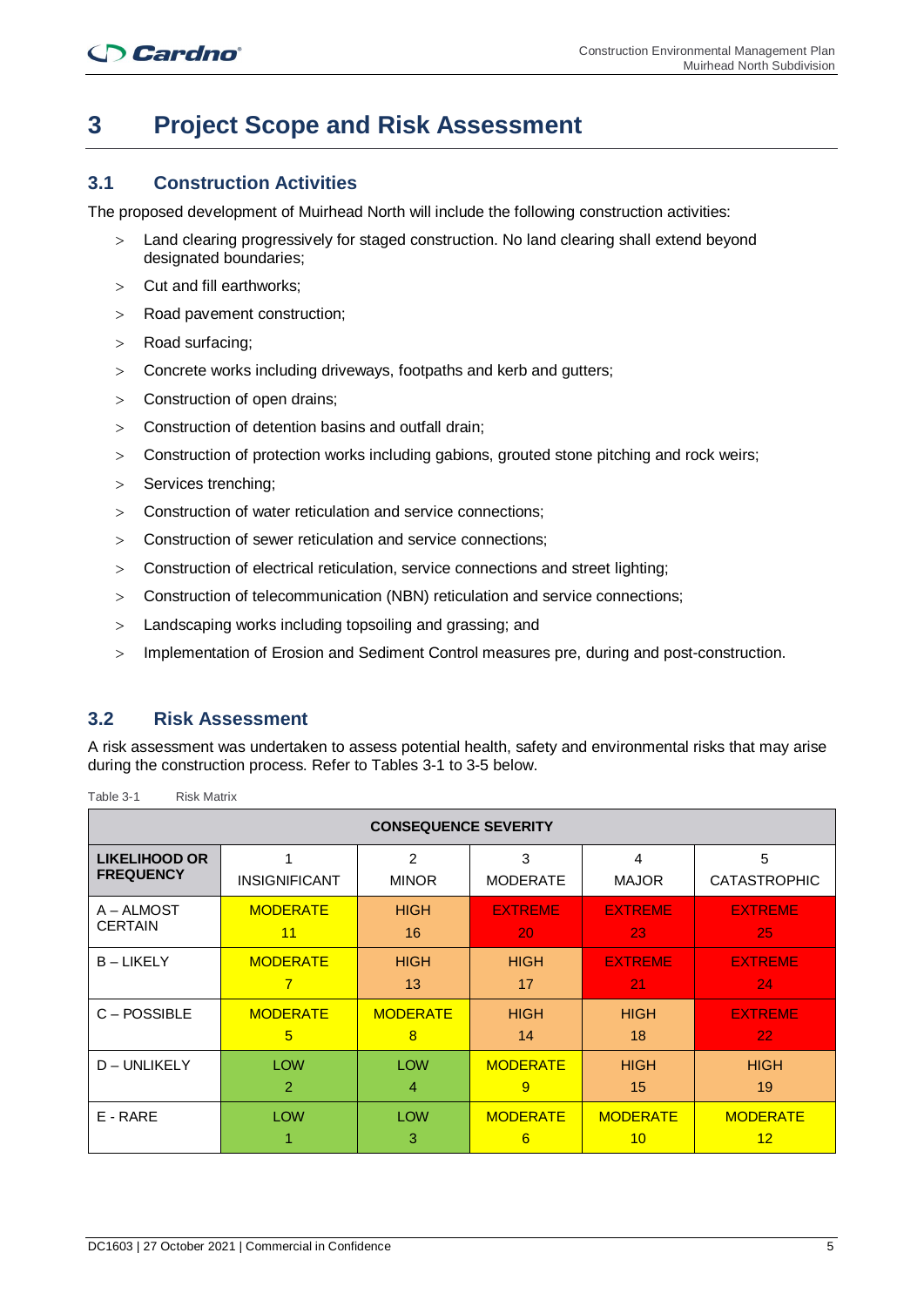| Table 3-2            | <b>Risk Category Table</b>                                                                                                                                                                                         |
|----------------------|--------------------------------------------------------------------------------------------------------------------------------------------------------------------------------------------------------------------|
| <b>Risk Category</b> |                                                                                                                                                                                                                    |
| $E = EXTREME RISK$   | Immediate action required to implement better controls. Activity must not start. If started,<br>activity must immediately be stopped. Superintendent's approval is required for work to<br>commence or recommence. |
| $H = HIGH RISK$      | Seek manager approval for work to commence or continue. More suitable controls to be<br>investigated.                                                                                                              |
| $M = MODERATE$ RISK  | Work to proceed once risk is reduced as low as reasonably practicable and controls are<br>implemented                                                                                                              |
| $L = LOW RISK$       | Work to proceed while monitoring and managing risk                                                                                                                                                                 |

#### Table 3-3 Qualitative Measures of Impact – Consequence

| Level | <b>Impact</b>        | <b>Example of Consequence</b>                                                                     |
|-------|----------------------|---------------------------------------------------------------------------------------------------|
|       | <b>INSIGNIFICANT</b> | No injuries; No environmental impact                                                              |
|       | <b>MINOR</b>         | First aid: Environmental release immediately contained                                            |
|       | <b>MODERATE</b>      | Medical treatment; Environmental release not immediately contained with no<br>detrimental effects |
|       | MAJOR                | Lost time injury/illness; Environmental release not immediately contained with<br>toxic effects   |
|       | <b>CATASTROPHIC</b>  | Fatality; Release to the environment with long term/permanent toxic effects                       |

#### Table 3-4 Qualitative Measures of Likelihood

| Level | <b>Measure</b>                  | <b>Description</b>                                      | Guide                        |
|-------|---------------------------------|---------------------------------------------------------|------------------------------|
| A     | <b>ALMOST</b><br><b>CERTAIN</b> | The event is expected to occur in<br>most circumstances | Once or several times a day  |
| в     | LIKELY                          | Will probably occur in most<br>circumstances            | Once per week                |
| С     | <b>POSSIBLE</b>                 | Might occur at some time                                | Once per month               |
| D     | UNLIKELY                        | Could occur at some time                                | Once per year                |
|       | <b>RARE</b>                     | May occur only in exceptional<br>circumstances          | May occur once per ten years |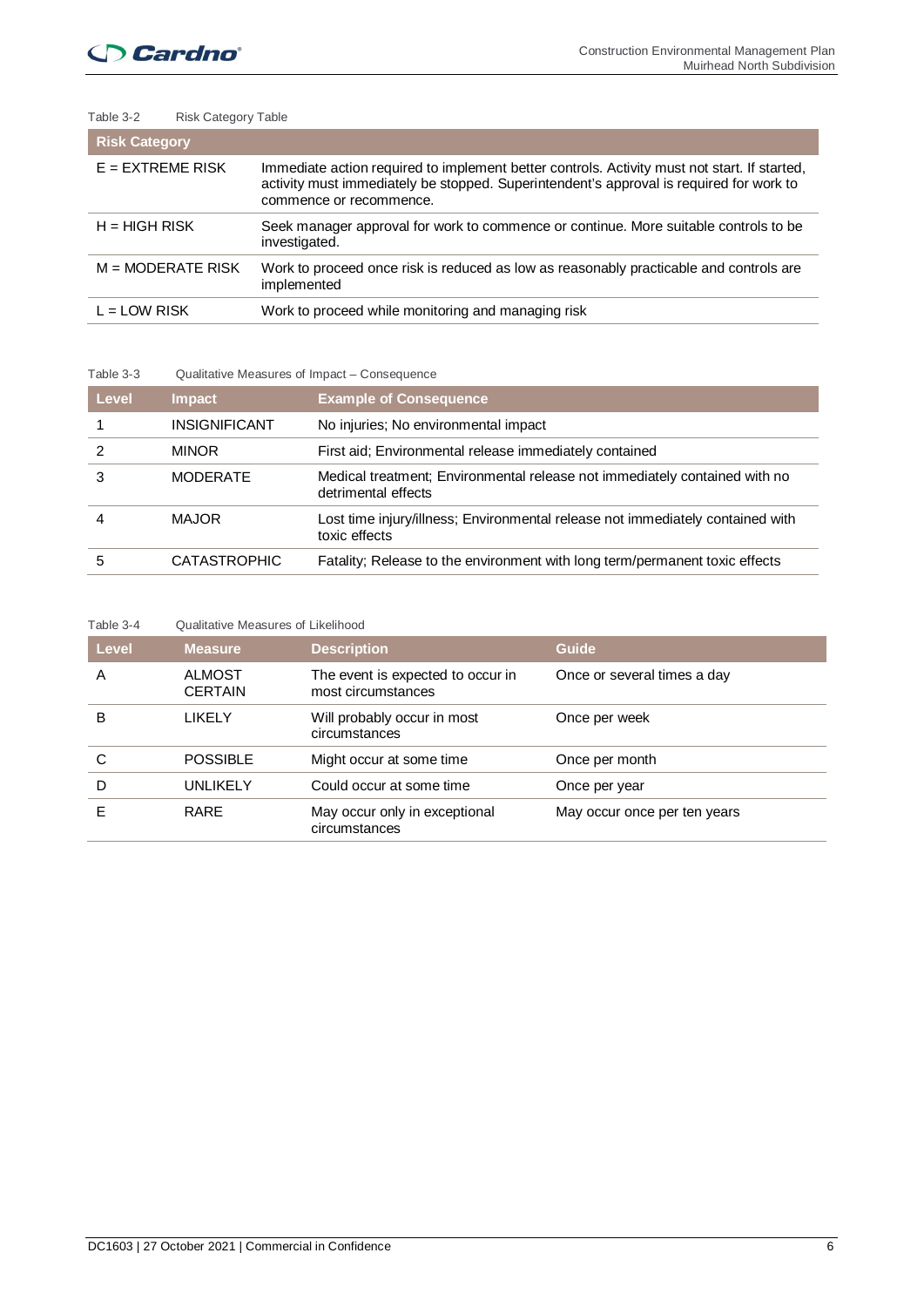| <b>Item</b>    | <b>Job Step</b> | Hazard                            | <b>Consequences</b>                             | <b>Risk</b><br><b>Rating</b> |          | <b>Control Method</b>                                                                                   | <b>Residual</b><br><b>Risk</b><br><b>Rating</b> |
|----------------|-----------------|-----------------------------------|-------------------------------------------------|------------------------------|----------|---------------------------------------------------------------------------------------------------------|-------------------------------------------------|
| $\mathbf{1}$   | Construction    | Other                             | Vehicle Crash                                   | High 14                      | $\rm{>}$ | Follow site traffic rules at all times                                                                  | Low 4                                           |
|                |                 | Vehicles,<br>Speed,<br>Animals    |                                                 |                              | >        | Only drive roadworthy and registered<br>vehicles                                                        |                                                 |
|                |                 |                                   |                                                 |                              |          | Only licensed drivers to drive vehicles<br>for which they are approved                                  |                                                 |
|                |                 |                                   |                                                 |                              | >        | Drive to conditions                                                                                     |                                                 |
|                |                 |                                   |                                                 |                              | >        | Wear a seatbelt                                                                                         |                                                 |
|                |                 |                                   |                                                 |                              | >        | Do not drive while fatigued                                                                             |                                                 |
|                |                 |                                   |                                                 |                              | >        | Be aware that wildlife may be on the<br>road especially at dusk and dawn                                |                                                 |
| $\overline{2}$ | Construction    | Workers/<br>Pedestrian            | Persons hit by<br>vehicle                       | High 19                      | >        | Drive at the recommended site speed<br>and slow down around workers                                     | Moderate<br>12                                  |
|                |                 |                                   |                                                 |                              | $\rm{>}$ | Continuously scan the<br>road/surroundings for pedestrian<br>movements                                  |                                                 |
|                |                 |                                   |                                                 |                              | >        | Use appropriate communications                                                                          |                                                 |
| 3              | Construction    | Endangered<br>Flora and<br>Fauna  | Loss of<br>endangered<br>Flora and Fauna        | High 17                      | >        | Consult with Superintendent and<br>DEPWS where applicable                                               | Moderate<br>12                                  |
| 4              | Construction    | Noise                             | Hearing Loss,<br>impact on<br>community         | Extreme<br>21                | >        | Ensure noise level generated during<br>construction is within safe acceptable<br>level                  | High 17                                         |
|                |                 |                                   | amenity                                         |                              | >        | Adhere to 'Noise Guidelines for<br><b>Construction Site in The Northern</b><br>Territory'               |                                                 |
| 5              | Construction    | Uneven /<br>Unstable /            | Vehicle rollover,<br>vehicle bogged,            | Moderate<br>10               | >        | Do not drive in unfamiliar terrain,<br>unless site condition is known                                   | Low <sub>3</sub>                                |
|                |                 | Loose<br>Surfaces                 | vehicle crash                                   |                              | >        | Maintain appropriate safe distance<br>from batter edges and water                                       |                                                 |
|                |                 |                                   |                                                 |                              | >        | Use spotter when reversing in<br>inspection site or if near mobile/fixed<br>plants                      |                                                 |
|                |                 |                                   |                                                 |                              | >        | If undertaking inspection in water,<br>ensure depth is checked and<br>monitored                         |                                                 |
| 6              | Construction    | Weather<br>conditions<br>(limited | Vehicle Crash<br>Hitting a person<br>or object. | High 15                      | >        | Delay inspection if weather conditions<br>does not allow for safe driving (fog,<br>rainy)               | Moderate<br>10                                  |
|                |                 | visibility)                       |                                                 |                              | >        | Drive to conditions and slow down if<br>visibility is poor.                                             |                                                 |
| $\overline{7}$ | Construction    | Drugs and<br>Alcohol              | Vehicle Crash<br>Hitting a person<br>or object. | Extreme<br>23                | $\geq$   | Do not drive or attend site under the<br>influence of Drugs or Alcohol.                                 | Moderate<br>10                                  |
| 8              | Construction    | Reversing                         | Hitting a person                                | High 18                      | >        | Keep reversing to a minimum.                                                                            | Moderate                                        |
|                |                 |                                   | or object.                                      |                              | >        | Use mirrors and perform head checks                                                                     | 10                                              |
|                |                 |                                   |                                                 |                              | $\rm{>}$ | If you cannot see, get out and look.                                                                    |                                                 |
| 9              | Construction    | Parking                           | Hitting a person                                | High 18                      |          |                                                                                                         | Moderate                                        |
|                |                 |                                   | or object                                       |                              | >        | Vehicle must be parked in designated<br>areas.                                                          | 10                                              |
|                |                 |                                   |                                                 |                              | >        | Do not stop or park in an area that will<br>obstruct clearways, walkways,<br>pedestrian crossings, etc. |                                                 |

#### Table 3-5 Health Safety & Environment Risk Assessment Summary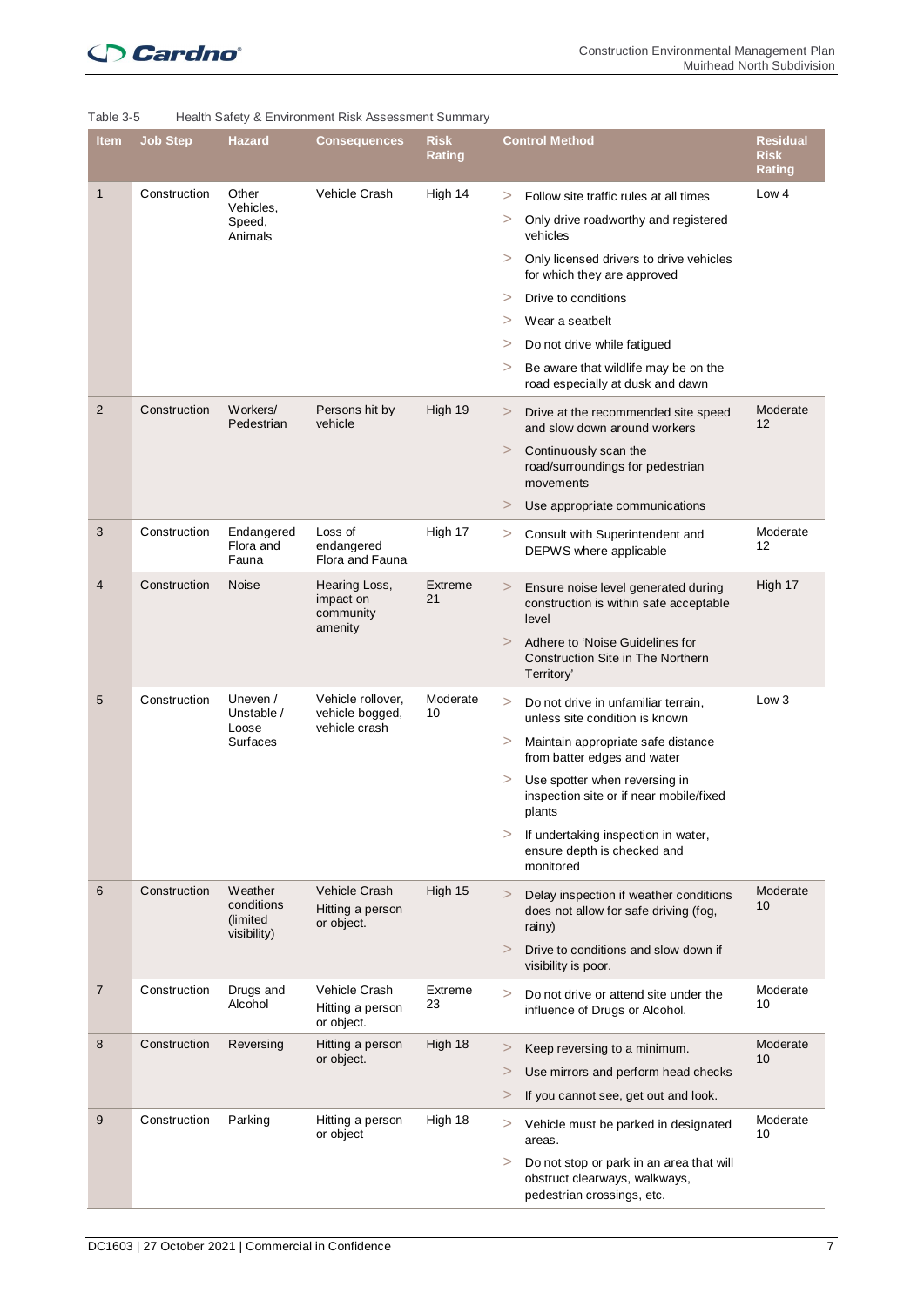## **Cardno**

| <b>Item</b> | <b>Job Step</b> | <b>Hazard</b>                                               | <b>Consequences</b>                                                                                    | <b>Risk</b><br><b>Rating</b> |          | <b>Control Method</b>                                                                                                                                                                   | <b>Residual</b><br><b>Risk</b><br><b>Rating</b> |
|-------------|-----------------|-------------------------------------------------------------|--------------------------------------------------------------------------------------------------------|------------------------------|----------|-----------------------------------------------------------------------------------------------------------------------------------------------------------------------------------------|-------------------------------------------------|
| 10          | Construction    | Using<br>handheld<br>devices<br>(Mobile)<br>Phones,<br>GPS) | Hit by mobile<br>plant<br>Hit by falling<br>object                                                     | High 19                      | $\geq$   | Driver is not to use any handheld<br>devices (mobile phone, cameras),<br>while driving.                                                                                                 | Moderate<br>10                                  |
| 11          | Construction    | Waterways                                                   | Pollution to<br>waterways                                                                              | Extreme<br>24                | $\rm{>}$ | Implement erosion and sediment<br>control measures                                                                                                                                      | Moderate<br>10                                  |
|             |                 |                                                             |                                                                                                        |                              | >        | Test water quality periodically                                                                                                                                                         |                                                 |
|             |                 |                                                             |                                                                                                        |                              | >        | Ensure stormwater treatment train<br>functioning efficiently                                                                                                                            |                                                 |
|             |                 |                                                             |                                                                                                        |                              | >        | Inspect and maintain sediment basin<br>regularly                                                                                                                                        |                                                 |
| 12          | Construction    | Uneven,<br>unstable and<br>slippery<br>surfaces:            | Slips, trips and<br>falls causing<br>abrasions,<br>strains and                                         | High 18                      | >        | Visually inspect surroundings and<br>identify hazards, report and ensure<br>these are removed or controlled.                                                                            | Moderate<br>10                                  |
|             |                 |                                                             | lacerations.                                                                                           |                              | >        | Extreme care should be taken when<br>walking along embankments adjacent<br>to water, steep batters and other<br>slippery/unstable surfaces.                                             |                                                 |
|             |                 |                                                             |                                                                                                        |                              | >        | Maintain a 2m distance from steep<br>drops, rock walls or pit walls.                                                                                                                    |                                                 |
| 13          | Construction    | New<br>electrical<br>installations                          | Electrocution                                                                                          | Extreme<br>22                | >        | Be aware of any new electrical<br>installations and always treat electrical<br>wiring as live if you aren't sure and do<br>not touch.                                                   | Moderate<br>12                                  |
|             |                 |                                                             |                                                                                                        |                              | >        | Report any exposed wiring that is not<br>capped or taped.                                                                                                                               |                                                 |
| 14          | Construction    | Confined<br><b>Spaces</b>                                   | Lack of oxygen /<br>atmospheric<br>contaminants<br>Flammable<br>atmosphere<br>Engulfment<br>Entrapment | High 19                      | >        | <b>Undertake Confined Spaces</b><br>Awareness training.                                                                                                                                 | Low 1 (no<br>entry)                             |
|             |                 |                                                             |                                                                                                        |                              | >        | Do not enter a confined space without<br>consultation with your supervisor or<br>without qualified training and<br>accreditation.                                                       | Moderate<br>$12$ (entry)                        |
| 15          | Construction    | Mobile Plant                                                | Person being hit                                                                                       | High 19                      | $\rm{>}$ | Wear high visibility vests or shirts                                                                                                                                                    | Moderate<br>12                                  |
|             |                 | (Excavating<br>machinery,<br>light                          | by mobile plant                                                                                        |                              | >        | Do not walk along carriage way unless<br>it is safe to do so                                                                                                                            |                                                 |
|             |                 | vehicles,<br>cranes, drill<br>rigs)                         |                                                                                                        |                              | >        | Where appropriate, use someone as<br>spotter to scan surroundings for any<br>moving vehicles                                                                                            |                                                 |
|             |                 |                                                             |                                                                                                        |                              | >        | Where available use pedestrian<br>crossing                                                                                                                                              |                                                 |
|             |                 |                                                             |                                                                                                        |                              | >        | Obtain permission with the operator to<br>enter a plant designated area                                                                                                                 |                                                 |
|             |                 |                                                             |                                                                                                        |                              | >        | Always approach plant from the front,<br>always gain eye contact with the driver<br>before moving into the hazard zone                                                                  |                                                 |
|             |                 |                                                             |                                                                                                        |                              | >        | Inspection must not be carried out<br>within 3 meters of mobile plant/plants,<br>or within 5m of suspended loads. Be<br>aware of reversing mobile plants,<br>listen for reversing alarm |                                                 |
|             |                 |                                                             |                                                                                                        |                              | >        | Walk in designated "safe zones"                                                                                                                                                         |                                                 |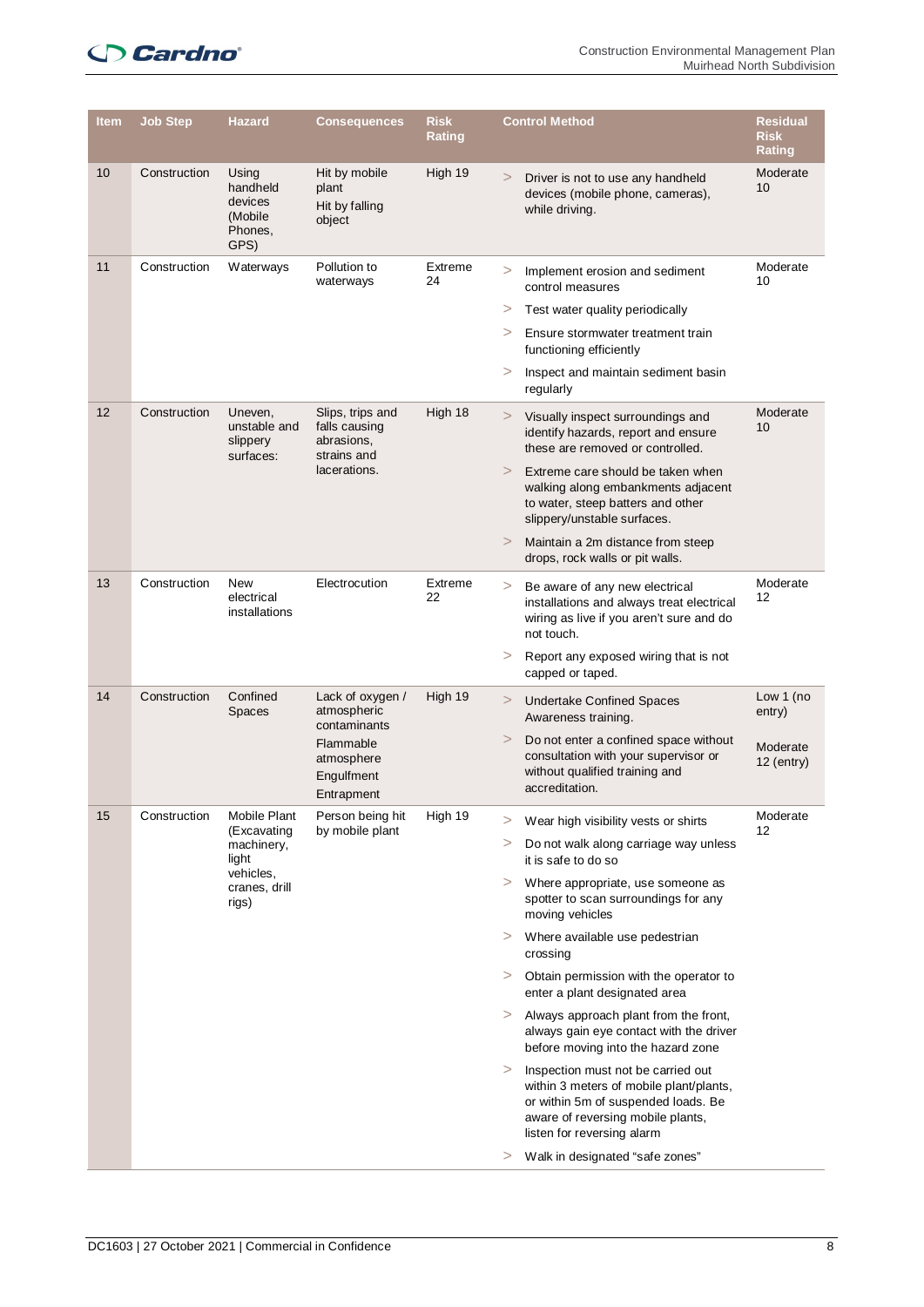## **Cardno**

| ltem | <b>Job Step</b>                                                                                           | <b>Hazard</b>                                     | Consequences                                                                                              | <b>Risk</b><br>Rating | <b>Control Method</b>                                                                                            |                                                                                                                                                                               | <b>Residual</b><br><b>Risk</b><br><b>Rating</b> |
|------|-----------------------------------------------------------------------------------------------------------|---------------------------------------------------|-----------------------------------------------------------------------------------------------------------|-----------------------|------------------------------------------------------------------------------------------------------------------|-------------------------------------------------------------------------------------------------------------------------------------------------------------------------------|-------------------------------------------------|
|      |                                                                                                           |                                                   |                                                                                                           |                       | $\rm{>}$                                                                                                         | Persons working on public roads are<br>to be trained in accordance with<br>AS1742.                                                                                            |                                                 |
|      |                                                                                                           |                                                   |                                                                                                           |                       | >                                                                                                                | Persons working on public railways<br>are to be trained in accordance with<br>local Railway legislative requirements<br>and have obtained correct certification.              |                                                 |
|      |                                                                                                           |                                                   |                                                                                                           |                       | >                                                                                                                | Maintain appropriate communications<br>and use spotters where required.                                                                                                       |                                                 |
| 16   | Construction                                                                                              | Situational<br>awareness                          | Getting lost and<br>not maintaining<br>concentration<br>leading to an<br>incident and<br>personal injury. | Extreme<br>22         | >                                                                                                                | Do not proceed onto a site unless you<br>are either inducted onto that site by a<br>suitably trained person, OR, you are<br>escorted at all times by an authorised<br>person. | Moderate<br>12                                  |
| 17   | Construction                                                                                              | Overhead /<br>Under-<br>ground<br>Power Lines     | Electrocution                                                                                             | High 19               | >                                                                                                                | Check for any low overhead power<br>lines at site and check with site<br>foreman.                                                                                             | Moderate<br>12                                  |
|      |                                                                                                           |                                                   |                                                                                                           |                       | >                                                                                                                | Do not work near overhead power<br>lines if they are sagging and it is windy<br>and/or rainy.                                                                                 |                                                 |
|      |                                                                                                           |                                                   |                                                                                                           |                       | >                                                                                                                | Ensure appropriate clearance from<br>overhead power lines (suggested 8<br>meter distance from high voltage)                                                                   |                                                 |
|      |                                                                                                           |                                                   |                                                                                                           |                       | $\rm{>}$                                                                                                         | Do not excavate until area has been<br>cleared of existing services.                                                                                                          |                                                 |
| 18   | Construction                                                                                              | Falling<br>objects                                | Person being hit<br>by falling objects                                                                    | High 19               | >                                                                                                                | Be aware of surroundings and always<br>scan above and around for hazards.                                                                                                     | Moderate<br>12                                  |
|      |                                                                                                           |                                                   |                                                                                                           |                       | >                                                                                                                | PPE - Hardhat.                                                                                                                                                                |                                                 |
|      |                                                                                                           |                                                   |                                                                                                           |                       | >                                                                                                                | Maintain safe distance from<br>suspended loads.                                                                                                                               |                                                 |
| 19   | Construction<br>Dust/fumes<br>Inhalation,<br>respiratory<br>affects, eye<br>affects, loss of<br>community |                                                   | Moderate<br>9                                                                                             | >                     | Avoid prolonged exposure to<br>dust/fumes by keeping reasonable<br>distance from sources of fumes if<br>possible | Moderate<br>6                                                                                                                                                                 |                                                 |
|      |                                                                                                           |                                                   | amenity                                                                                                   |                       | >                                                                                                                | Wear protective respiratory mask and<br>safety glasses where appropriate                                                                                                      |                                                 |
|      |                                                                                                           |                                                   |                                                                                                           |                       | >                                                                                                                | Ensure appropriate dust control<br>measures are implemented.                                                                                                                  |                                                 |
| 20   | Construction                                                                                              | Uncapped or<br>exposed                            | Cuts, Abrasions,<br>Impaling                                                                              | High 18               | >                                                                                                                | All exposed reinforcement bars to be<br>capped                                                                                                                                | Moderate<br>5                                   |
|      |                                                                                                           | reinforce-<br>ment bars or<br>untidy<br>workplace |                                                                                                           |                       | >                                                                                                                | Workplace to be kept clear of debris<br>and trip hazards.                                                                                                                     |                                                 |
| 21   | Construction                                                                                              | Using<br>handheld<br>devices                      | Person being hit<br>by mobile plant                                                                       | High 19               | >                                                                                                                | Do not use mobile phone or camera in<br>the vicinity of moving vehicles.                                                                                                      | Moderate<br>12                                  |
|      |                                                                                                           |                                                   |                                                                                                           |                       | $\rm{>}$                                                                                                         | Make phone calls in your vehicle if it is<br>nearby, behind a barrier or in a<br>designated safe zone.                                                                        |                                                 |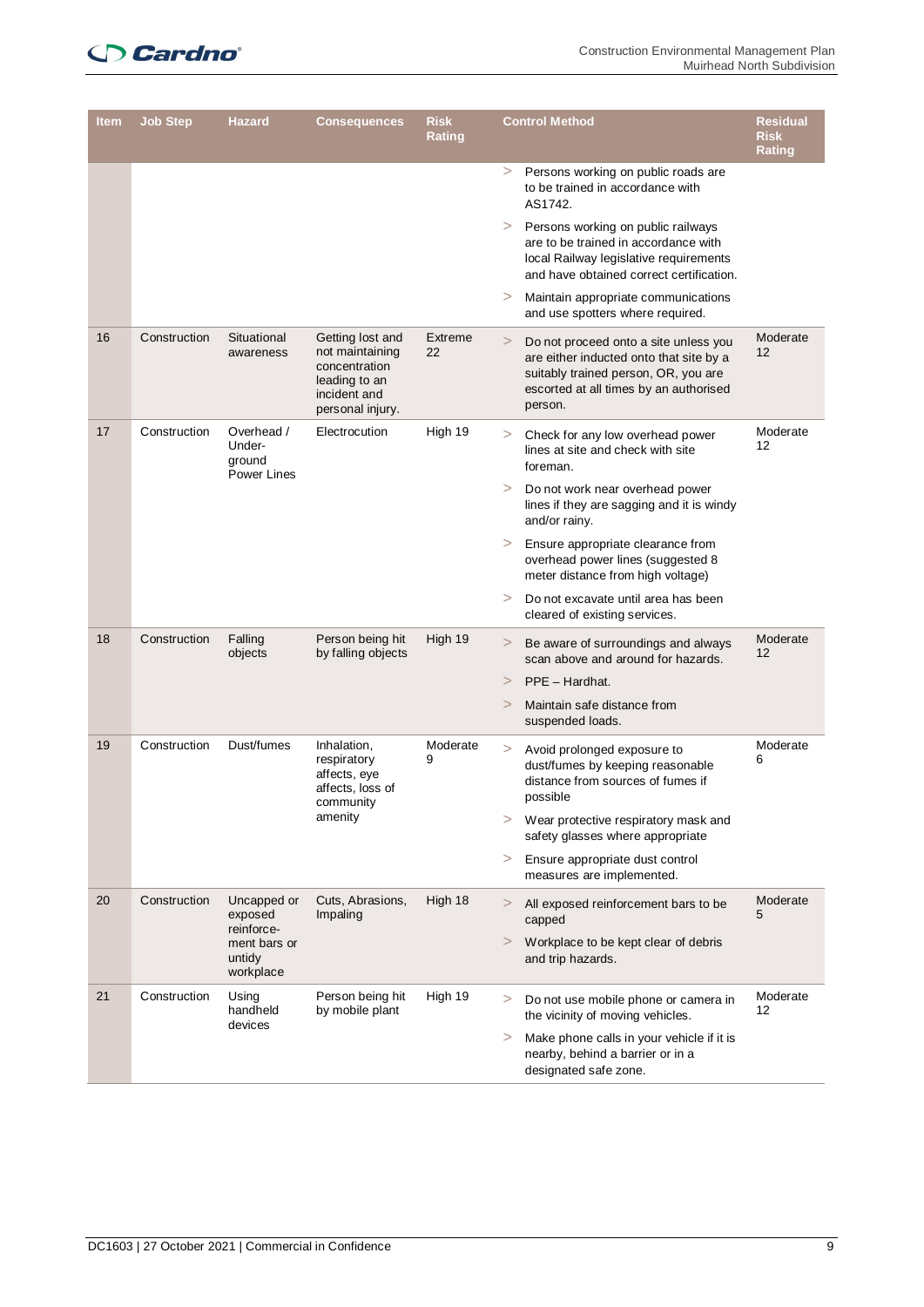## **4 Implementation and Communications**

#### **4.1 Project Team Resources**

The following personnel will be required to implement the CEMP:

- > Construction Project Manager
- > Construction HSE Manager
- > Construction Site Foreman
- > Construction Labourers; and
- > Subcontractors.

## **4.2 Communication Processes**

Communication processes for the project will be organised in accordance with Table 4-1 below.

| Table 4-1<br><b>Communication Process</b>                                                                                              |                                                     |                                                                                                                        |                                                                                                                          |
|----------------------------------------------------------------------------------------------------------------------------------------|-----------------------------------------------------|------------------------------------------------------------------------------------------------------------------------|--------------------------------------------------------------------------------------------------------------------------|
| <b>Subject</b>                                                                                                                         | <b>Responsibility</b>                               | <b>Action</b>                                                                                                          | <b>Frequency</b>                                                                                                         |
| CEMP approval                                                                                                                          | <b>Project Manager</b>                              | Submit to approval agency                                                                                              | Minimum two weeks prior to<br>works commencing                                                                           |
| <b>CEMP</b> distribution                                                                                                               | Project Manager                                     | Distribute for implementation                                                                                          | Prior to commencement of site<br>inductions                                                                              |
| Liaison with City of<br>Darwin, DEPWS                                                                                                  | Project Manager                                     | Notify CoD and DEPWS of<br>project start date, contact<br>details                                                      | Prior to start of work                                                                                                   |
| Notify local residences of<br>project start, contact<br>details and any<br>anticipated possible<br>nuisance or service<br>disturbances | <b>HSE/Project Manager</b>                          | Deliver information pamphlet                                                                                           | Prior to start and as required<br>during the construction. At<br>least 10 working days prior to<br>commencement of work. |
| <b>Community Complaints</b>                                                                                                            | <b>Project Manager</b>                              | Record complaints and<br>actions taken to resolve.<br>Notify DHA, CoD and DEPWS<br>within 24 hours where<br>applicable | As required                                                                                                              |
| Injured Wildlife                                                                                                                       | <b>HSE Officer</b>                                  | Record in incident register<br>and inform Wildcare NT<br>immediately                                                   | As required                                                                                                              |
| Discovery of protected or<br>threatened flora and<br>fauna                                                                             | <b>HSE Officer</b>                                  | Inform and liaise with DEPWS                                                                                           | As required                                                                                                              |
| <b>Environmental Monitoring</b>                                                                                                        | <b>HSE Officer</b>                                  | Record in environmental<br>register                                                                                    | Weekly and after major storm<br>event                                                                                    |
| Pollution                                                                                                                              | HSE Officer / Project<br>Manager                    | Record in environmental<br>register and report incident to<br>the relevant agency                                      | As soon as practicable after<br>incident                                                                                 |
| After hours works                                                                                                                      | Project Manager                                     | Deliver information pamphlet                                                                                           | After approval given by CoD<br>and at least 5 days prior to<br>work commencing                                           |
| Archaeological, heritage<br>and Aboriginal remains                                                                                     | Project Manager                                     | Inform AAPA or DTSC as<br>appropriate                                                                                  | Same day                                                                                                                 |
| Audit                                                                                                                                  | <b>Environmental Auditor</b>                        | Provide report                                                                                                         | Every 6 months                                                                                                           |
| Management Review                                                                                                                      | Project Manager and<br><b>Environmental Officer</b> | Provide minute of meetings                                                                                             | Every 6 months                                                                                                           |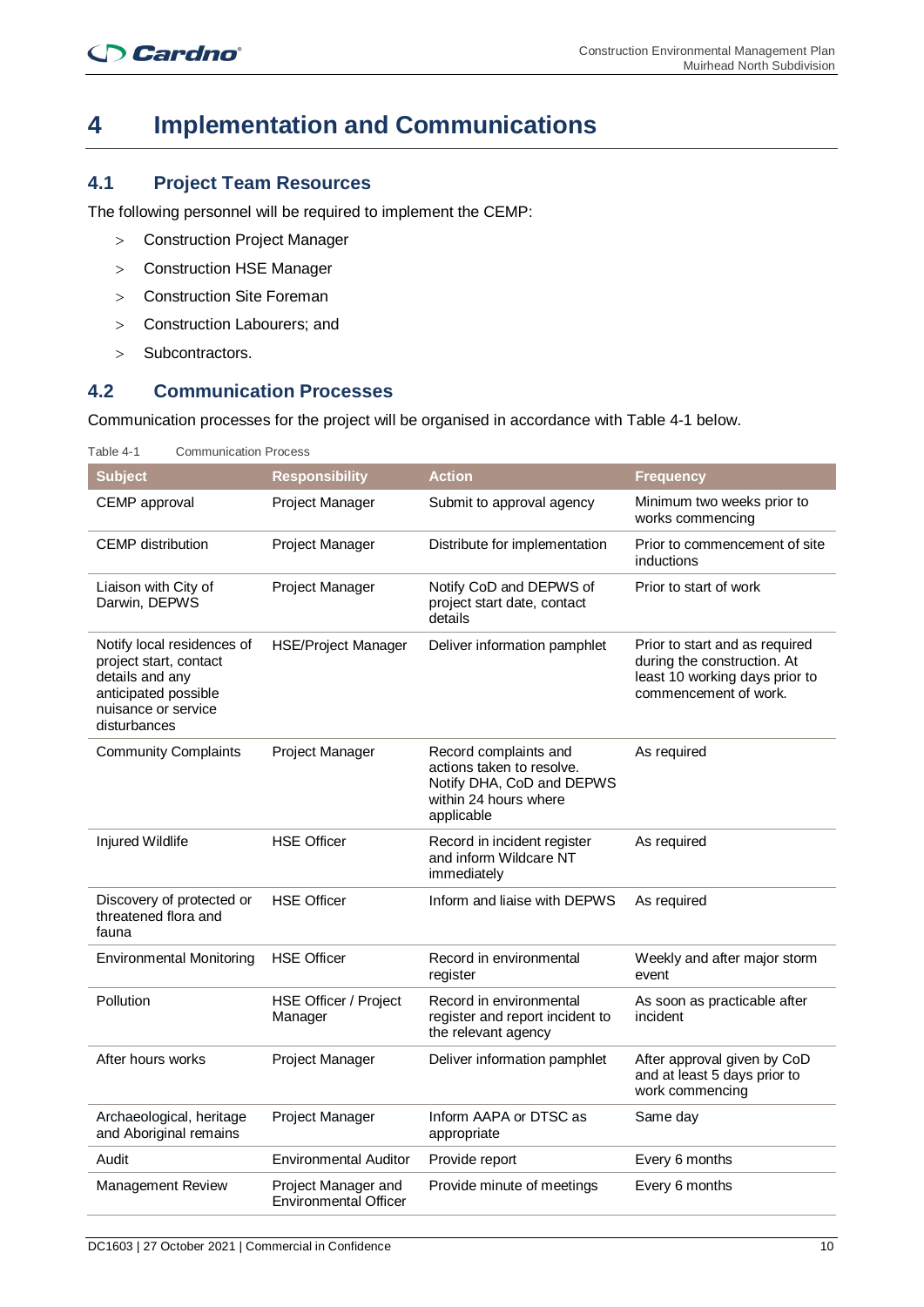## **4.3 Complaints Management**

The following steps will be taken during construction to address complaints:

- List the project contact details for community engagement and complaints on DHA's project website and the Contractor's website (BMD);
- > Install sign boards at the site access point or on the fence bordering the community, containing contact person position, phone number and email address; and
- > Contractor to maintain a register of any complaints made. Actions taken to resolve the complaint should be made available to DHA, City of Darwin and DEPWS (as appropriate) as soon as practicable after a complaint has been made.

### **4.4 Contractor's Site Management Plan**

An Integrated Project Management Plan (IPMP) shall be developed by the Contractor to incorporate the requirements of this CEMP with the Contractor's proposed construction methodology. The IPMP shall also address any additional requirements contained within the approvals to undertake the works, obtained by the Principal. Staging plans, developed by the Contractor to minimise the extent of areas disturbed at any time, shall be included in the IPMP.

Traffic management for the site access and construction activities will be required to be addressed within a Traffic Management Plan (TMP) and submitted to the Superintendent for approval.

The Contractor should address the following details in their IPMP:

- Work Hours
- > Plant and Equipment
- > Timing and Scheduling
- > Site Facilities
- > Storage, handling and transporting dangerous goods
- > Environmental training
- > Waste Management
- > Incident Management
- > Site Induction
- > Staff training
- > Pre-start toolbox session
- > Training Records; and
- > Environmental Monitoring.

#### **4.5 Work Hours**

Construction activities including delivery of materials and supplies are restricted to the times set out in Table 3-1 below or as set out in the Contract.

| Day                        | <b>Time</b> | <b>Restriction</b> |
|----------------------------|-------------|--------------------|
| Monday to Saturday         | 7AM to 7PM  | Allowed            |
| Sunday and Public Holidays | 9AM to 6PM  | Permit required    |
| After Hours                |             | Permit required    |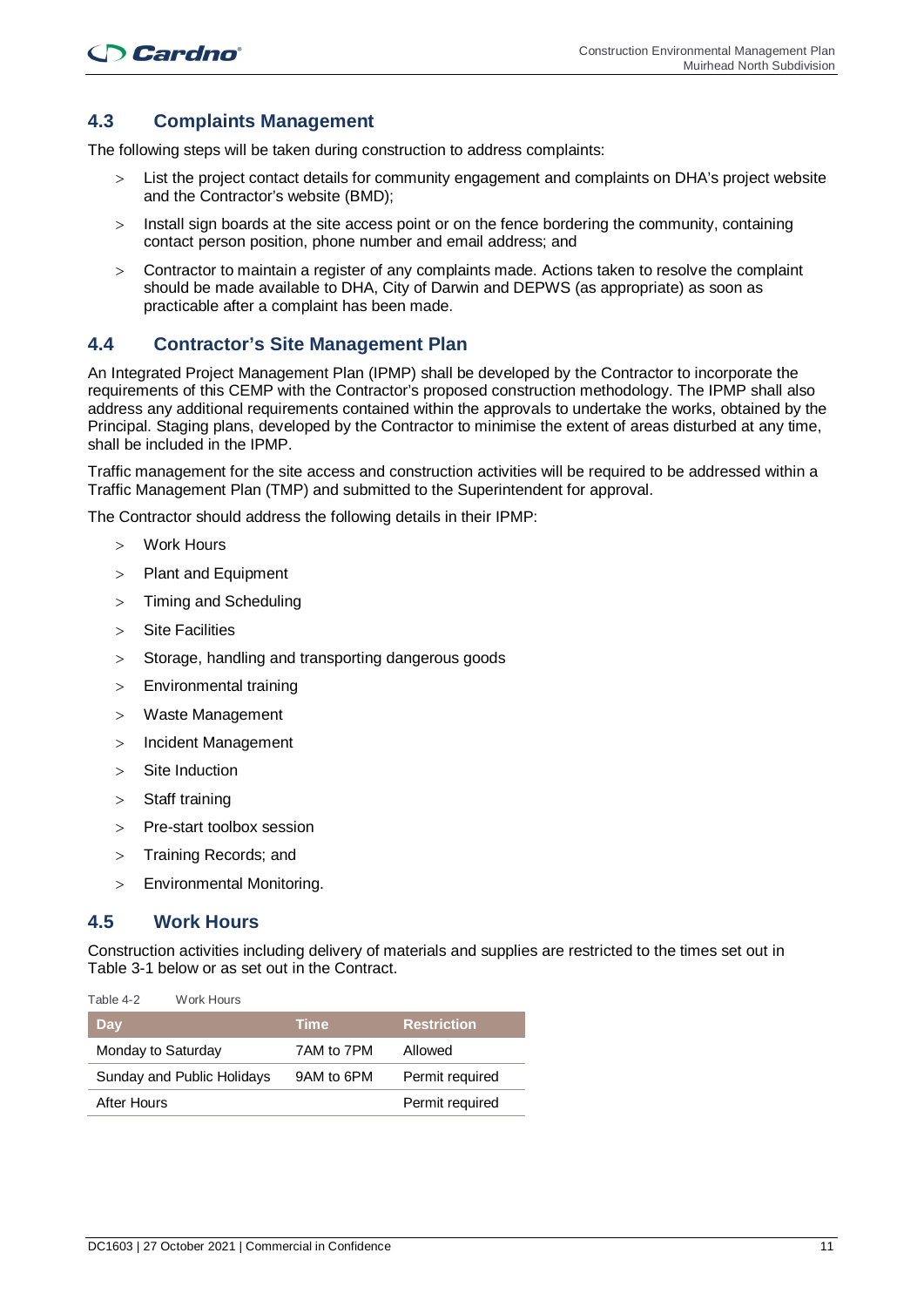## **4.6 Project Contacts**

The following personnel and organisations can be contacted regarding the management of the site during construction:

| Table 4-3<br><b>Project Contacts</b>                             |                                                                                           |                              |                  |
|------------------------------------------------------------------|-------------------------------------------------------------------------------------------|------------------------------|------------------|
| <b>Organisation</b>                                              | <b>Position</b>                                                                           | <b>Name</b>                  | <b>Number</b>    |
| <b>DHA</b>                                                       | Senior Development Manager                                                                | Chris Grimm                  | (03) 9947 8111   |
| Cardno NT                                                        | Civil Engineer                                                                            | David Bramley                | (08) 8942 8231   |
| City of Darwin                                                   | <b>Customer Service</b>                                                                   | <b>Customer Service</b>      | (08) 8930 0300   |
| City of Darwin                                                   | <b>Customer Service</b>                                                                   | <b>Emergency After Hours</b> | 1800 099 557     |
| Cardno NT                                                        | Superintendent                                                                            | David Bramley                | (08) 8942 8231   |
| Cardno NT                                                        | Superintendent Representative                                                             | <b>Chris Kessaris</b>        | (08) 8942 8237   |
| <b>BMD</b>                                                       | Project Manager                                                                           | Brendan Lam                  | 0457 566 635     |
| <b>BMD</b>                                                       | <b>Environmental Officer</b>                                                              | Brendan Lam                  | 0457 566 635     |
| <b>BMD</b>                                                       | Site Foreman                                                                              | Leroy Balnaves               | 0438 720 671     |
| Ambulance/Fire/<br>Police                                        | Emergency                                                                                 |                              | 000              |
| Police                                                           | NT Police (Darwin)                                                                        |                              | 131 444          |
| Hospital                                                         | Royal Darwin Hospital                                                                     |                              | (08) 8922 8888   |
| Poison                                                           | Poisons Information                                                                       |                              | 131 126          |
| Cyclone                                                          | <b>Tropical Cyclone Information</b>                                                       |                              | 1300 659 211     |
| <b>Wildcare NT</b>                                               | Injured Animal Organisation                                                               |                              | (08) 886 121     |
|                                                                  |                                                                                           |                              | 0408 885 341     |
| <b>Aboriginal Areas</b><br><b>Protection Authority</b>           | <b>AAPA</b>                                                                               | <b>General Enquiries</b>     | (08) 8999 5511   |
| Department of<br><b>Environment, Parks</b><br>and Water Security | Bushfires, Environment, Flora &<br>Fauna, Weed Management,<br>Water Resources, Rangelands | <b>General Enquiries</b>     | $(08)$ 8999 5511 |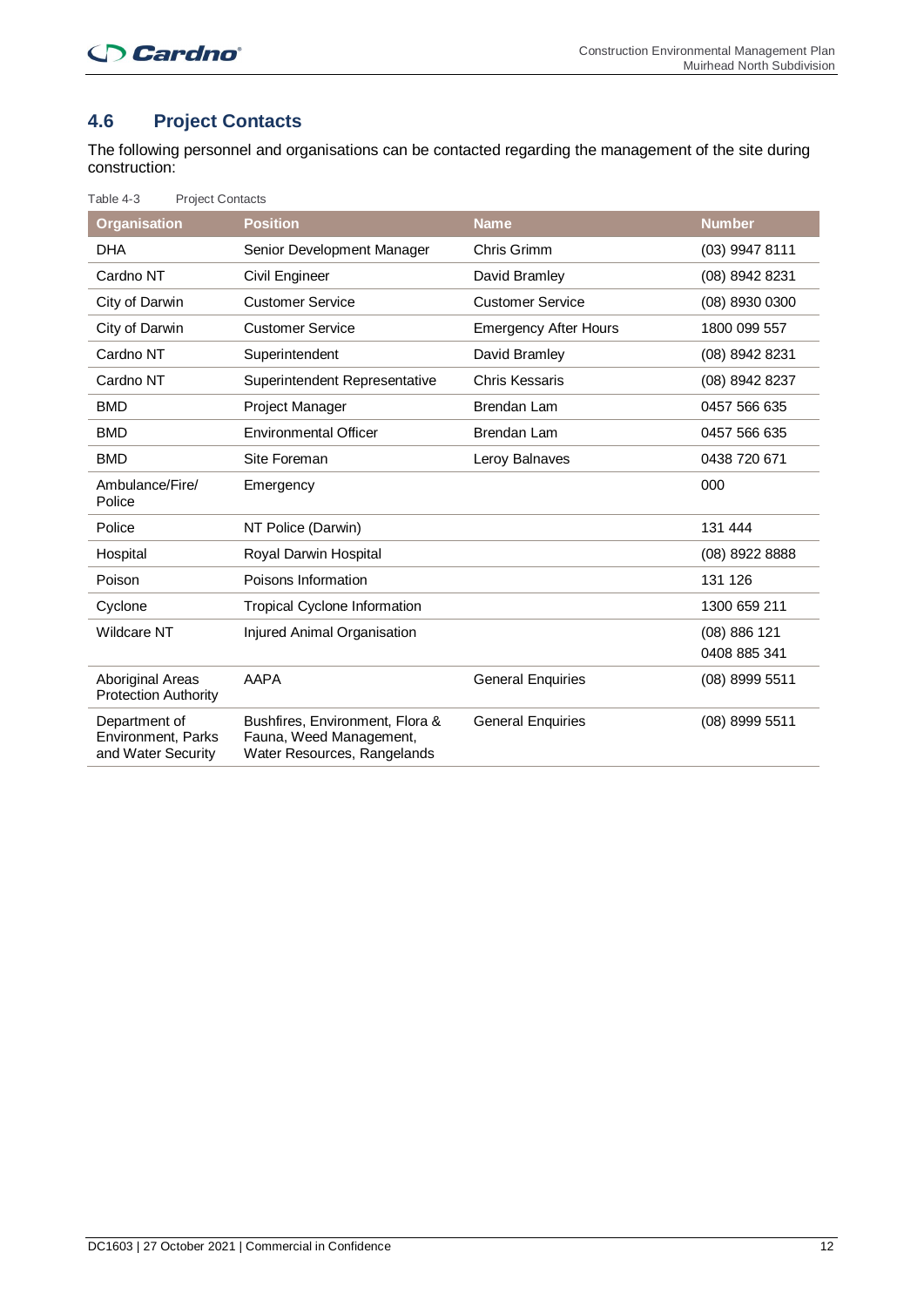## **5 Site Control and Waste Management**

## **5.1 Policy**

To maintain construction compounds and the site in a neat and tidy state without build-up of litter and waste, and to provide a safe facility for the storage of construction equipment and materials.

## **5.2 Performance Objectives**

To maintain construction compounds in a neat and tidy state without build-up of litter and waste, and to provide a safe facility for the storage of construction equipment and materials. The site shall be maintained in a safe and tidy condition. Waste materials generated on site shall be stored in safe temporary storage prior to final disposal. All relevant NTEPA guidelines and Council by-laws shall be complied with.

### **5.3 Control Measures**

As part of the IPMP, the Contractor shall establish a Litter and Waste Control Plan to manage the collection, storage and removal of all litter and waste on the site.

Litter and waste, including pre-existing materials, construction waste, human waste, used oils and any other surplus materials, shall not be disposed of on site. Material shall not be burnt or buried on site. All such materials shall be collected as they are accumulated, using appropriate methods to enable their future removal from the site. All such materials shall be stored on site in approved secure, confined area(s).

Specific areas shall be set aside for the storage of construction materials. In particular, a safe storage location for fuels and oils shall be provided in accordance with AS 1940 "The Storage and Handling of Combustible Liquids". This area shall be bunded in compliance with the standard.

## **5.4 Monitoring**

The Contractor shall construct, monitor and record details of work areas, fencing, storage locations and access roads. Weekly inspections of the site, by the Contractor, are required to verify locations and storage of litter and waste on the site.

## **5.5 Reporting**

Records of removal of oils, litter and waste shall be maintained by the Contractor.

### **5.6 Corrective Action**

Non-conformance with the Litter and Waste Control Plan shall be recorded by the Contractor and a corrective action request (CAR) issued. All CAR's shall be included in the Non-Conformance Register maintained by the contractor.

The Contractor shall implement the corrective action, as required, within the agreed time frame noted in the CAR.

The Contractor shall advise the Superintendent upon completion of the corrective action.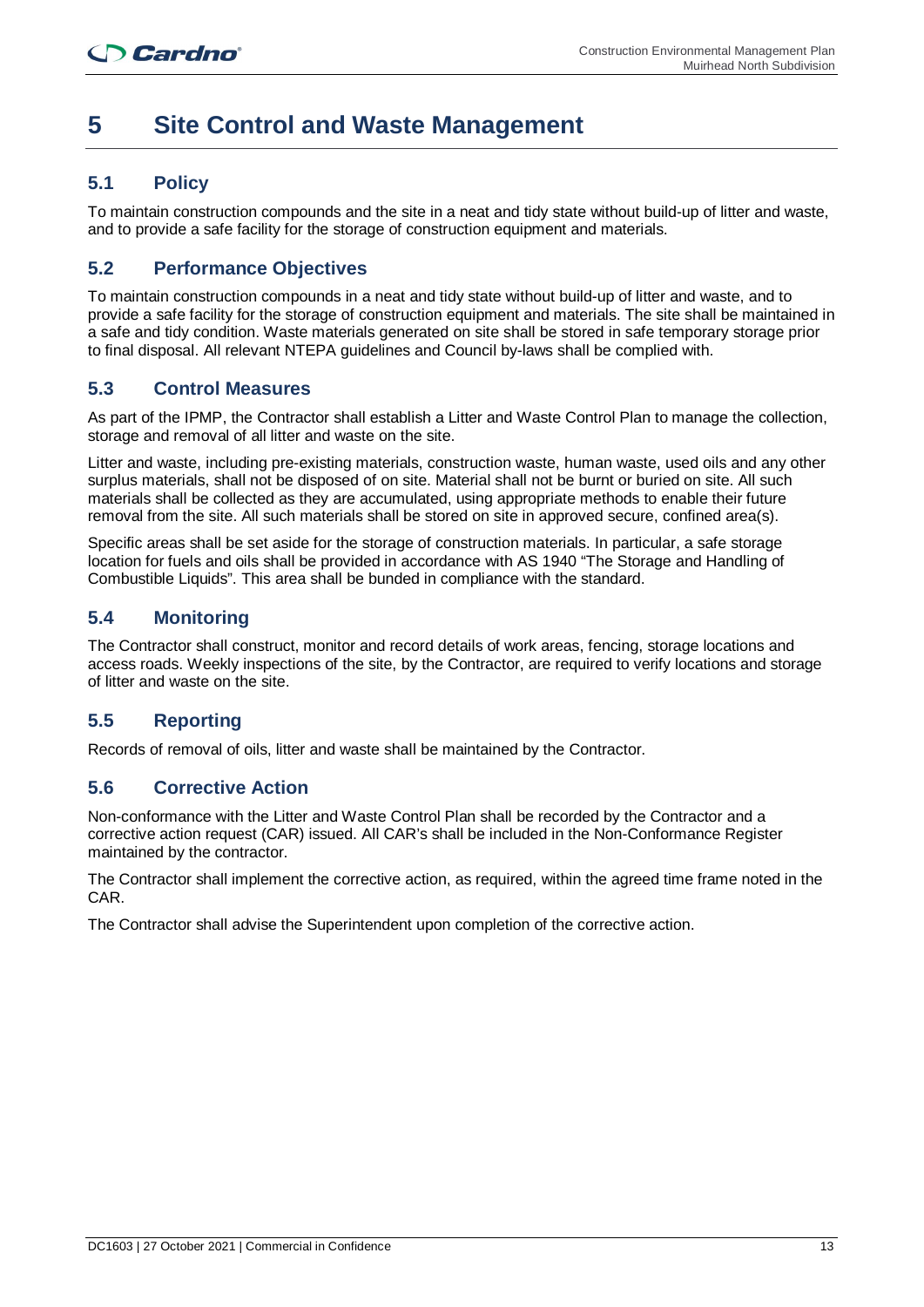## **6 Community Amenity**

## **6.1 Policy**

Appropriate measures are to be taken to minimise the impact of construction activities on the local community.

### **6.2 Performance Objectives**

Unreasonable disruption to the residential amenity of the local area shall not occur. If a complaint is received, the cause of the complaint shall be investigated and, so far as it is the responsibility of the contractor to do so, the cause of the complaint shall be remedied.

### **6.3 Control Measures**

As part of the IPMP, the Contractor shall establish an induction program, to the satisfaction of the Superintendent, to inform all site workers prior to their commencement on the site of the environmental protection requirements and practices to be adhered to while working on site.

## **6.4 Monitoring**

The Contractor shall maintain records of induction training, and all communications with residents.

### **6.5 Reporting**

The Contractor shall submit monthly reports to the Superintendent. These reports shall include records of communications with local residents and full details of any contentious issues and actions taken.

### **6.6 Community Complaints**

Complaints shall be managed in accordance with the procedures outlined in Section 4.3 of this document.

### **6.7 Corrective Action**

Non-conformance shall be documented, by the Contractor, and a corrective action request (CAR) issued. All CAR's shall be included in the Non-Conformance Register maintained by the Contractor. The Contractor shall implement the corrective action, as required within the agreed time frame noted in the CAR. The Contractor shall advise the Superintendent upon completion of the corrective action.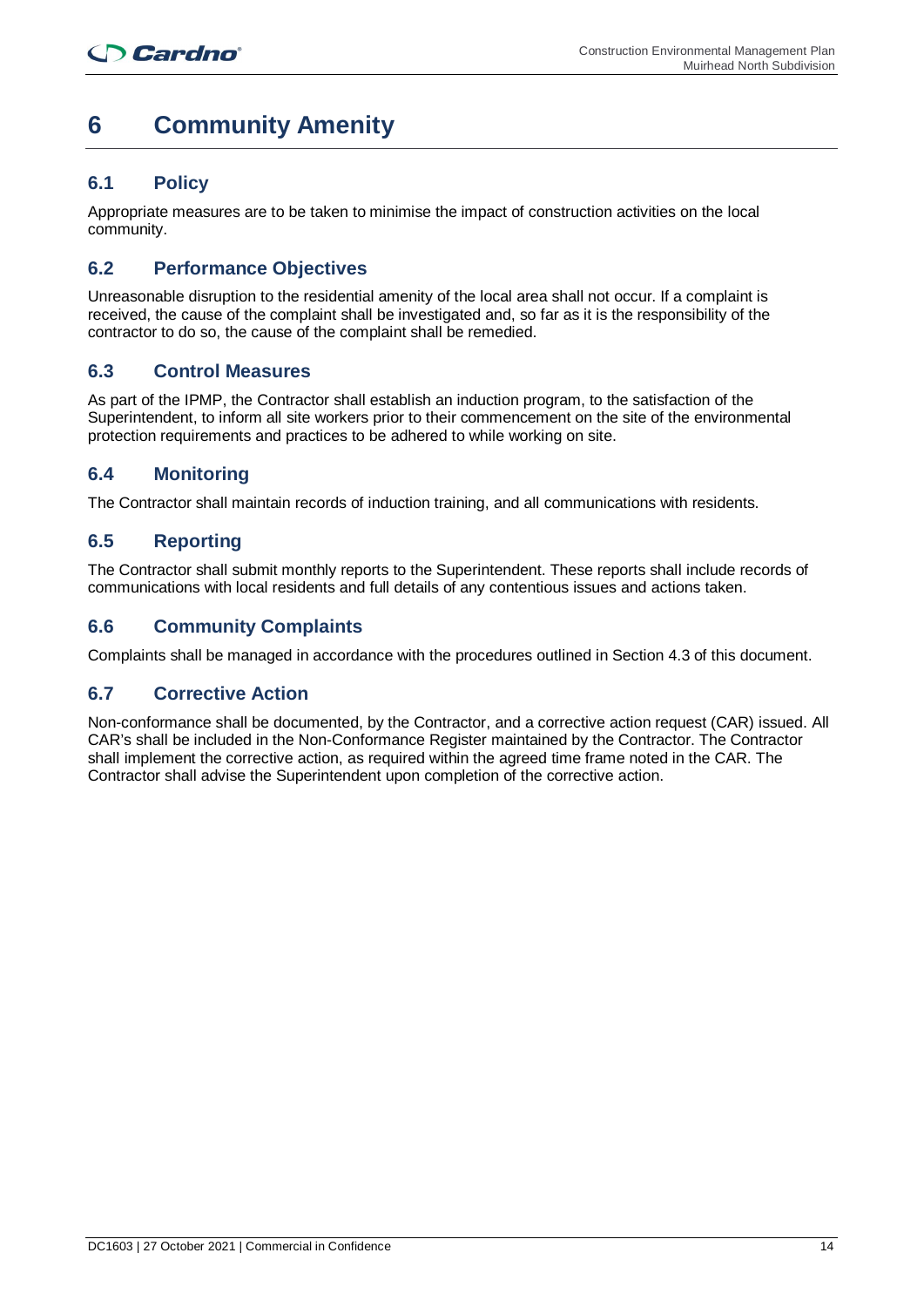## **7 Heritage**

Lot 9370 contains a site of historical significance, the 'Konfrontasi Cruciform', which is a ring of earth-filled 44-gallon drums erected as a defensive gun emplacement in the 1960's during the Konfrontasi period. The site is located adjacent Lee Point Road as indicated below. An interpretive sign is situated to the front of the structure providing information on the site and the Konfrontasi period.

The Konfrontasi Cruciform shall be retained and protected during construction and incorporated into public open space in accordance with the Landscaping Master Plan. The Contractor shall erect temporary fencing to ensure protection of the site.



Figure 7-1 Konfrontasi Cruciform location plan

Source: Jung, S. 2015. Muirhead North - Archaeological Survey Report

Figure 7-2 Konfrontasi Cruciform

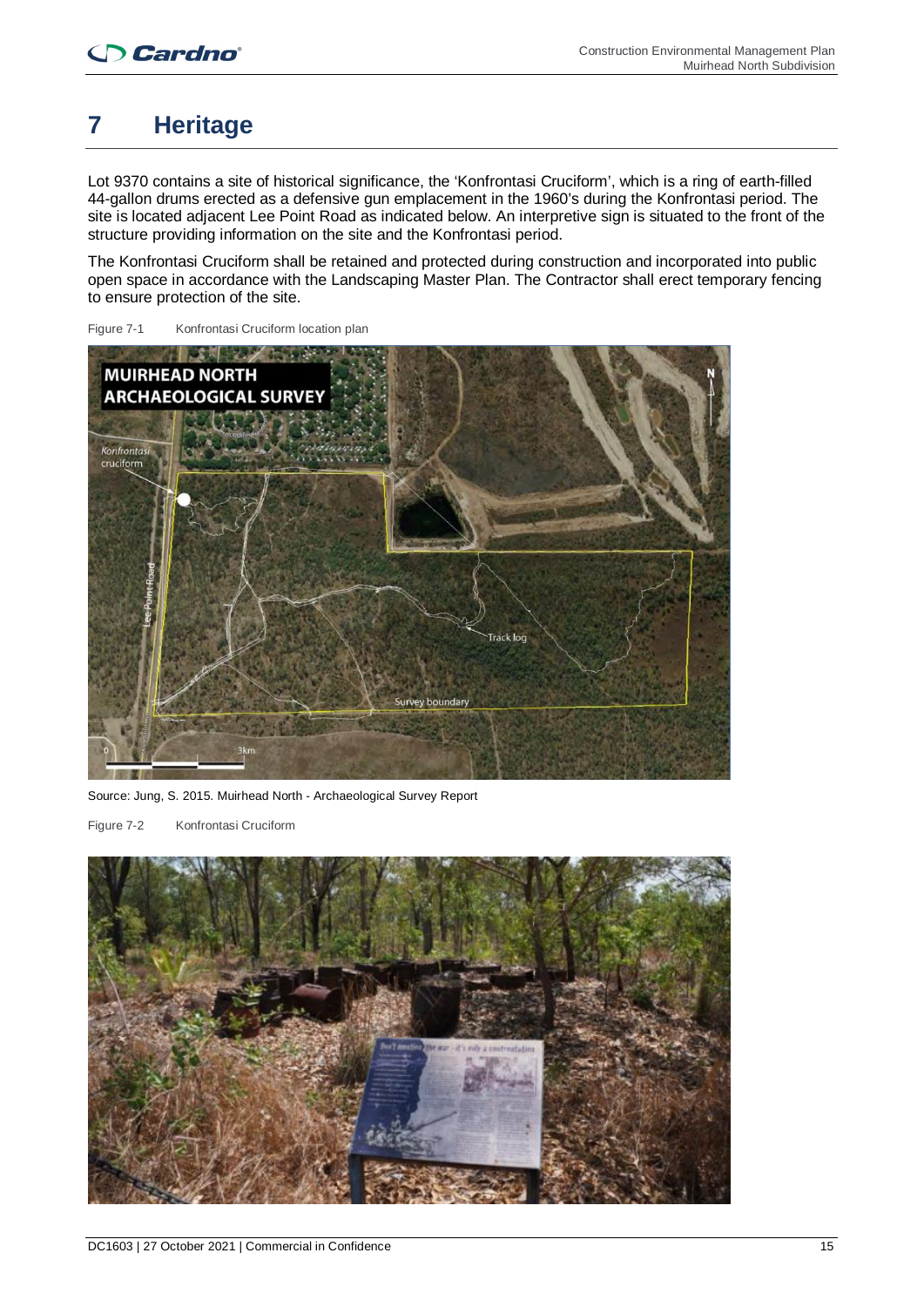## **8 Traffic Management and Haulage Routes**

## **8.1 Traffic Management Plan**

The Contractor shall prepare a project-specific Traffic Management Plan (TMP), and site-specific Traffic Guidance Schemes (TGSs) of a complex and noncomplex nature per activity as required for the scheduled works.

The TMP shall be designed by a Northern Territory accredited Traffic Management Plan Designer.

The Contractor shall submit the Traffic Management Plan (TMP), with the Traffic Guidance Schemes to the road authority for acceptance.

The Contractor shall implement the TMP using personnel with the required accreditations and in accordance with the specification.

The Traffic Management for this contract may be subject to audit.

#### **8.2 Haulage Routes**

Fill materials won from within the site will be transported via site temporary access roads. These will be subject to internal controls by the Contractor and in locations approved by the Superintendent prior to use.

Materials brought to site will be subject to NT Government road rules with regards to load limits and speed controls. Routes for the transportation of materials shall be confined to permitted arterial routes and shall only access the site via nominated site access roads for transportation, namely Stuart Highway, Vanderlin Drive, McMillans Road, Bagot Road and Lee Point Road.

Comply with all road authority requirements for the transportation and securing of plant and materials.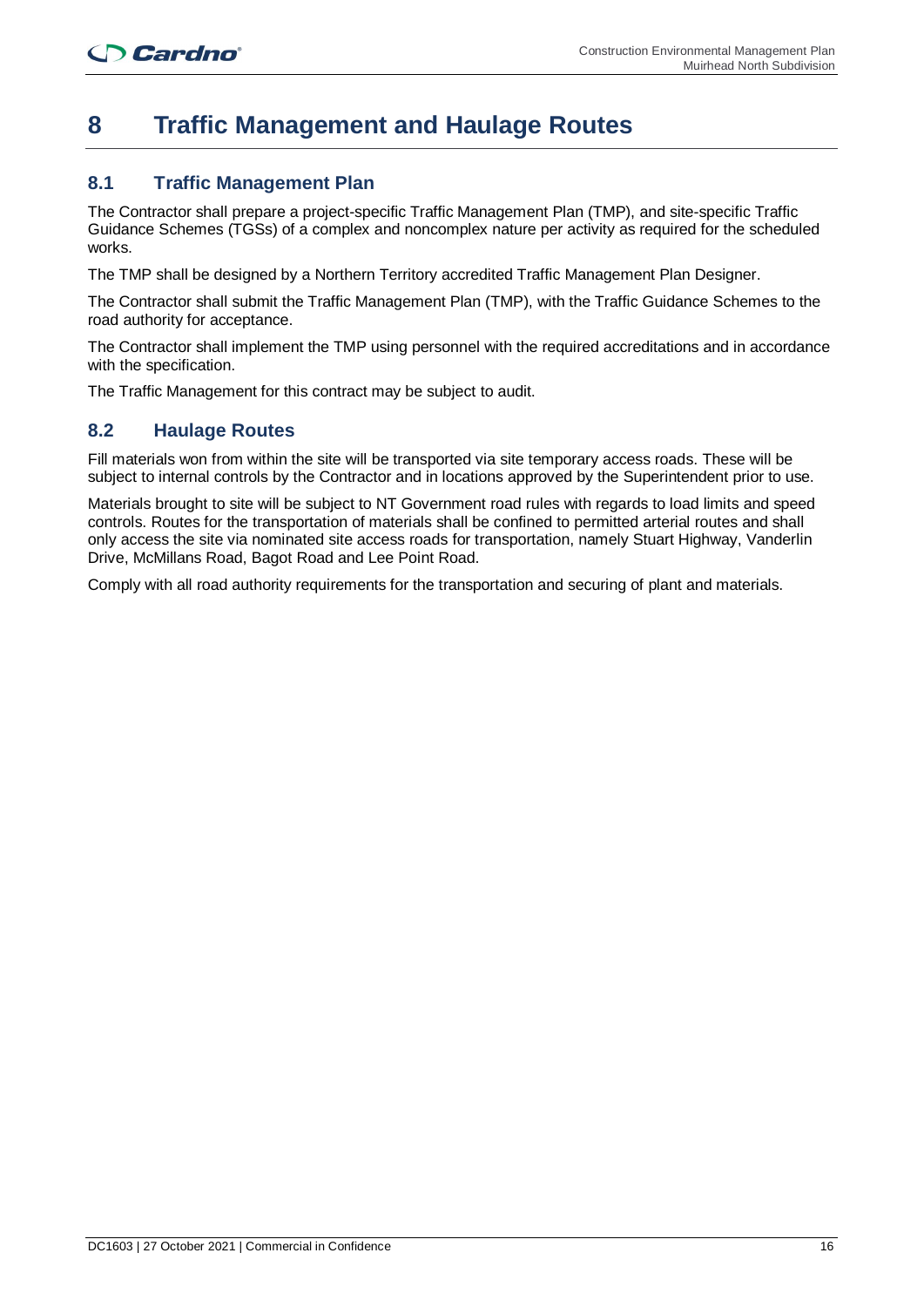## **9 Air Quality and Dust Control**

## **9.1 Policy**

The Contractor shall implement management measures to minimise the impact of construction activity on air quality.

## **9.2 Performance Objectives**

Implementation of management measures to minimise the impact of construction activity on air quality. If an air quality complaint is received, the Contractor shall investigate the complaint and implement air quality monitoring. Where required, action shall be taken to mitigate any decline in air quality, including but not limited to ongoing action that will be required to reduce dust emissions from the site.

Table 9-1 Management Actions

| <b>Objective</b>                                                                                                     | <b>Management Actions</b>                                                                                                                                                                                                                                                                                                                                  |  | <b>Monitoring</b>                    | <b>Performance Indicators</b>                                                                                                                     |
|----------------------------------------------------------------------------------------------------------------------|------------------------------------------------------------------------------------------------------------------------------------------------------------------------------------------------------------------------------------------------------------------------------------------------------------------------------------------------------------|--|--------------------------------------|---------------------------------------------------------------------------------------------------------------------------------------------------|
| Maintain the respiratory<br>health of workers and<br>adjoining residents, and<br>no adverse impacts on<br>vegetation | Notify adjoining residents<br>$\bullet$<br>prior to works commencing<br>Vegetation cleared in a<br>staged manner<br>Watering of haul roads,<br>٠<br>and exposed areas<br>Vehicles obey speed limits<br>٠<br>and stick to formed road<br>Trafficable areas clearly<br>$\bullet$<br>marked<br>Stabilise exposed areas<br>Rehabilitate as soon as<br>possible |  | Complaints by<br>adjoining residents | No decline in respiratory health<br>of staff/adjoining residents, or<br>decline in vegetation health,<br>that can be attributed to the<br>project |

#### **9.3 Control Measures**

#### **9.3.1 General**

To manage air quality control on the site, the Contractor shall establish as part of the IPMP an Air Quality Management Plan to the satisfaction of the Superintendent and prior to commencing work. The following specific issues shall be addressed.

#### **9.3.2 Fumes**

All equipment shall be efficient, operated in accordance with established operating procedures and maintained to minimise exhaust emissions. Engines shall not be left idling needlessly.

All vehicles and plant shall be properly maintained, to ensure that emission levels are less than the limits defined by relevant guidelines produced by the Department of Infrastructure, Transport, Regional Development and Communications, Office of Road Safety, and the Australian Design Rules:

- > ADR30 Diesel Engine Exhaust Smoke Emissions
- > ADR36 Exhaust Emission Control for Heavy Duty Vehicles
- > ADR37 Emission Control for Light Vehicles
- > ADR70 Exhaust Emission Control for Diesel Engine Vehicles.

#### **9.3.3 Odours**

All materials (e.g. paints) which generate fumes or odours shall be properly stored and used with efficient equipment and in accordance with established procedures.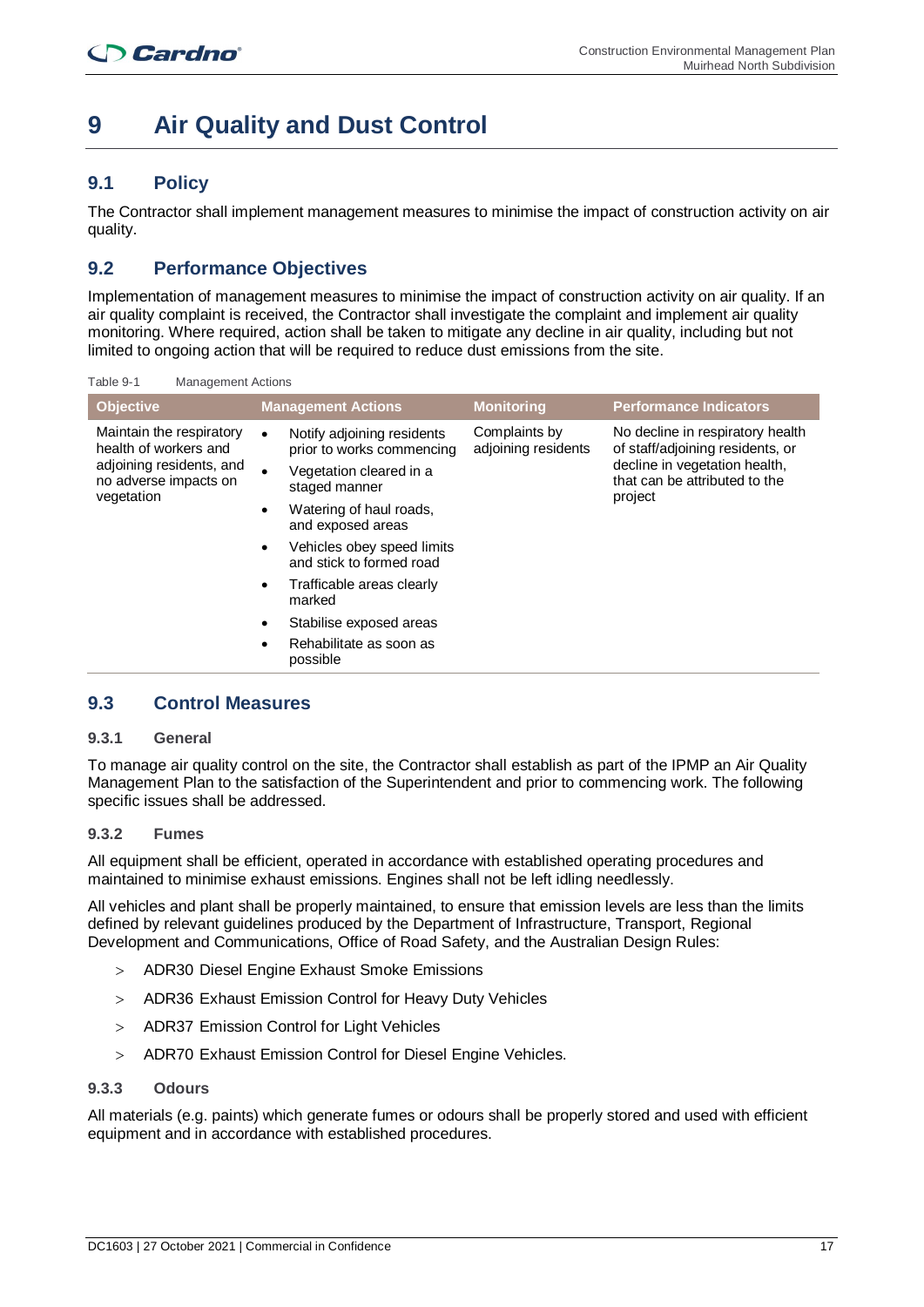#### **9.3.4 Earthworks**

Earthworks shall be managed to control dust generation. Specific control measures include:

- > Completion of vegetation clearing in stages, to minimise the area of ground disturbed at any one time;
- > Early stabilisation and revegetation of cut or filled areas and slope works;
- > Watering of all exposed areas, including haul routes; and
- > Provision of windbreaks and silt fences, as required.

#### **9.3.5 Dust**

Dust control measures shall be implemented for all processes that generate dust. Where considered necessary, windbreak screens shall be employed between work areas and abutting residential areas. Oil must not be used for the suppression of dust.

Haul roads and exposed earthworks shall be watered regularly to mitigate dust generation and monitored throughout the works.

#### **9.3.6 Deliveries**

Deliveries shall be managed to control dust. Specific control measures include:

- > Covering of loads entering and leaving the site;
- > Cleaning of vehicles and plant; and
- > Removal of soil from wheels of vehicles leaving the site. This includes the requirement for installation of a vibration grid.

#### **9.3.7 Stockpiles**

Stockpiles shall be managed to control dust. Specific control measures include:

- > Minimisation and stabilisation of stockpile areas. Stabilisation shall be undertaken by ensuring that angles of repose are not exceeded and, if necessary, by the placement of supporting structures to retain the stockpile within a designated area. If required, the surface of the stockpile shall be covered with either mulched vegetative matter, or an artificial cover, suitably weighted to prevent movement;
- > Maintenance of stockpiles within designated areas and prevention of spread of stockpile material into adjacent areas;
- > Creation of the minimum necessary stockpiles and removal of all stockpiles upon completion of works on site; and
- > Provision of windbreaks and silt fences as required.

#### **9.4 Monitoring**

Daily inspection of the types, locations and details of control measures in place within the site is to be undertaken by the Contractor. Weekly recording by the Contractor of the effectiveness of the control measures is required.

The Contractor shall maintain daily records of meteorological conditions including rainfall, wind speed and direction. The Contractor shall record all air quality complaints received and details of all control measures undertaken. In the event of a dispute, an independent party, such as the Superintendent, shall implement air quality monitoring.

The Contractor shall take necessary action should the accepted limits be exceeded.

#### **9.5 Reporting**

The Contractor shall submit monthly reports to the Superintendent on the monitoring activities, control measures and corrective actions undertaken.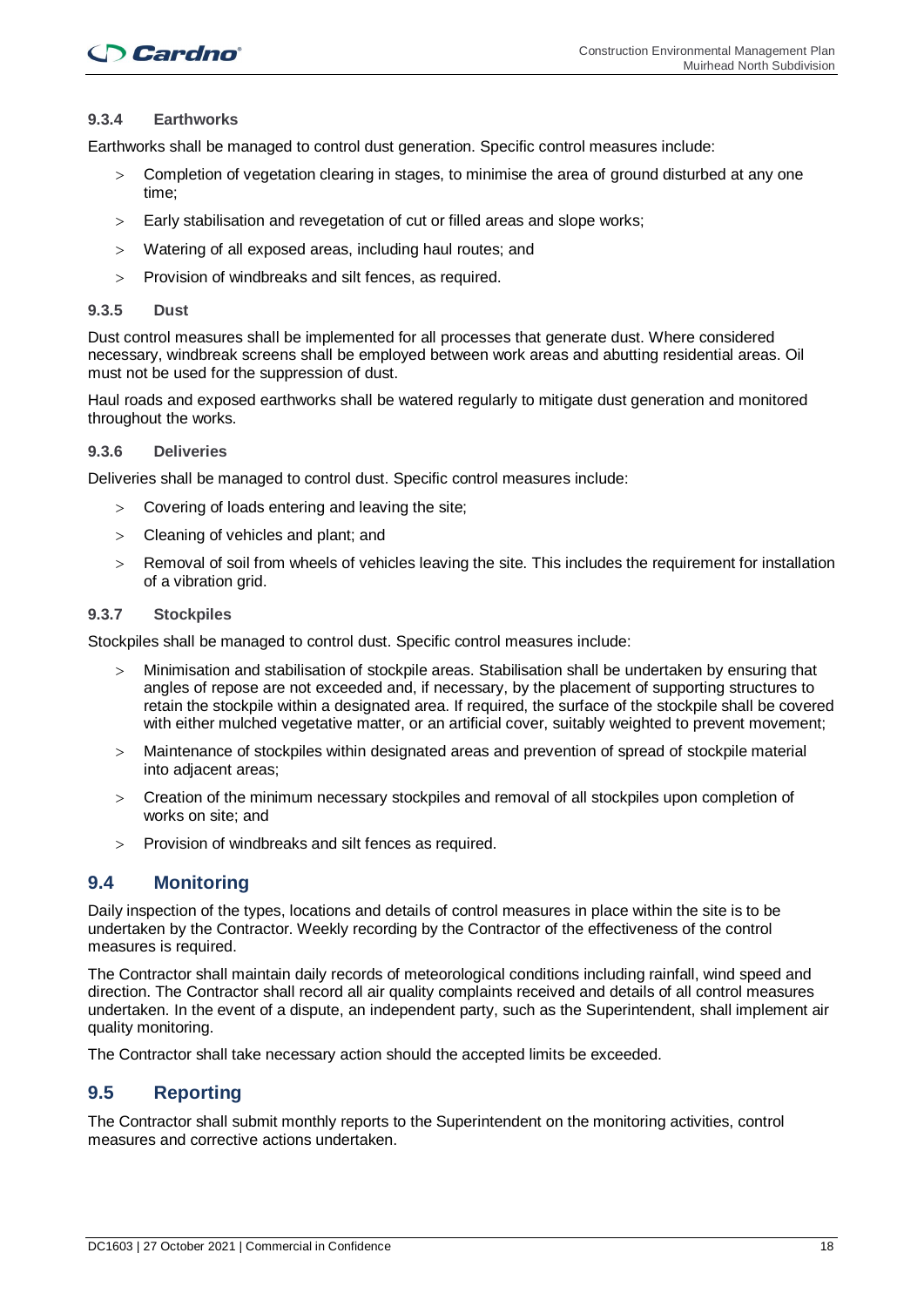## **9.6 Corrective Action**

Non-conformance shall be documented, by the Contractor, and a corrective action request (CAR) issued. All CAR's shall be included in the Non-Conformance Register maintained by the Contractor. The Contractor shall implement the corrective action, as required within the agreed time frame noted in the CAR. The Contractor shall advise the Superintendent upon completion of the corrective action.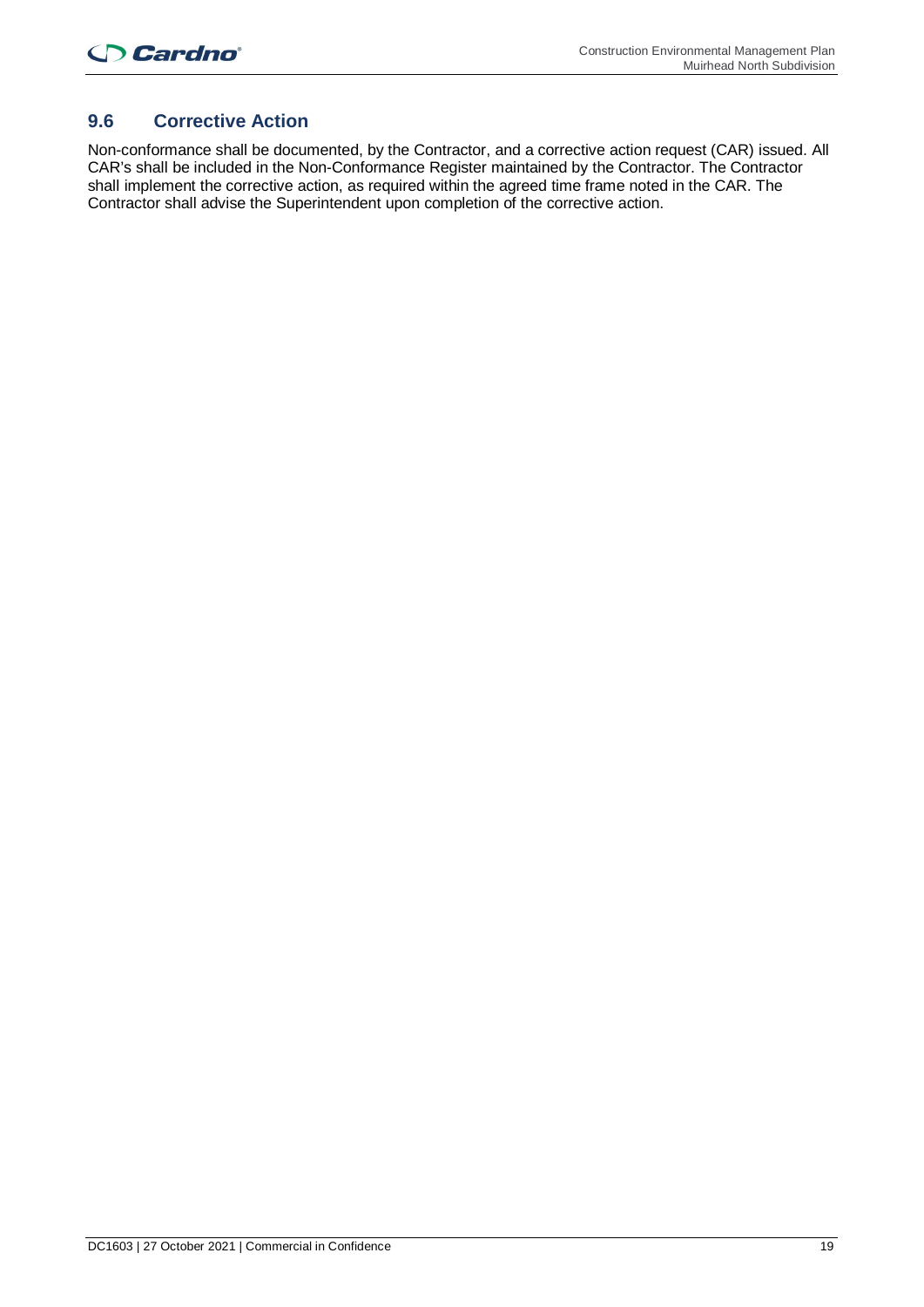## **10 Noise and Vibration Impacts**

## **10.1 Policy**

To control noise generated by construction activities and to minimise the impact of construction noise on the amenity of the local community; and to protect workers from occupational noise-induced hearing loss.

### **10.2 Performance Objectives**

To comply with the Northern Territory Waste Management and Pollution Control Act, Council By-Laws and Northern Territory Environmental Protection Authority documents "Noise Guidelines for Development Sites in the Northern Territory" and "Noise Management Framework Guideline."

## **10.3 Noise Management Framework Guideline**

https://ntepa.nt.gov.au/ data/assets/pdf file/0004/566356/noise management framework quideline.pdf

The Noise Management Framework Guideline (NMFG) provides the recommended assigned construction noise levels at residences and for other effected land uses at normal working times and outside normal working times (for working times refer to Section 4.5 of this CEMP).

The recommended level  $L_{Aeq}$  (15 min) for residences is:

- > +10 dB during normal working times; and
- $>$  +5 dB outside normal working times.

The Contractor shall apply all feasible and reasonable work practices to meet the noise affected level.

The Contractor shall inform all potentially impacted residents of the nature of works to be carried out, the expected noise levels and duration, as well as contact details in accordance with the NMFG.

#### **10.4 Control Measures**

As part of the IPMP, the Contractor shall develop and submit to NTEPA a Noise Management Plan (NMP) for minimising noise levels within adjacent residential areas. All noise generating mobile and stationary plant, equipment and processes shall be controlled to minimise noise emissions in accordance with AS 2436 and the NMFG.

The NMFG provides guidance on operational practices to minimise noise impacts.

Control measures may include:

- > The fitting of effective exhaust silencers to all mobile plant;
- > The fitting of engine acoustic shielding;
- > Using exhaust silencers on compressed air exhausts;
- > The use of physical noise barriers such as earth mounds or mobile screens; and
- > Review of times of operation of plant.

Lighting devices shall be used instead of whistles, bells and buzzers to control site operations. Audible alarms shall only be used for safety warnings.

All vehicles entering, leaving or used within the site shall be operated and maintained in a manner which ensures that the resulting noise levels are within the prescribed limits.

In the event that the adjusted noise level for a single source or activity exceeds the maximum permitted noise level by more than 10 db(A), consideration shall be given to restricting the times during which the activity can occur to a number of separate periods each day. Persons affected by the noise shall be consulted with regard to suitable hours and advised of the agreed operations schedule.

The Contractor shall also comply with:

> National Standard for Occupational Noise [NOHSC: 1007(2000)] to prevent occupational noise induced hearing loss.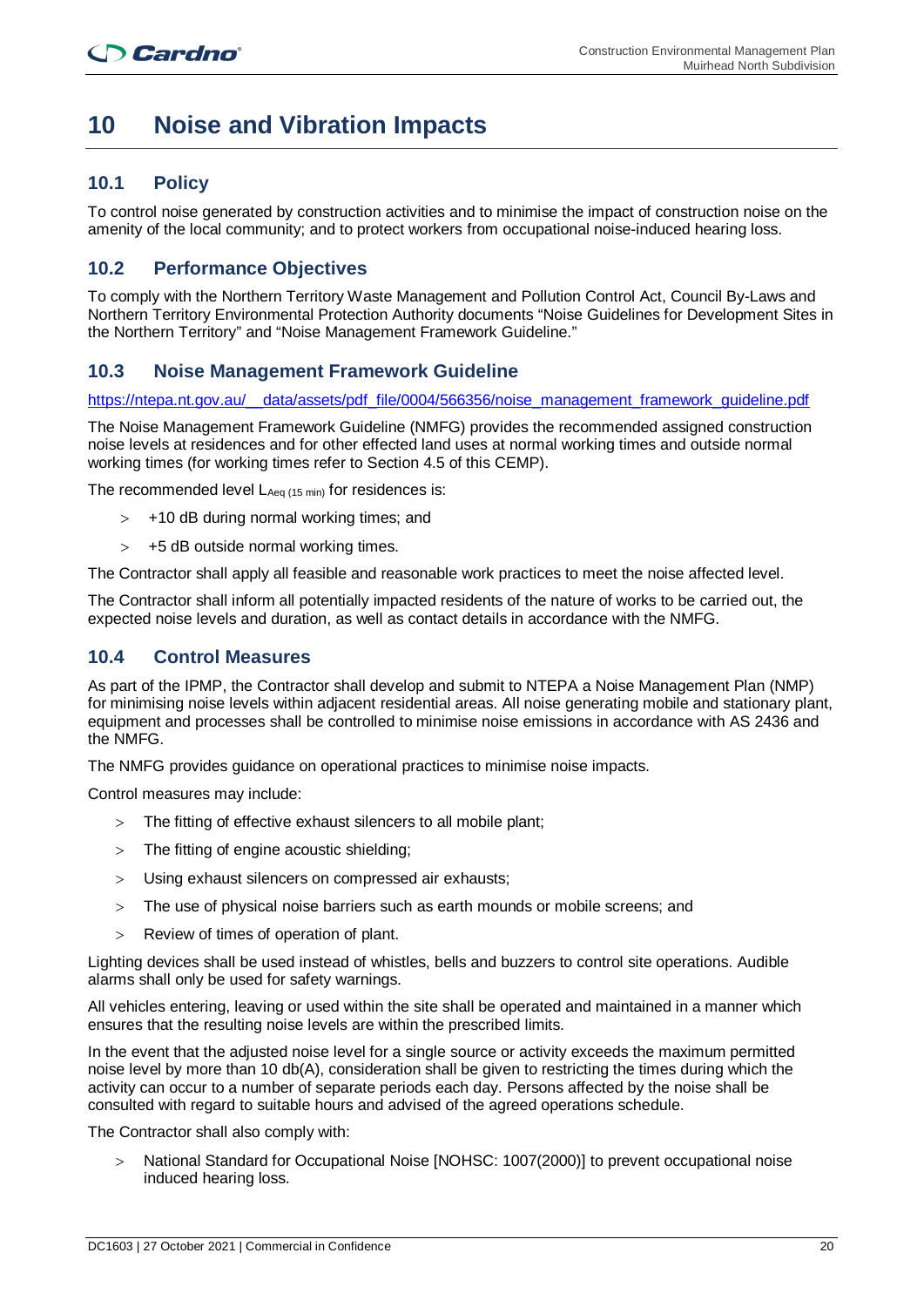> ANZECC guidelines – Technical basis for Building to Minimize Annoyance due to Blasting, Over Pressure and Ground Vibration (1990).

## **10.5 Monitoring**

The Contractor shall perform weekly inspections of all noise producing sources (including inspection of new items of plant before they commence work on the site).

If complaints about noise are received, the Contractor shall investigate the complaint and implement appropriate mitigation measures if required. In the event of a dispute, an independent party such as the Superintendent shall undertake noise monitoring.

The Contractor shall keep a written record of all complaints and subsequent noise monitoring and remediation measures.

### **10.6 Reporting**

The Contractor shall provide monthly reports to the Superintendent on noise monitoring, control measures and corrective actions taken.

#### **10.7 Corrective Action**

Non-conformance shall be documented by the Contractor and a corrective action request (CAR) issued. All CAR's shall be included in the Non-Conformance Register maintained by the Contractor. The Contractor shall implement the corrective action as required within the agreed time frame noted in the CAR. The Contractor shall advise the Superintendent upon completion of the corrective action.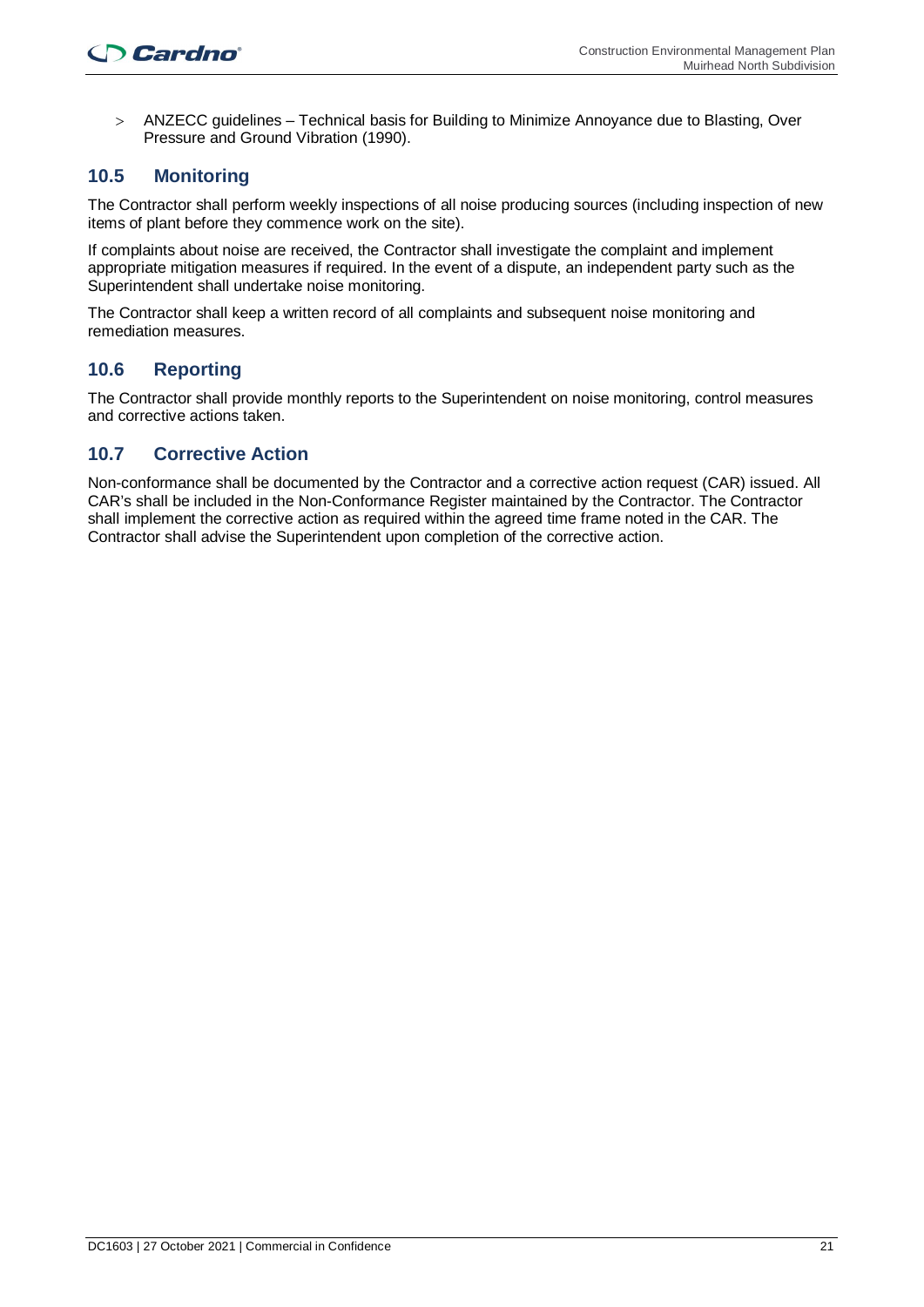## **11 Vegetation and Weed Management**

## **11.1 Policy**

To ensure that completed work areas are stabilised in a manner which minimises future adverse environmental impacts and to manage weed species within the project area.

## **11.2 Performance Objectives**

To create conditions and implement measures which ensure the prompt establishment of vegetation within all areas disturbed during the works. Manage discovery of weed species within the project area in accordance with NT 'Weed Management Handbook'.

### **11.3 Control Measures**

All vegetation to be cleared shall be clearly flagged prior to removal.

No clearing shall be undertaken without the written approval of the Superintendent.

No clearing shall be undertaken within the identified rainforest patch including the buffer area.

All cleared vegetation shall be disposed of by mulching on site.

Establish controls as shown in the Erosion and Sediment Control Plan (ESCP).

Establish the biting insect buffer as shown in the ESCP. Remove all trees and shrubs where indicated and maintain short grass cover within this buffer area. Maintenance mowing should be undertaken during the construction to maintain short grass height. It is important that grass cover should not be removed but its height merely maintained.

As part of the IPMP, the Contractor shall prepare a program for the rehabilitation of the site. Restoration, planting and grassing shall be carried out as specified, to the satisfaction of the Superintendent. A staged weed control program shall be implemented within rehabilitated areas as per the NT "Weed Management Handbook".

Stockpiled, weed infested vegetation shall not be mulched for re-use on site, nor disposed of at a green waste recycling facility, as these practices facilitate the re-establishment and spread of weed species.

Fertiliser application rates shall be closely monitored to ensure that excess fertiliser is not washed off by stormwater runoff and discharged to downstream water bodies. Controlled-release fertilisers shall be used wherever possible.

## **11.4 Monitoring**

Monitoring of rehabilitation and landscaping works shall be undertaken by the Contractor at monthly intervals to assess the health and vigour of plantings. Any unhealthy plantings shall be treated or replaced. This monitoring shall also note the establishment of any weed species.

The frequency of monitoring may be progressively reduced as the plantings become established.

### **11.5 Reporting**

Monthly reporting is to be provided by the Contractor to the Superintendent covering all control measures implemented and monitoring activities.

### **11.6 Corrective Action**

Non-conformance shall be documented by the Contractor and a corrective action request (CAR) issued. All CAR"s shall be included in the Non-Conformance Register maintained by the Contractor. Copies of CARs shall be provided to the Superintendent upon request. The Contractor shall implement the corrective action as required within the agreed time frame noted on the CAR. The Contractor shall advise the Superintendent upon completion of the corrective action.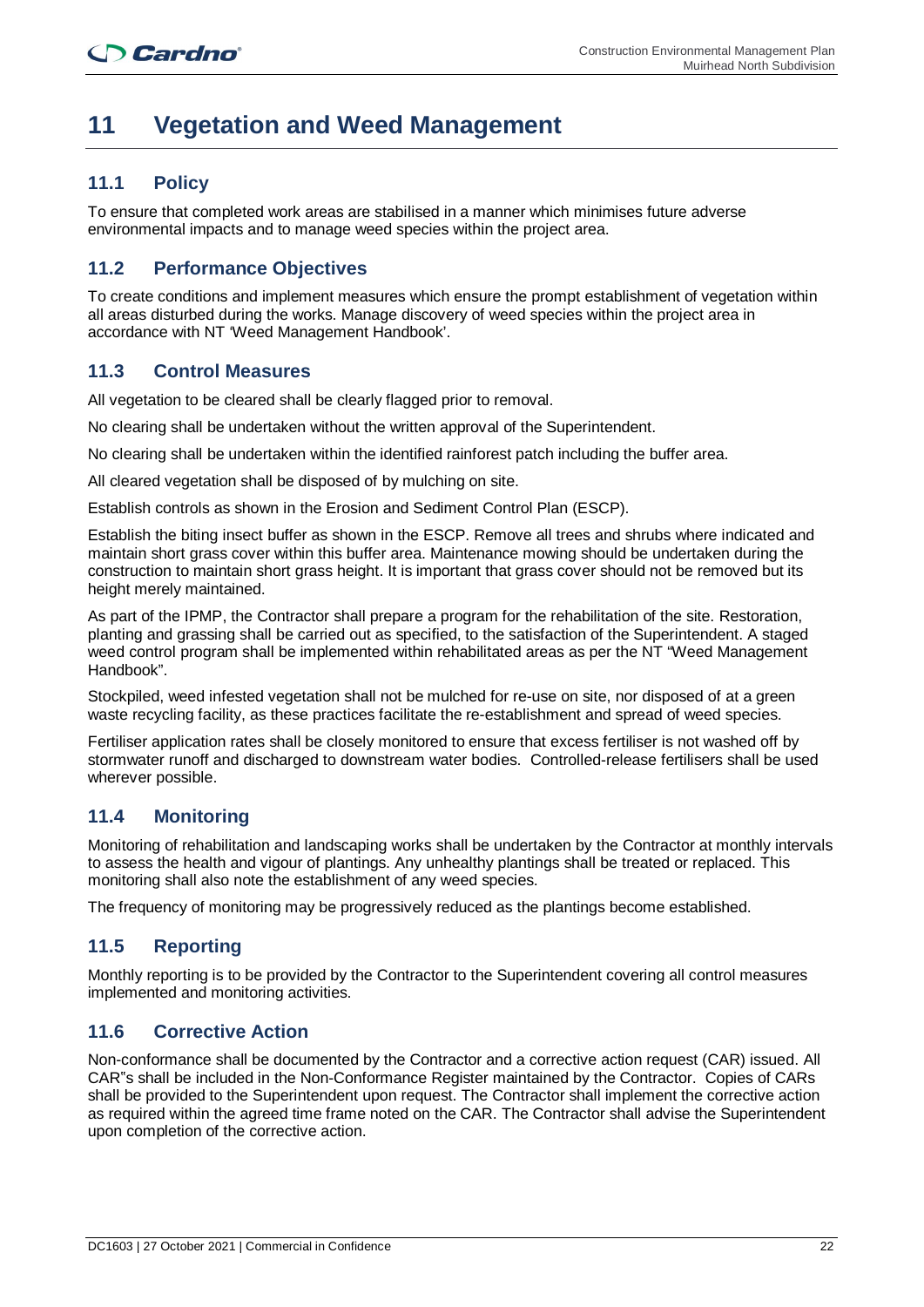## **12 Stormwater Management and Water Quality**

### **12.1 Policy**

To minimise the impact of construction activity on water quality in water bodies external to the site.

#### **12.2 Performance Objectives**

To avoid detrimental impact on the water quality and the aquatic environment of downstream water bodies as a result of the discharge of contaminated stormwater runoff from the site.

#### **12.3 Control Measures**

#### **12.3.1 Stormwater Quality Management Plan**

As part of the IPMP and prior to the commencement of works on site, the Contractor shall submit a Stormwater Quality Management Plan to the Superintendent for approval. Work shall not commence until approval is granted.

#### **12.3.2 Storage of Construction Materials**

Construction materials stored on site shall be placed in suitably prepared locations to limit the potential for suspended solids to be transported from the site. Existing runoff paths shall be diverted around these storage locations and bunds shall be provided to retain material.

A safe storage location for fuels and oils shall be provided in accordance with AS 1940 "The Storage and Handling of Combustible Liquids". This area shall be bunded in compliance with the standard. Any fuel and oil spills shall be attended to immediately to limit the potential for off-site impacts.

#### **12.3.3 Temporary Control Measures**

The Contractor shall provide temporary control measures, as required, during the course of the work to prevent soil erosion, scour, sediment transport and deposition.

During the construction period, all reasonable and practicable measures must be implemented to control flow velocities in such a manner that prevents soil erosion along drainage paths and at the entrance and exit of all drains and drainage pipes during all storms up to the relevant design storm discharge.

To the maximum degree reasonable and practicable, all waters discharged during the construction phase must discharge onto stable land, in a non-erosive manner, and at a legal point of discharge.

The measures detailed in the Erosion and Sediment Control Plan (ESCP) shall be implemented and maintained. Refer to Section 13 of this CEMP and the ESCP drawings.

#### **12.3.4 Permanent Control Measures**

Permanent control measures shall be provided as soon as possible after completion of work in each construction area. Permanent measures to be adopted for this project include the adoption of Water Sensitive Urban Design (WSUD) principles where feasible and accepted by City of Darwin, re-vegetation and stabilisation of disturbed areas.

Permanent stormwater treatment features include

- > Stormwater Quality Improvement Devices, such as Gross Pollutant Traps (GPTs); and
- > Grassed lined grains, which facilitate velocity reduction and encourage pollutant settlement and retention.

#### **12.3.5 Outlet Structures**

Outlet structures are provided at the end of stormwater outlets to dissipate energy from discharged run off and to limit scour potential of flows. Construct as detailed on the drawings. Where detailed, rock shall be hard angular rock placed over geofabric. For temporary rock protection works, proposed depth and diameter of rock is to be advised and based on the velocity of the drainage outlet discharge.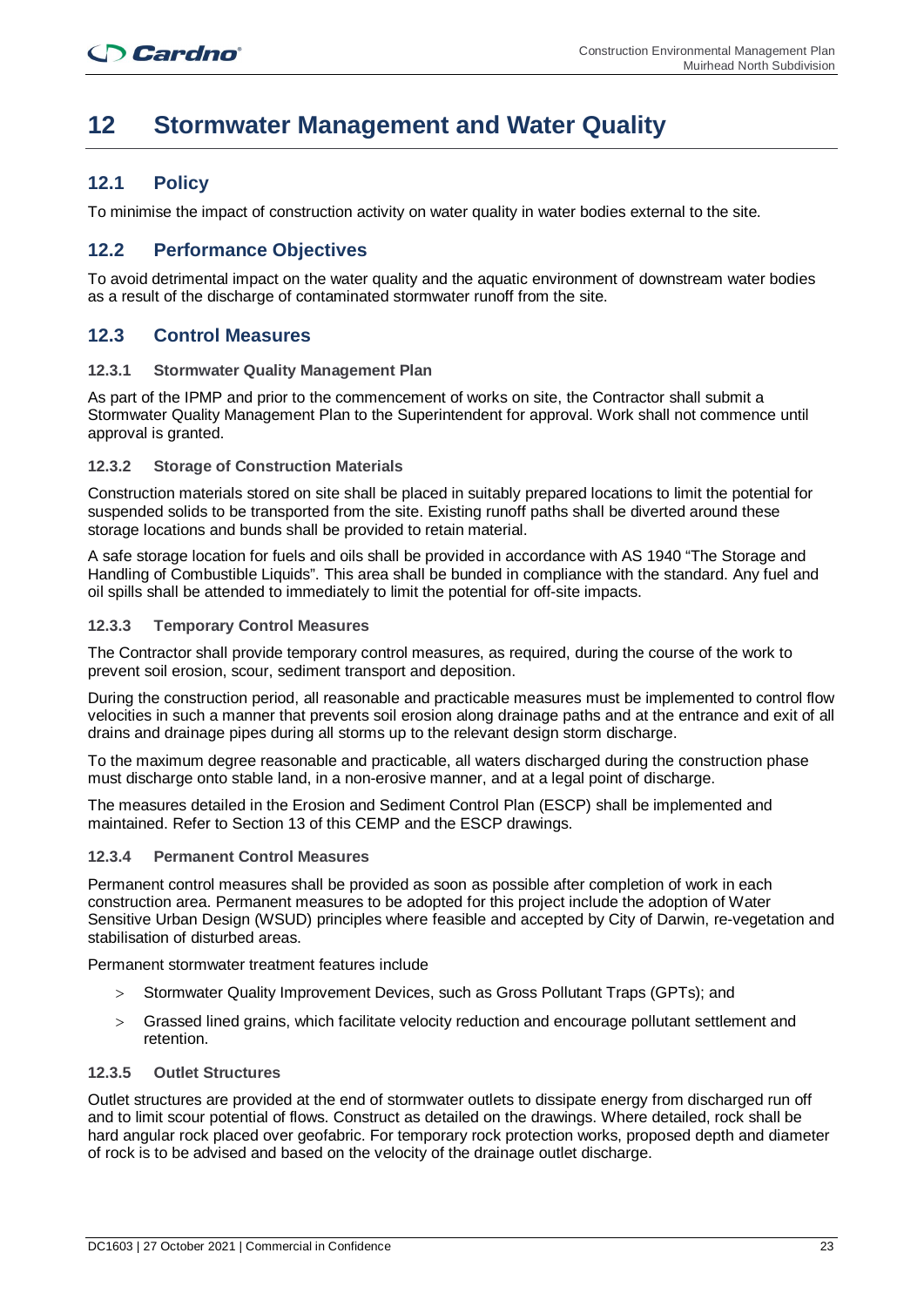## **12.4 Monitoring**

The Contractor shall monitor the aforementioned measures to ensure that the construction activities are not resulting in any worsening of the pre-development quality of stormwater being discharged from the site.

In addition, a Water Quality Monitoring Plan will be implemented in accordance with the Development Permit conditions.

## **12.5 Reporting**

Monthly reports shall be provided by Contractor to the Superintendent on the monitoring undertaken during construction, including details of any changes from the approved Stormwater Quality Management Plan and of all corrective action taken to maintain the performance requirement. All relevant reports and records shall be retained by the Contractor.

#### **12.6 Corrective Action**

Non-conformance shall be documented by the Contractor and a corrective action request (CAR) issued. All CAR's shall be included in the Non-Conformance Register maintained by the Contractor. The Contractor shall implement the corrective action as required within the agreed time frame noted in the CAR. The Contractor shall advise the Superintendent upon completion of the corrective action.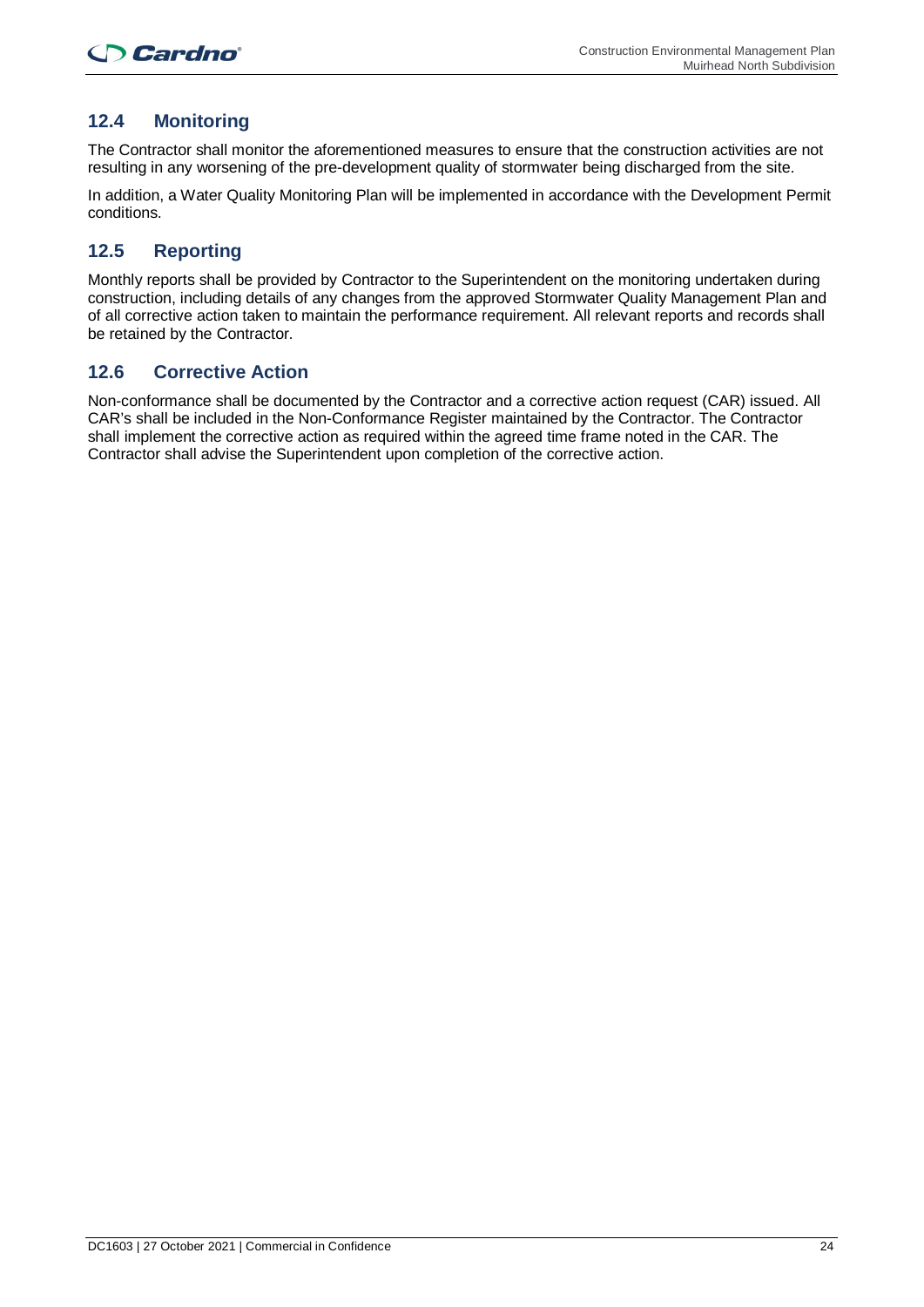## **13 Erosion and Sediment Control**

## **13.1 Policy**

The Contractor is to implement controls to minimise the impact of soil erosion and transport of sediment within or from the construction site.

### **13.2 Performance Objectives**

Soil erosion and the transport of sediment within or from the construction site shall be mitigated by the implementation, monitoring and maintenance of controls in accordance with the Erosion and Sediment Control Plan.

### **13.3 General**

#### **13.3.1 Control Measures**

Erosion and Sediment Control Plans (ESCP) have been prepared as part of the design and construction drawings by a Certified Professional in Erosion and Sediment Control. The Contractor is expected to include in its IPMP an ESCP program that includes the implementation and monitoring of the appropriate ESCP measures and the process for amending controls to suit actual or changed conditions. Any proposed amendments to the approved ESCP shall be submitted by the Contractor to the Superintendent for approval prior to implementation.

The ESCP details the methods that shall be used to control erosion on the site, and to prevent discharge of sediment contaminated runoff to receiving waters, including but not limited to:

- > Where possible, earthworks shall be completed in stages, such that the minimum area is disturbed at any one time;
- > Where possible, perimeter bunds or catch drains shall be constructed around disturbed areas to divert external catchment flows around these areas;
- > Mulch filter berms shall be used to prevent sediment transport from disturbed areas;
- > Open drains shall be protected from scour using regular rock check dams. Temporary drains shall be lined with rock;
- $>$  Sediment traps are to be used in drainage lines to collect silt contained in the runoff:
- > Soil stockpile areas are to be stabilised to prevent erosion;
- > Following construction, embankment slopes shall be stabilised to retain vegetation and topsoiled to promote successful planting. Disturbed areas shall be vegetated as soon as possible after earthworks are complete; and
- > Where areas are required to remain open for any significant period of time prior to re-vegetation and/or stabilisation, the soil surface shall be covered with straw or other suitable material to prevent rain spatter.

The ESCP details the controls to be implemented during:

- > Phase 1 Pre-Construction
- > Phase 2 During Construction
- > Phase 3 Post-Construction.

#### **13.3.2 Monitoring**

An inspection and maintenance schedule for erosion and sediment control measures is presented in **Table 13-1.** The Contractor shall monitor the works at the stipulated intervals for evidence of:

- Non-functioning control measures or controls requiring maintenance;
- > Erosion; and
- > Accumulation of sediment at discharge points.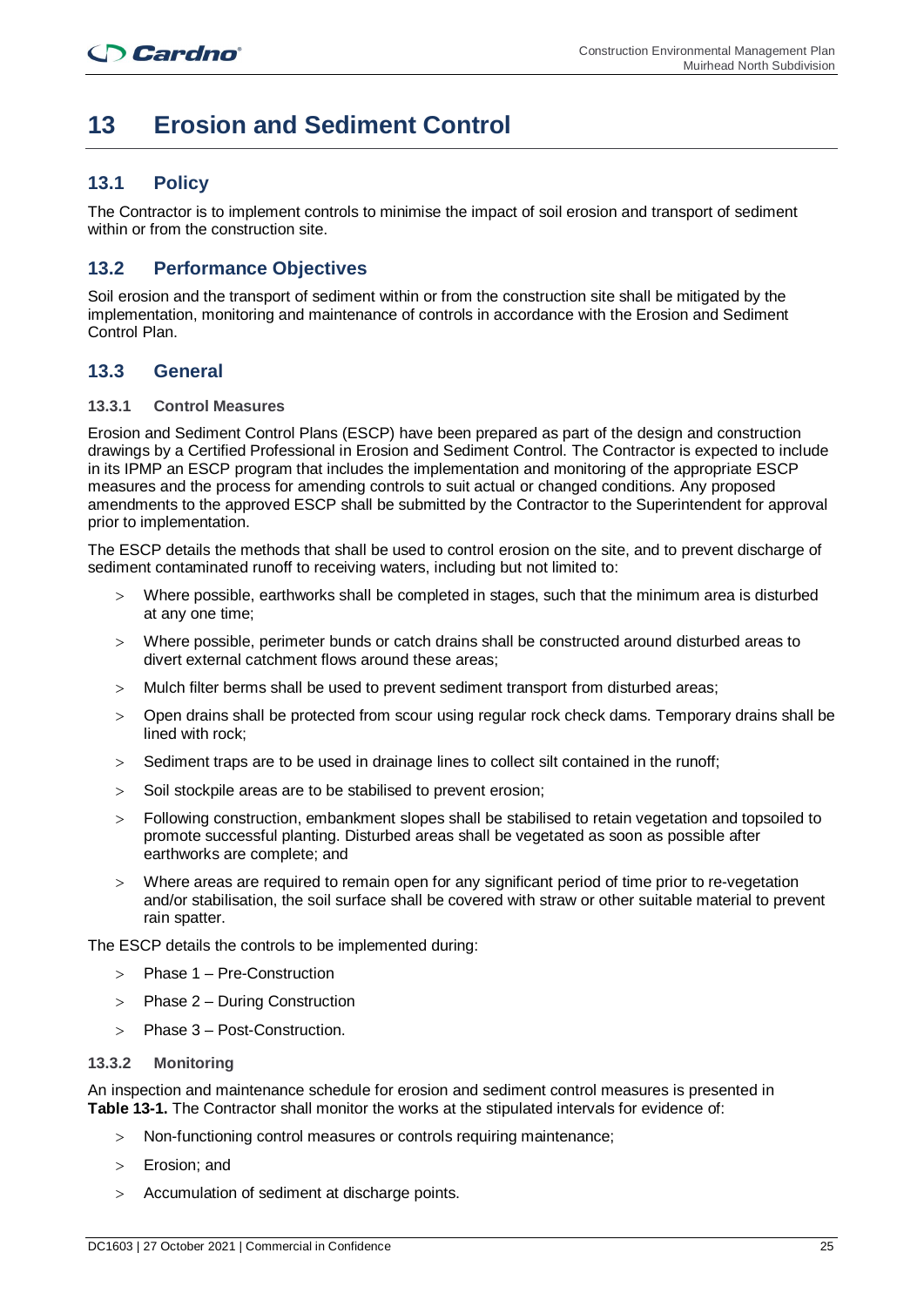While work is occurring on site or during wet weather, the Contractor shall inspect the erosion and sediment controls daily for damage such as scour, soil erosion, sediment deposition, by-passing of treatment devices, silt plumes, etc.

| <b>Period</b>                                                    | <b>Frequency</b>                                      | <b>Location</b>                                                                 | <b>Type</b> | <b>Parameters to be Monitored</b>                                                                                                                        |
|------------------------------------------------------------------|-------------------------------------------------------|---------------------------------------------------------------------------------|-------------|----------------------------------------------------------------------------------------------------------------------------------------------------------|
| Whilst temporary<br>sediment control<br>measures are in<br>place | Daily during<br>construction.<br>weekly<br>thereafter | All erosion control<br>measures                                                 | Visual      | Check to ensure that erosion control<br>measures are in place and are functioning<br>satisfactorily                                                      |
|                                                                  | Daily during<br>construction.<br>weekly<br>thereafter | Sediment ponds and<br>treatment areas                                           | Visual      | Degradation of water quality<br>$\geq$<br>Signs of erosion, such as gully erosion<br>$\geq$<br>Accumulation of sediment at discharge<br>$\geq$<br>points |
|                                                                  | Daily during<br>wet weather                           | All erosion control<br>measures including<br>sediment traps silt<br>fences etc. | Visual      | Check for damage, bypassing deposition<br>of excessive silt, scour etc                                                                                   |

Table 13-1 Erosion and Sediment Controls Inspection and Maintenance Schedule

#### **13.3.3 International Erosion Control Association**

Refer to the International Erosion Control Association – Best Practice Erosion and Sediment Control guideline for additional technical support, standard drawings, specification information and management methods.

#### **13.4 Methodology**

The proposed erosion and sediment control methodology is to be implemented in three distinct phases in accordance with construction activities being undertaken and as detailed on ESCP drawings:

- Phase 1 Pre-Construction
- > Phase 2 During Construction
- > Phase 3 Post-Construction

Sediment basins are to be established as indicated on the ESCP prior to works commencing in the basin's catchment area.

The site is to be filled in a cellular fashion, in that the external fill batters are to be filled and stabilised first prior to the infilling of the fill areas. The entire earthworks area will be managed by the Contractor in a logical and reasonable sequence.

Topsoil management is critical in the overall strategy for carrying out earthworks over the site. It is proposed only to strip those areas immediately required to be cut or filled and to place stripped topsoil into long low flat mounds to retain the seed and organism life. Topsoil is only ever to be transported in a damp condition and is to be re-placed on a roughened surface. Topsoil is to be placed back on the site at the depth indicated on the drawings, left in a roughened condition and immediately seeded / hydro-mulched / mulched / turfed as detailed.

Dust control of the site is to be maintained at a level to ensure there are no visible dust emissions from the site during earthworks and construction activities.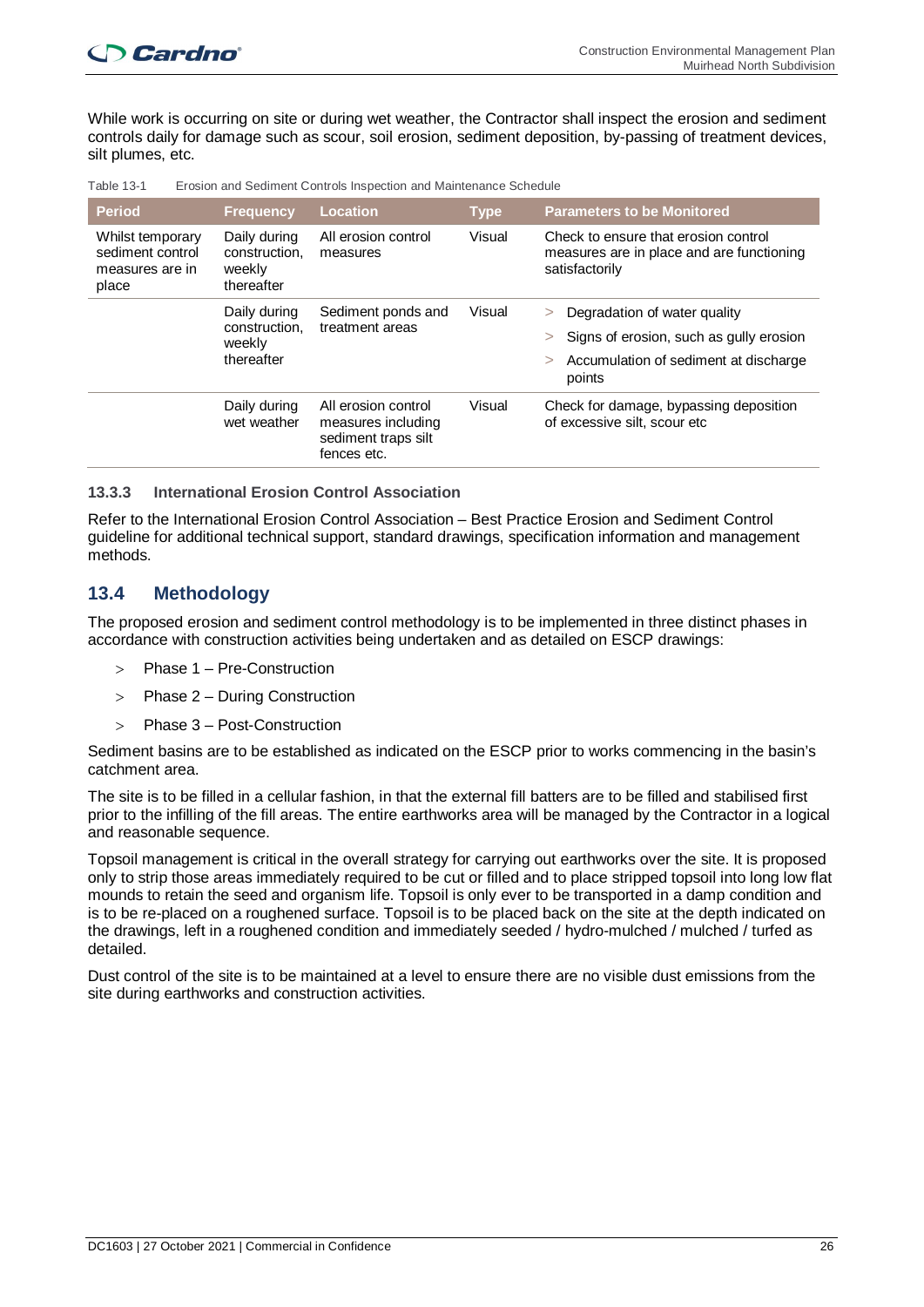## **13.5 Phasing**

#### **13.5.1 Phase 1 – Pre-Construction**

Prior to the commencement of earthworks, the Contractor shall establish the site entry/exit including a vibration grid access point off Lee Point Road.

All "No Go" areas shall be clearly delineated and fenced.

Diversion drains and catch drains (with rock lining and rock check dams where detailed) shall be constructed to divert external catchment flows around areas to be disturbed, where possible.

Internal mulch filter berms shall be constructed where detailed to limit and contain the transportation of sediment from individually work areas as clearing progresses.

Catch drains shall direct flows to sediment basins to be constructed at the locations shown on the drawings.

#### **13.5.2 Phase 2 – Construction**

The Contractor shall establish mulch filter berms with rock weirs at the locations detailed, including the perimeter of the site, perimeter of lot areas and internally along contour lines.

Rock check dams shall be installed along drainage paths where shown on the drawings.

The extremities of fill platforms should initially be bunded to contain any flows potentially transporting sediment, and to direct these flows to mulch filter berms, catch drains and the sediment pond.

As clearing and bulk earthworks progresses, further mulch filter berms and catch drains are to be established to cater for the specific earthworks area and direct any flows potentially transporting sediment to the settling pond.

Each area of earthworks shall be fenced off as works are completed to prevent vehicle access. Verges are to be topsoiled and grassed. A turf filter strip shall be established behind road kerbs.

Open space areas and batters shall be topsoiled, mulched and vegetated as detailed as soon as practical following completion.

The open wind buffer, required for biting insect control, shall be cleared as indicated on the drawings. Pockets of existing tall trees are to be retained at locations advantageous to mitigating sediment transport. Existing ground shall be graded where required to avoid ponding, and topsoiled with natural material containing grasses. Other disturbed areas with exposed soils shall be covered with mulch to a minimum depth of 100mm. Undisturbed grassed areas are to be slashed.

#### **13.5.3 Phase 3 – Post-Construction**

On completion of lot earthworks, boundary controls including mulch filter berms with integral rock weirs shall be established.

As the roadways, hardstand areas and stormwater systems are installed, appropriate inlet sediment traps are to be provided.

Site perimeter areas and batters shall be topsoiled with non-dispersive soil, seeded, mulched or stabilised as instructed by the Superintendent.

As areas are revegetated and established, the temporary ESC devices and sediment basins may be decommissioned and removed. The area of disturbance from decommissioned sediment basins is to be topsoiled, left in a roughened condition, and seeded; or converted to a permanent detention basin where documented.

Following decommissioning of the construction compound, the area to be topsoiled with non-dispersive soil and seeded or stabilised in accordance with the Superintendent's instructions.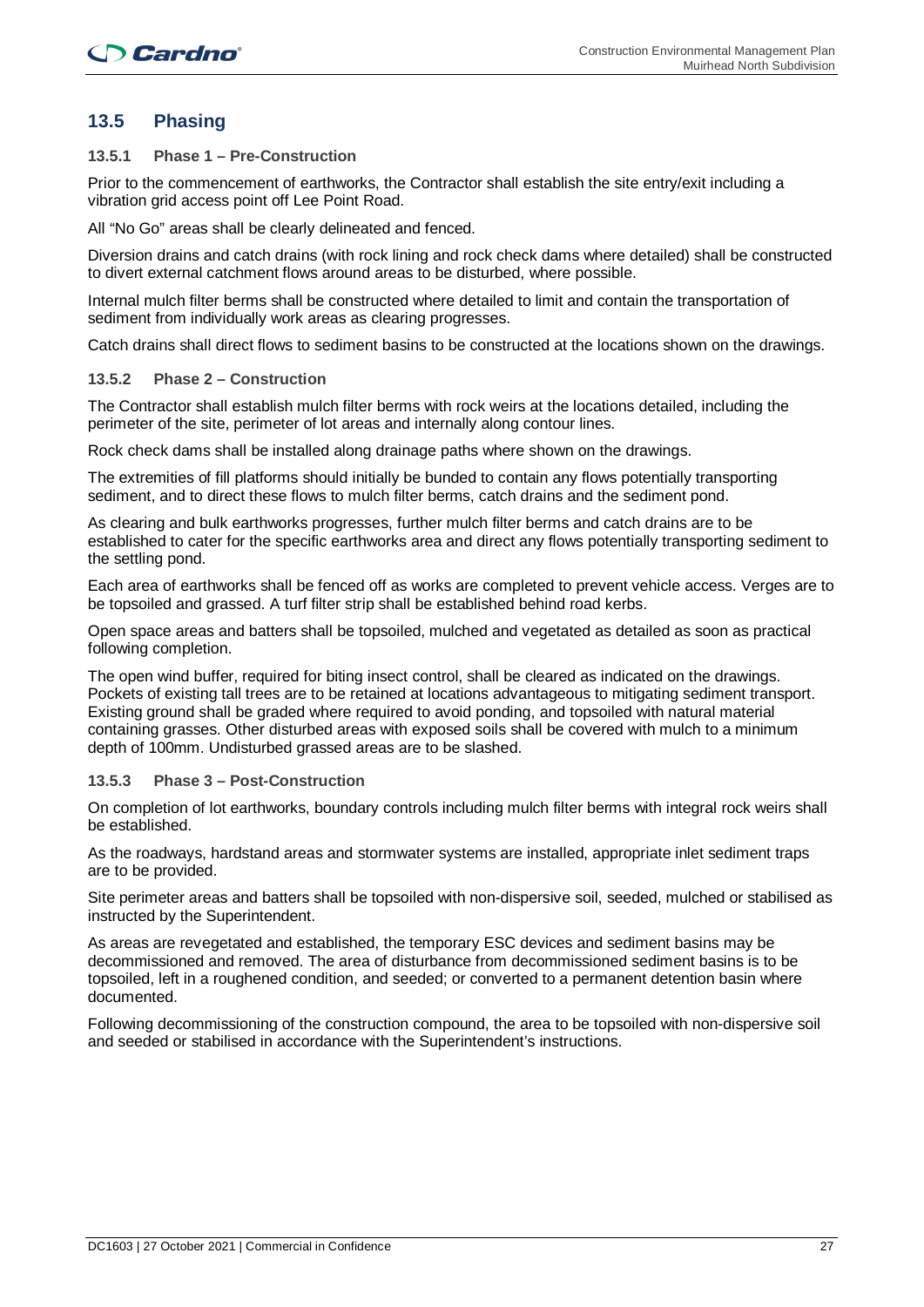#### **13.5.4 Installation Sequence**

The general installation sequence as shown on the ESCP drawings is as follows:

Table 13-2 ESCP Installation Sequence

#### **GENERIC INSTALLATION SEQUENCE:**

THIS INSTALLATION SEQUENCE ONLY SERVES AS A GENERIC GUIDE FOR THE MINIMUM EROSION AND SEDIMENT CONTROL (ESC) MEASURES FOR EVERY STAGE OF WORK, SITE CONDITION SUCH AS DISPERSIVE SOIL MAY WARRANT HIGHER ESC STANDARD (CONTACT SUPERINTENDENT OR THE ENGINEER PRIOR TO WORK).

| CODE         | <b>ITEM</b>                                                          | <b>PLAN</b>                                                                                                                                                                    | <b>INSTALLED</b>                                                                                                                                                 | <b>REMOVED</b>                                                                               |
|--------------|----------------------------------------------------------------------|--------------------------------------------------------------------------------------------------------------------------------------------------------------------------------|------------------------------------------------------------------------------------------------------------------------------------------------------------------|----------------------------------------------------------------------------------------------|
|              |                                                                      | MARK OUT INITIAL LIMITS OF DISTURBANCE. IDENTIFY LOCATION OF DISPERSIVE SOIL IF ANY. IF DISPERSIVE SOIL IS<br>ENCOUNTERED CONTACT THE SUPERINTENDENT PRIOR TO COMMENCING WORK. |                                                                                                                                                                  |                                                                                              |
| Entry/Exit   | Construction<br>entry/exit - vibration<br>grid                       | DWG. DC1603-MHN-1A-ES04<br>& DC1603-MHN-1A-ES10                                                                                                                                | Day One                                                                                                                                                          | When Entry/Exit is no<br>longer required                                                     |
| SF           | Sediment Fence with<br><b>Woven Fabric</b>                           | DWG. DC1603-MHN-1A-ES04<br>TO DC1603-MHN-1A-ES08                                                                                                                               | Prior to clearing of<br>upslope areas                                                                                                                            | When site office and Stockpile<br>is removed and when upslope<br>site is suitably stabilised |
| Site Office  | Site Office                                                          |                                                                                                                                                                                | Day One                                                                                                                                                          | End of Work                                                                                  |
| Stockpile    | Stockpile/Waste/Parts<br>Washdown Area                               |                                                                                                                                                                                | Day One                                                                                                                                                          | End of Work                                                                                  |
| CD           | Parabolic Catch Drain<br>without bank - Type A                       | DWG. DC1603-MHN-1A-ES04<br>TO DC1603-MHN-1A-ES08                                                                                                                               | Day One                                                                                                                                                          | After site stabilisation                                                                     |
| MB           | <b>Mulch Filter Berms</b>                                            | DWG. DC1603-MHN-1A-ES04<br>TO DC1603-MHN-1A-ES08                                                                                                                               | As soon as construction<br>activities allows. Install as<br>required                                                                                             | After site stabilisation or<br>house construction on each<br>individual lots commenced       |
| OG, SA, FD   | On Grade, Sag, and<br><b>Fabric Drop Inlet</b><br>Protection         | DWG. DC1603-MHN-1A-ES07<br>& DC1603-MHN-1A-ES08                                                                                                                                | As soon as inlets and<br>pipes are constructed                                                                                                                   | After site stabilisation                                                                     |
| GFS          | 1.2m Grass Filter Strip                                              | DWG. DC1603-MHN-1A-ES07<br>& DC1603-MHN-1A-ES08                                                                                                                                | As soon as construction<br>activities allows                                                                                                                     | NA                                                                                           |
| LS.          | Level Spreader                                                       | DWG. DC1603-MHN-1A-ES04<br>& DC1603-MHN-1A-ES06                                                                                                                                | As soon as construction<br>activities allows.<br>Downslope land condition<br>to be determined on site                                                            | When next stage begins<br>and LS is no longer required                                       |
| <b>FR</b>    | <b>Fibre Roll</b>                                                    | DWG. DC1603-MHN-1A-ES04<br>TO DC1603-MHN-1A-ES08                                                                                                                               | As soon as open drains<br>are constructed                                                                                                                        | After site stabilisation                                                                     |
| <b>RCD</b>   | Rock Check Dam                                                       | DWG. DC1603-MHN-1A-ES04<br>TO DC1603-MHN-1A-ES08                                                                                                                               | As soon as construction<br>activities allows. Provide<br>geotextile splash pad and<br>ensure 150mm is<br>provided between centre<br>and outer check dam<br>wing. | After drain stabilisation                                                                    |
| <b>RFD</b>   | Rock Filter Dam                                                      | DWG. DC1603-MHN-1A-ES04.<br>DC1603-MHN-1A-ES05 &<br>DC1603-MHN-1A-ES06                                                                                                         | Following installation of<br>boundary sediment<br>controls and prior to land<br>clearing                                                                         | After adequate stabilisation<br>of contributing upslope<br>catchment                         |
| Dust         | <b>Dust Suppression</b>                                              |                                                                                                                                                                                | At sufficient interval to<br>suppress dust generation                                                                                                            | N/A                                                                                          |
| Revegetation | Revegetation by<br>native species grassing<br>in any disturbed areas |                                                                                                                                                                                | As soon as practicable                                                                                                                                           | N/A                                                                                          |

### **13.6 Site Access**

Prior to the commencement of site works, the location of the site access point must be established. Site access will be limited to a constructed stabilised access off Lee Point Road. A vibration grid shall be installed as detailed in the ESCP.

The site exit point is to be monitored and maintained to prevent sediment being tracked onto sealed, public roadways. Stormwater runoff from access roads and stabilised entry/exit points are to be directed to onsite sediment control devices.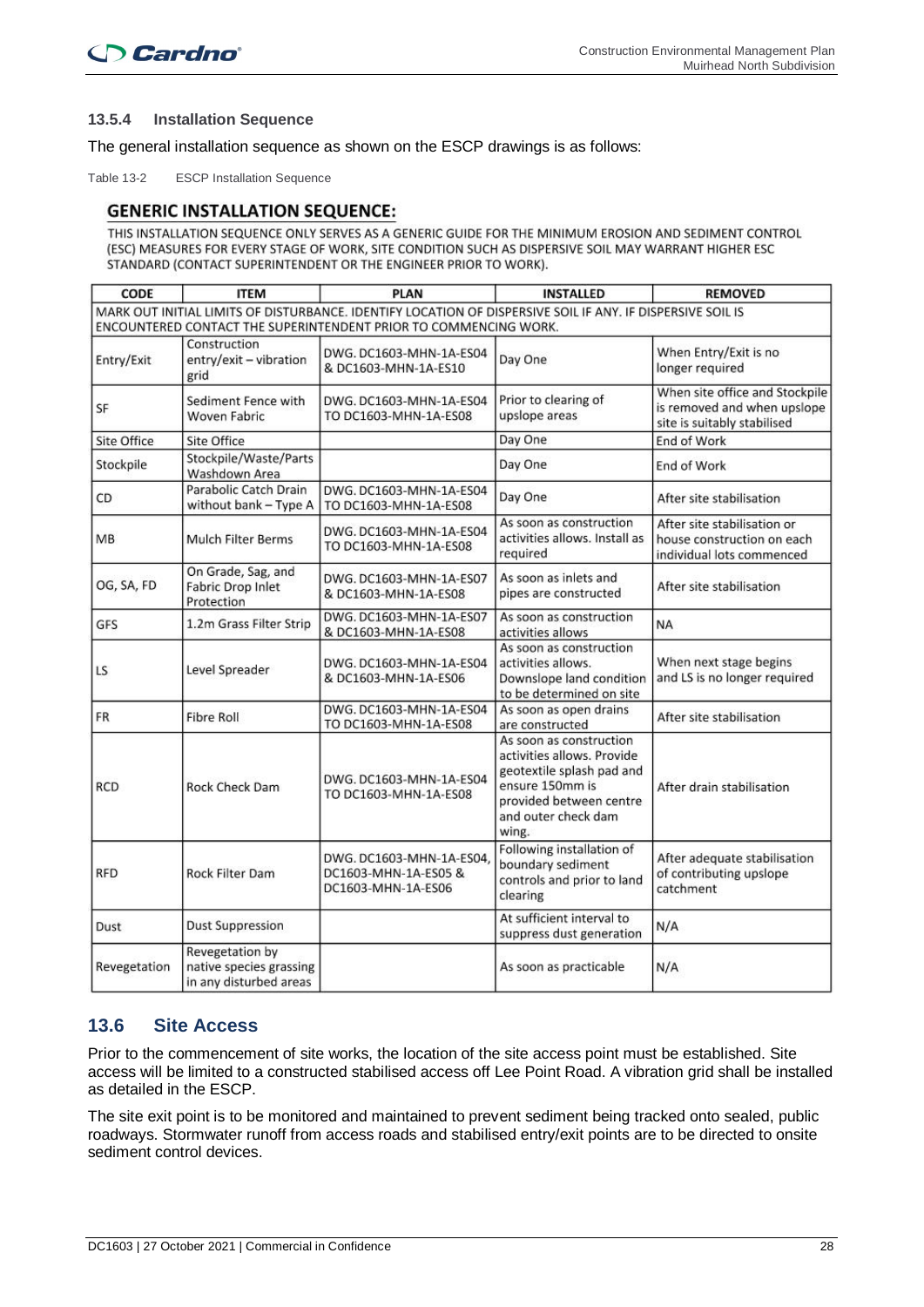## **13.7 Land Clearing**

No land clearing shall be undertaken unless preceded by the installation of adequate drainage and sediment control measures, unless such clearing is required for the purpose of installing such measures, in which case only the minimum clearing required to install such measures shall occur.

Prior to land clearing, areas of protected vegetation and areas of other retained vegetation must be clearly identified (e.g. with high-visibility tape, or light fencing) to eliminate the risk of unnecessary land clearing.

All reasonable and practicable measures shall be taken to minimise the removal of, or disturbance to, those vegetated areas that are not required to be cleared for the works proposed.

All land clearing must be in accordance with the Federal, Territory and local government vegetation protection/preservation requirements and/or policies.

#### **13.8 Soil and Stockpile Management**

All reasonable and practicable measures must be taken to obtain the maximum benefit from existing topsoil. Viable topsoil is to be stockpiled in long low flat mounds to facilitate the survival of seed and microorganisms vital for the topsoil.

Stockpiles of erodible material that has the potential to cause environmental harm, if displaced, must be:

- > Appropriately protected from wind, rain, concentrated surface flow and excessive up-slope stormwater surface flows;
- > Located at least 2m from any hazardous area, retained vegetation, or concentrated drainage line;
- > Located up-slope of an appropriate sediment control system; and
- > Provided with an appropriate protective cover (synthetic, mulch or vegetative), if the materials are likely to be stockpiled for more than 28 days.

A suitable flow diversion system must be established immediately up-slope of a stockpile of erodible material if the up-slope catchment area will generate flows sufficient to create stockpile erosion and sediment transfer.

### **13.9 ESC Devices**

All erosion and sediment control measures must be applied and maintained.

Optimum benefit must be made of every opportunity to trap sediment within the work site, and as close as practicable to its source. Sediment traps must be installed and operated to both collect and retain sediment.

The potential safety risk of a proposed sediment trap to site workers and the public must be given appropriate consideration. Suitable all-weather maintenance access must be provided to all sediment control devices.

Materials, whether liquid or solid, removed from sediment control devices during maintenance or decommissioning, must be disposed of in a manner that does not cause ongoing soil erosion or environmental harm.

Constructed sediment basins must be maintained and fully operational throughout the construction period and until the basin's catchment area achieves 75% ground cover on all soil surfaces. Settled sediment must be removed from the sediment basin when the volume of the sediment exceeds the designated sediment storage volume, or the design maximum sediment storage elevation.

The following devices are proposed to be used during the construction of the proposed works and are from IECA Best Practice Erosion and Sediment Control (November 2008).

#### **13.9.1 Site Access**

Site access treatment shall be in the form of a vibration grid. The site access shall have the topsoil removed and area levelled and compacted. Install RCBC as storage chamber and vibration grid. The access shall be constructed of crushed rock over geotextile as detailed in the ESCP drawings.

#### **13.9.2 Stockpile**

Stockpiles of material are best located at a high point to prevent surface runoff entering the stockpile area. If located on the downslope side, ensure that a catch drain or diversion bank is used to divert upslope runoff.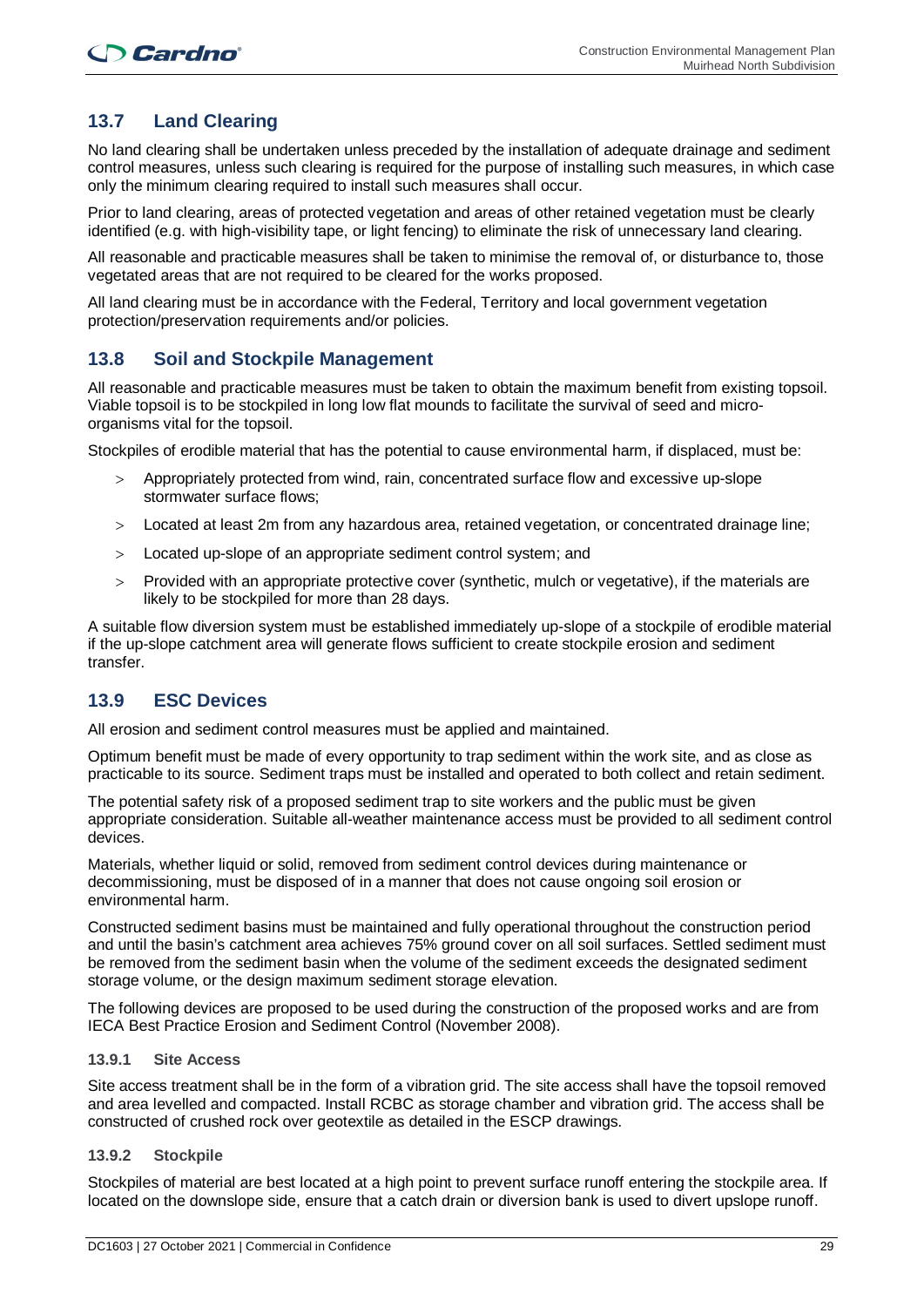Downstream of stockpile should be protected with a mulch filter berm or sediment fence to trap sediment from leaving the stockpile area. Ensure a minimum distance of 2m between toe of the stockpile and the sediment fence.

#### **13.9.3 Rock Check Dams**

Rock check dams will generally consist of large rock rubble weirs, with a trough in the centre to maintain flows in the drain. The check dams will allow trickle flows through the structure, with the intention that sediment and suspended particles will drop out before exiting the drain.

#### **13.9.4 Catch Drains**

Catch drains and perimeter banks will be used where required to divert flows across slopes and around disturbed or unstable areas and stockpiles. The drains may also be used to limit the flow path length down steep grades or unstable or newly grassed areas.

Rock lining of the catch drains is required where detailed on the Erosion and Sediment Control Plans.

#### **13.9.5 Level Spreader**

Required at the end of flow diversion drains to discharge flows evenly across vegetated stable slopes.

#### **13.9.6 Mulch Filter Berms**

Mulch generated as a by-product during clearing is to be used to form mulch filter berms as detailed. The mulch is to comply with the requirements of AS4454.

The key principle of mulch filter berms is sediment trapping achieved through gravity-induced settlement resulting from ponding up-slope of the berm, however significant filtration is achieved on water passing through the berm. Where detailed on the ESCP drawings, mulch filter berms shall be placed along contour lines.

#### **13.9.7 Sediment Fences**

The use of mulch filter berms is preferred to sediment fences, which shall only be used where insufficient mulch is available on site. Sediment fences shall generally be installed along contour lines where practical.

#### **13.9.8 Outlet Structures**

Outlet structures are provided at the end of drains to dissipate energy from discharged run off and to limit scour potential of flows. Outlet structures shall be constructed out of hard angular rock placed over a geofabric layer, or where detailed for permanent installations, reinforced concrete. For temporary structures, depth and diameter of rock is to be based on the velocity of the drainage outlet discharge. For permanent structures, refer to design drawings.

#### **13.9.9 Mulching / Revegetation**

All batters and significant slopes not being turfed are to be mulched and planted or other alternative covering treatment applied as approved by the Superintendent, immediately after final formation.

#### **13.9.10 Grass Filter Strips**

Grass filter strips comprising of turf strips are to be installed along the up-slope edge of kerbs as shown on the drawings.

#### **13.9.11 Sediment Basins**

Sediment basins are proposed to be constructed prior the commencement of earthworks on the site. The sediment basins are to be wet type basins. The basin is to have a specifically sized outlet weir to be constructed and armoured with rock rubble overlaying a geotextile layer. Sediment basin flocculation will be undertaken and carried out in accordance with the manufacturer's specifications, as and when required. Any retained water may be reused on site for construction purposes. Sediment material deposited in the sediment basin is to be dried out and disposed of in a manner that does not cause erosion, sediment transfer or environmental harm.

#### *13.9.11.1 Materials*

Earth fill: clean soil with Emerson Class 2(1), 3, 4, or 5, and free of roots, woody vegetation, rocks and other unsuitable material. Soil with Emerson Class 4 and 5 may not be suitable depending on particle size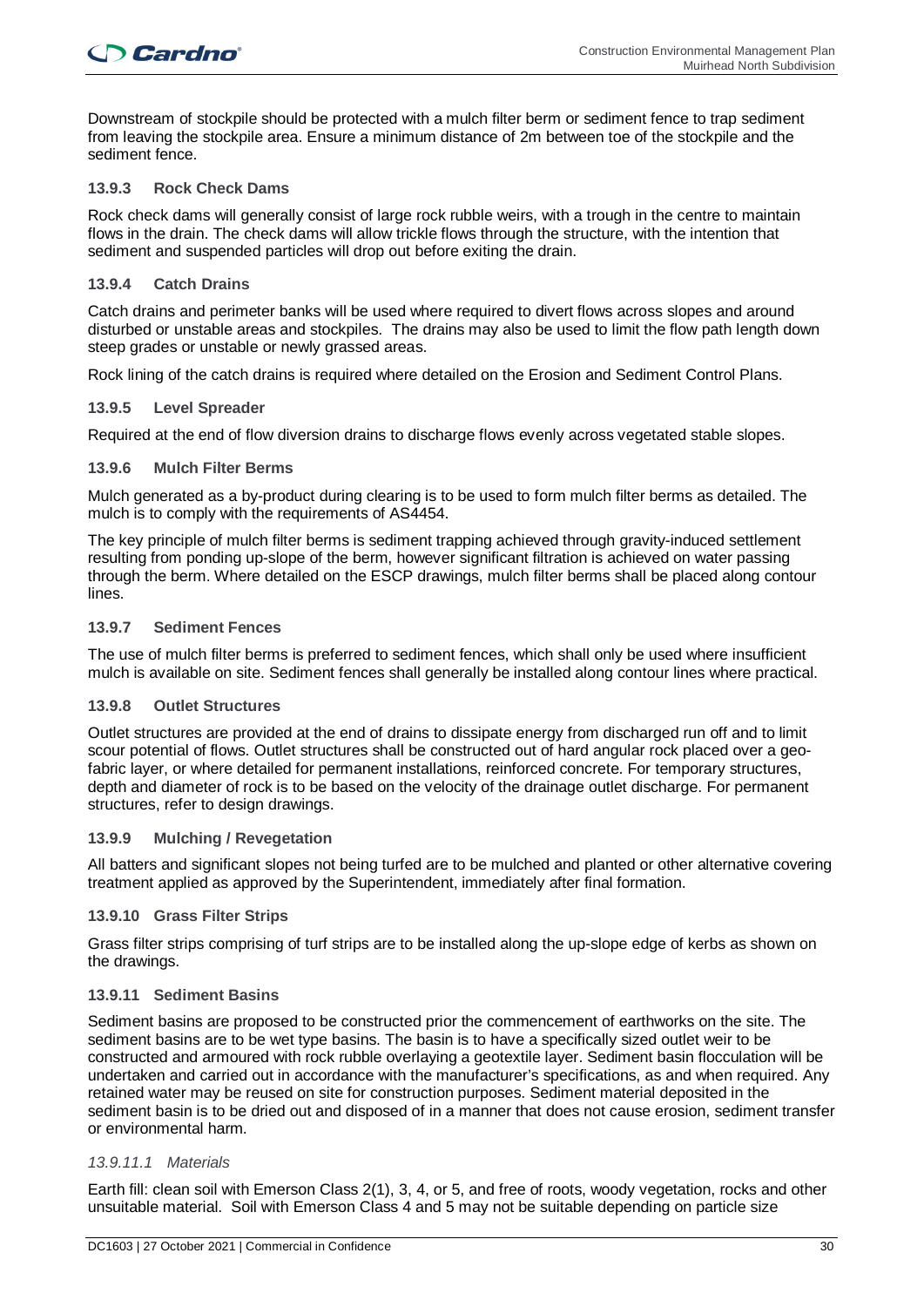distribution and degree of dispersion. Class 2(1) should only be used upon recommendation from geotechnical specialist.

Spillway rock: hard, angular, durable, weather resistant and evenly graded rock of size specified on the drawings. Large rock should dominate, with sufficient small rock to fill the voids between the larger rocks. The diameter of the largest rock size should be no larger than 1.5 times the nominal rock size. The specific gravity should be at least 2.5.

Geotextile fabric: heavy-duty, needle-punched, non-woven filter cloth, minimum Bidim A24 or equivalent.

#### *13.9.11.2 Construction*

Notwithstanding any description contained within the approved plans or specifications, the Contractor shall be responsible for satisfying themselves as to the nature and extent of the specified works and the physical and legal conditions under which the works will be carried out. This shall include means of access, extent of clearing, nature of material to be excavated, type and size of mechanical plant required, location and suitability of water supply for construction and testing purposes, and any other like matters affecting the construction of the works.

Refer to approved plans for location, dimensions, and construction details.

#### *13.9.11.3 Embankments*

Scarify areas on which fill is to be placed before placing the fill. Unless otherwise specified on the approved plans, compact the soil at about 1% to 2% wet of optimum and to 95% modified or 100% standard compaction.

Where both dispersive and non-dispersive classified earth-fill materials are available, non-dispersive earth-fill must be used in the core zone.

After completion of the embankment all loose uncompacted earth-fill material on the upstream and downstream batter must be removed prior to spreading of topsoil.

Topsoil and revegetate/stabilise all exposed earth as directed within the approved plans.

#### *13.9.11.4 Outlet Weir Construction*

Ensure excavated dimensions allow adequate boxing-out such that the specified elevations, grades, weir width, and entrance and exit slopes for the weir will be achieved after placement of the rock or other scour protection measures as specified in the plans.

Place specified scour protection measures on the spillway. Ensure the finished grade blends with the surrounding area to allow a smooth flow transition from spillway to downstream channel.

Where a synthetic filter fabric underlay is specified, place the filter fabric directly on the prepared foundation. If more than 1 sheet of filter fabric is required, overlap the edges by at least 300mm and place anchor pins at minimum 1m spacing along the overlap. Bury the upstream end of the fabric a minimum 300mm below ground and where necessary, bury the lower end of the fabric or overlap a minimum 300mm over the next downstream section as required. Ensure the filter fabric extends at least 1000mm upstream of the spillway crest.

Take care not to damage the fabric during or after placement. If damage occurs, remove the rock and repair the sheet by adding another layer of fabric with a minimum overlap of 300mm around the damaged area. If extensive damage is suspected, remove and replace the entire sheet.

Where large rock is used, or machine placement is difficult, a minimum 100mm layer of fine gravel, aggregate, or sand may be needed to protect the fabric.

Placement of rock should follow immediately after placement of the filter fabric. Place rock so that it forms a dense, well-graded mass of rock with a minimum of voids. The desired distribution of rock throughout the mass may be obtained by selective loading at the quarry and controlled dumping during final placement.

The finished slope should be free of pockets of small rock or clusters of large rocks. Hand placing may be necessary to achieve the proper distribution of rock sizes to produce a relatively smooth, uniform surface. The finished grade of the rock should blend with the surrounding area. No overfall or protrusion of rock should be apparent.

Ensure that the final arrangement of the weir crest will not promote excessive flow through the rock such that the water can be retained within the settling basin at an elevation no less than 50mm above or below the nominated spillway crest elevation.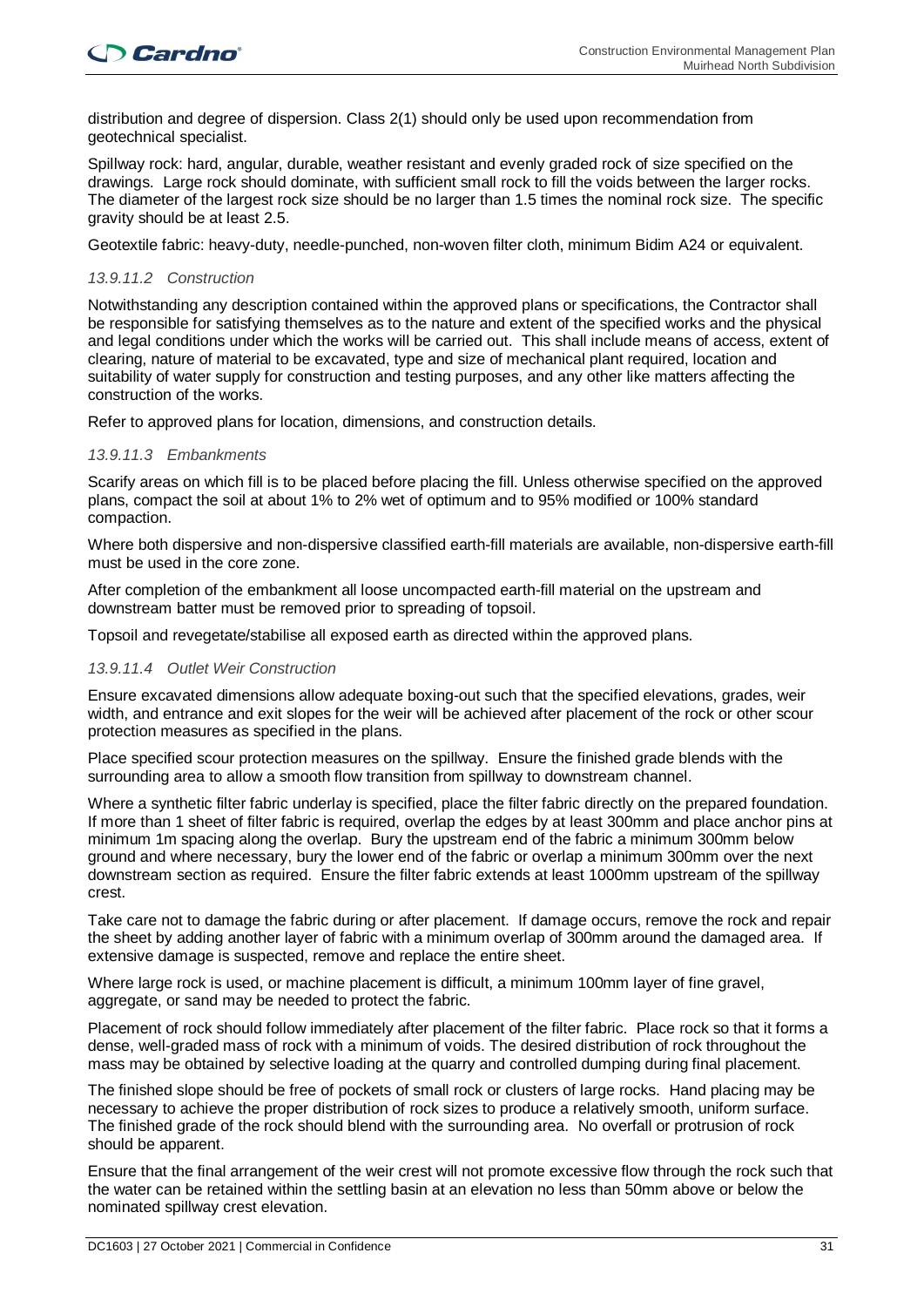#### *13.9.11.5 Maintenance*

Inspect the sediment basin during the following periods:

- > During construction to determine whether machinery, fallen trees, or construction activity has damaged any components of the sediment basin. If damage has occurred, repair it;
- > After each runoff event, inspect the erosion damage at flow entry and exit points. If damage has occurred, make necessary repairs;
- > At least daily during construction and weekly when work is not occurring on site;
- > Daily during the wet season, where applicable; and
- > Prior to and immediately after periods of 'Stop Work' or site 'Site Shutdown.'

Clean out accumulated sediment when it reaches the marker board/post, and restore the original storage volume. Place sediment in a disposal area or, if appropriate and suitable, mix with dry soil on the site. Do not dispose of sediment in a manner that will create an erosion, sediment transfer or pollution hazard.

Check fill material in the dam for excessive settlement, slumping of the slopes or piping between the conduit and the embankment. Make all necessary repairs.

Remove all trash and other debris from the basin.

#### *13.9.11.6 Removal and Rehabilitation of Temporary Sediment Basins*

When grading and construction in the drainage area above a temporary sediment basin is completed and the disturbed areas are adequately vegetated or stabilised, the basin must be removed or otherwise incorporated into the permanent stormwater drainage system. In either case, sediment should be cleared and properly disposed of and the basin area stabilised.

All water and sediment must be removed from the basin prior to the basin's removal. Dispose of sediment and water in a manner that will not create an erosion or pollution hazard.

Bring the disturbed area to a proper grade, then smooth, compact, and stabilise and/or revegetate as required to establish a stable land surface.

Required drainage, erosion and sediment control measures during the decommissioning and rehabilitation or a sediment basin must comply with the same standards specified for the normal construction works.

A temporary sediment basin must not be decommissioned until all up-slope site stabilisation measures have been implemented and are appropriately working to control soil erosion and sediment runoff in accordance with the specified ESC standard.

#### **13.10 Maintenance and Management**

#### **13.10.1 Maintenance Considerations**

Maintenance inspections of all erosion and sediment control devices must be carried out in accordance with the schedule included in the ESCP drawings and prior to and after rainfall events. The Contractor is responsible for the maintenance of all erosion and sediment control devices. Any issues with devices are to be noted and repaired or altered as necessary. The sediment basins are to be flocked and emptied as required. It is the responsibility of the Contractor to ensure that verification testing of the water prior to discharge is undertaken and the water quality complies with all statutory requirements.

#### **13.10.2 Site Management**

All operational activities must be located such that any liquid effluent (e.g. process water, wash-down water, effluent from equipment cleaning, or plant watering), can be totally contained and treated within the site.

The construction schedule must aim to minimise the duration that any areas of disturbed ground are exposed to the erosive effects of wind, rain and surface water.

Land-disturbing activities must be undertaken in accordance with the CEMP, the Contractor's approved site management plans and associated development conditions.

Land-disturbing activities must be undertaken in such a manner that allows all reasonable and practicable measures to be undertaken to: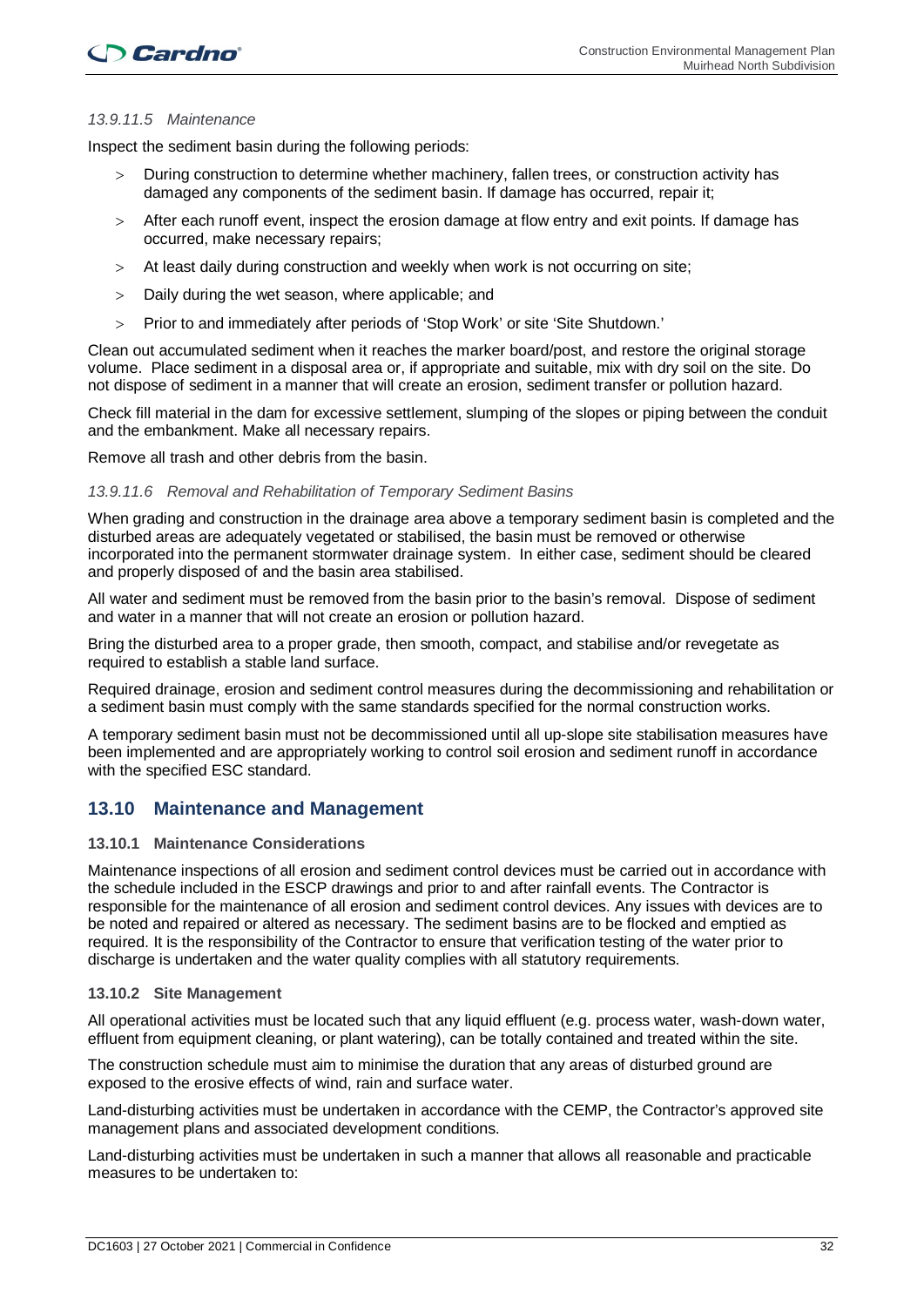- > Allow stormwater to pass through the site in a controlled manner and at non-erosive flow velocities up to the specified design storm discharge;
- > Minimise soil erosion resulting from rain, water flow and/or wind;
- > Minimise adverse effects of sediment runoff, including safety issues;
- > Prevent, or at least minimise, environmental harm resulting from work-related soil erosion and sediment runoff; and
- > Ensure that the value and use of land/properties adjacent to the development (including roads) are not diminished as a result of the adopted ESC measures.

All erosion and sediment control measures must conform to the standards and specifications contained in:

- > The Development Permit;
- > The ESCP drawings
- > This CEMP and supporting documentation; and
- > The latest version of IECA Best Practice Erosion and Sediment Control guidelines, if the standards and specification are not detailed in the drawings.

Additional and/or alternative ESC measures must be implemented in the event that site inspections, the site monitoring and maintenance program, or the regulatory authority, identifies that unacceptable off-site sedimentation is occurring as a result of the work activities.

Sediment (including clay, silt, sand, gravel, soil, mud, cement and ceramic waste) deposited off the site as a direct result of an on-site activity, must be collected and the area appropriately cleaned and rehabilitated as soon as reasonable and practicable, and in a manner that considers the safety and environmental risks associated with the sediment deposition.

Site spoil must be lawfully disposed of in a manner that does not result in ongoing soil erosion, sediment transport or environmental harm.

Management of the site is the responsibility of the Contractor, who is responsible for the construction and sequence of installation of all devices and measures contained in this document and as indicated in the Erosion and Sediment Control Plan. The Contractor is directed to the IECA guideline for compliance with managing the site.

The Superintendent may, at his discretion, direct the Contractor to carry out additional controls, as and when required. The Contractor may also at their discretion opt to include additional devices as may be required to ensure compliance with the approvals as they see fit.

It is important to note that the details contained herein and in the ESCP drawings are not necessarily all the measures that may be necessary to fulfil the requirements and are to be used as a guide for the Contractor.

#### **13.10.3 Site Maintenance**

All temporary erosion and sediment control measures, including drainage control measures, must be fully operational and maintained in proper working order at all times during the construction period.

All drainage, erosion and sediment control measures must be inspected:

- > At least daily (when work is occurring on-site);
- > At least weekly (when work is not occurring on-site);
- > Within 24 hours of expected rainfall; and
- > Within 18 hours of a rainfall event of sufficient intensity and duration to cause runoff on-site.

Specific inspections of all devices are required prior to any significant rainfall event and afterwards to ensure that devices are operational at all times.

Cleaning of sealed roadways must only occur where sweeping has failed to remove sufficient sediment and there is a compelling need to remove the remaining sediment (e.g. for safety reasons). In such circumstances, all reasonable and practicable sediment control measures must be used to prevent, or at least minimise, the release of sediment into receiving waters. Only those measures that will not cause safety and property flooding issues shall be employed. Sediment removed from roadways must be disposed of in a lawful manner that does not cause ongoing soil erosion or environmental harm.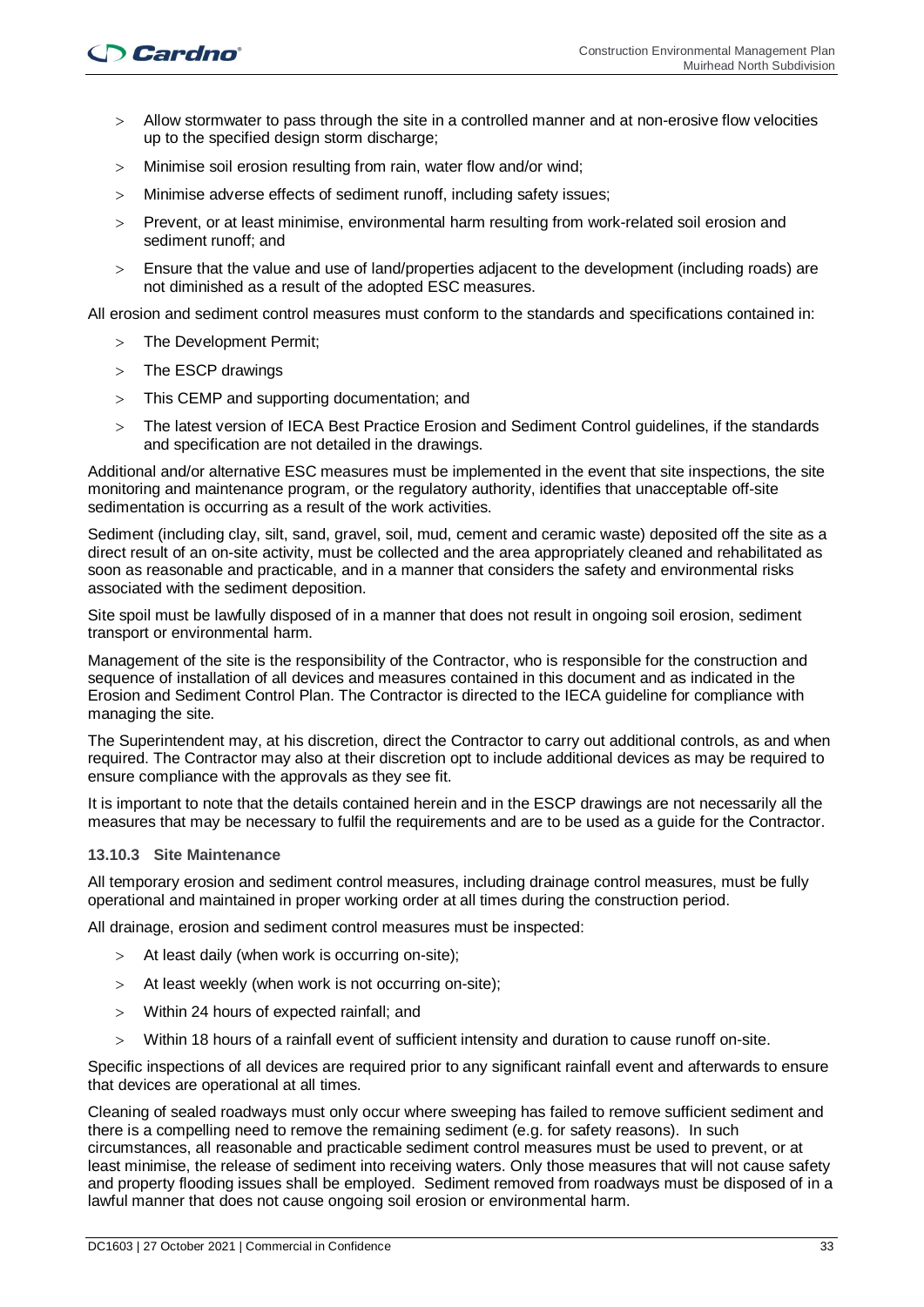Sediment removed from sediment traps and places of sediment deposition must be disposed of in a lawful manner that does not cause ongoing soil erosion, sediment transport or environmental harm.

#### **13.10.4 Post Construction**

When works are complete and final inspections have been carried out, the monitoring program will reduce to monthly inspections, plus additional inspections before and after significant rainfall events.

#### **13.10.5 ESCP Review and Amendment**

The plans and reports comprising the Erosion and Sediment Control Plan are to be reviewed and updated by the Contractor following consultation with the Superintendent, DEPWS and Council's representative as and when required. This may be due to changes in construction sequencing and any unforeseen issues that may occur during the construction of the works. No change to the proposed erosion and sediment control measures is to increase the risk of potential environmental harm.

Additional erosion and sediment control measures shall be implemented and a revised Erosion and Sediment Control Plan put in place in the event that site conditions change significantly from those considered within the ESCP. The ESCP prepared by the Contractor shall be a living document and will need to be amended regularly to reflect construction works underway and the specific nature of the proposed management methods employed to manage erosion and sediment on the site.

Where there is a risk of environmental harm occurring as a result of sediment leaving the site, appropriate additional erosion and sediment control measures must be implemented such that all reasonable and practicable measures are being taken to prevent or minimise such harm.

The Contractor is ultimately responsible for the construction site and compliance with all relevant approvals and management plans for addressing erosion and sediment control requirements.

### **13.11 Reporting**

Monthly reporting is to be submitted by the Contractor to the Superintendent outlining all maintenance activities and corrective actions.

All environmentally relevant incidents must be reported as soon as practicable and recorded in a register that is accessible to all relevant regulatory authorities.

### **13.12 Corrective Action**

Non-conformance shall be documented by the Contractor and a corrective action request (CAR) issued. All CAR's shall be included in the Non-Conformance Register maintained by the Contractor. The Contractor shall implement the corrective action as required within the agreed time frame noted in the CAR. The Contractor shall advise the Superintendent upon completion of the corrective action.